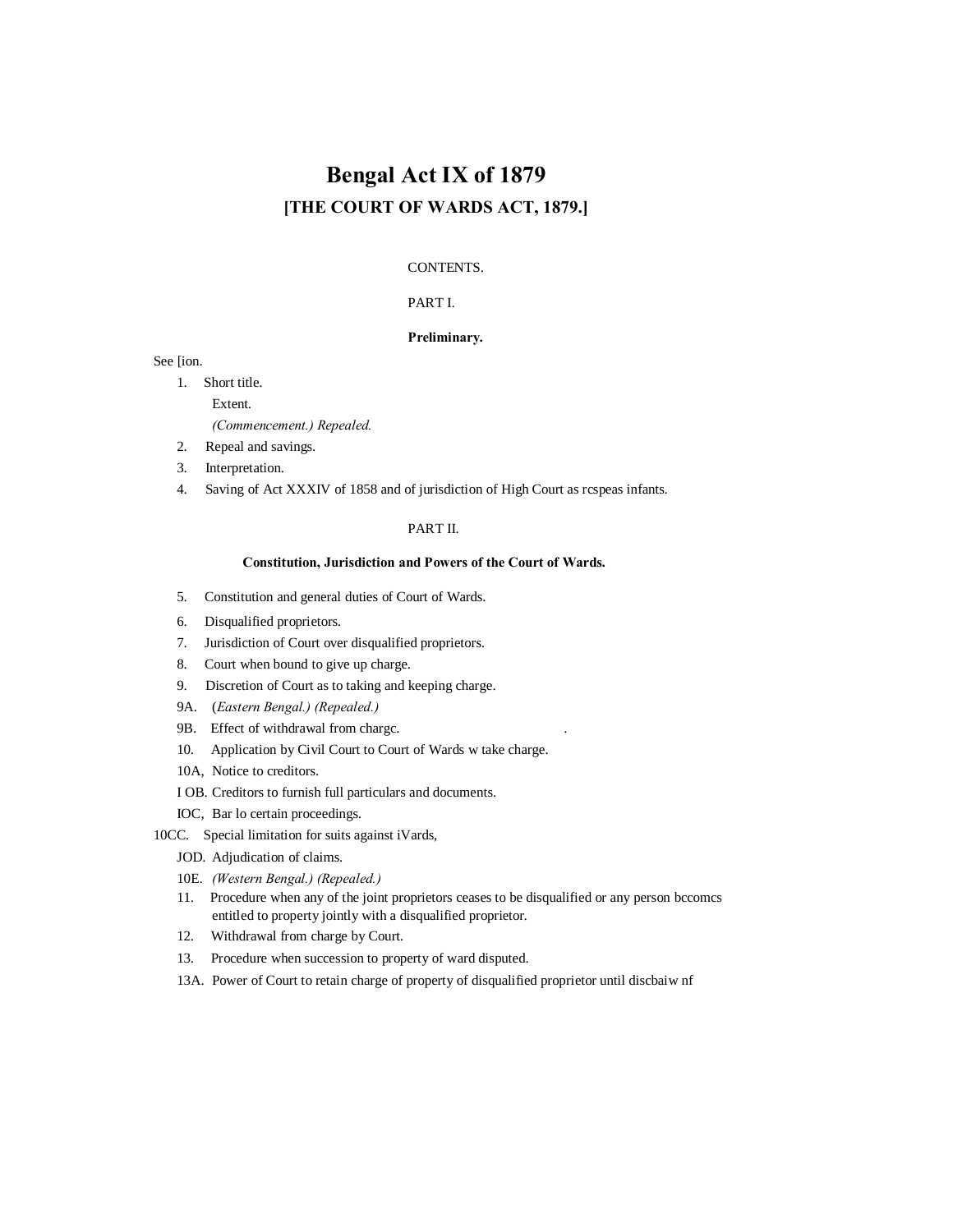# **[Ben. Act IX** Section.

- **322** *The Court of Wards Act, 1879.* 14.  $32$ eneral powers of Court.
- 15. Exercise through others of powers conferred on Court. Delegation of powers.
- 16. Establishments and expenses.
- 17. *(Repealed.)*
- 18. Power lo manage property.
- 19. When Court may order properly to be formed into separate estate.
- 20. Appointment of managers and guardians.
- 21. Custody, education and residence of wards.
- 22. Allowance Tor ward and his family,

## PART m.

## **Protection from Sale of certain Estates.**

- 23. *Clause i.* ô Estate under charge of Court exempt from sale. *Clause 2.* ô Recovery of arrears of revenue, etc., due at the time when property ceases to be under charge of Court.
	- *Clause 3.* ô Administration of Property by trustees on withdrawal from charge by the Court of Wards.
- 23A. Conditions under which estate may be sold Tor arrear of revenue accrued under Court.
- 24. Restriction on sale for arrears of revenue of estate belonging to minor. Power of Collector to attach such estate.
- 25. Section 24 not lo apply unless notice given.
- 26. Application of proceeds of estate framed under section 24.

## PART IV.

#### **Ascertainment of Disqualification.**

- 27. Procedure for ascertaining and declaring disqualification.
- 28. Power lo enforce provision of **ACL** without report.
- 29. Powers of Collector as to preservation of property on death of a proprietor whose heirs should be declared disqualified. Recovery of expenses if property is not taken under charge of Court.
- 30. Production of minor proprietor, and order for his temporary custody.
- 31. Application to Civil Court in case of lunatics.
- 32. Application to Civil Court lo make inquiry regarding disqualification on ground of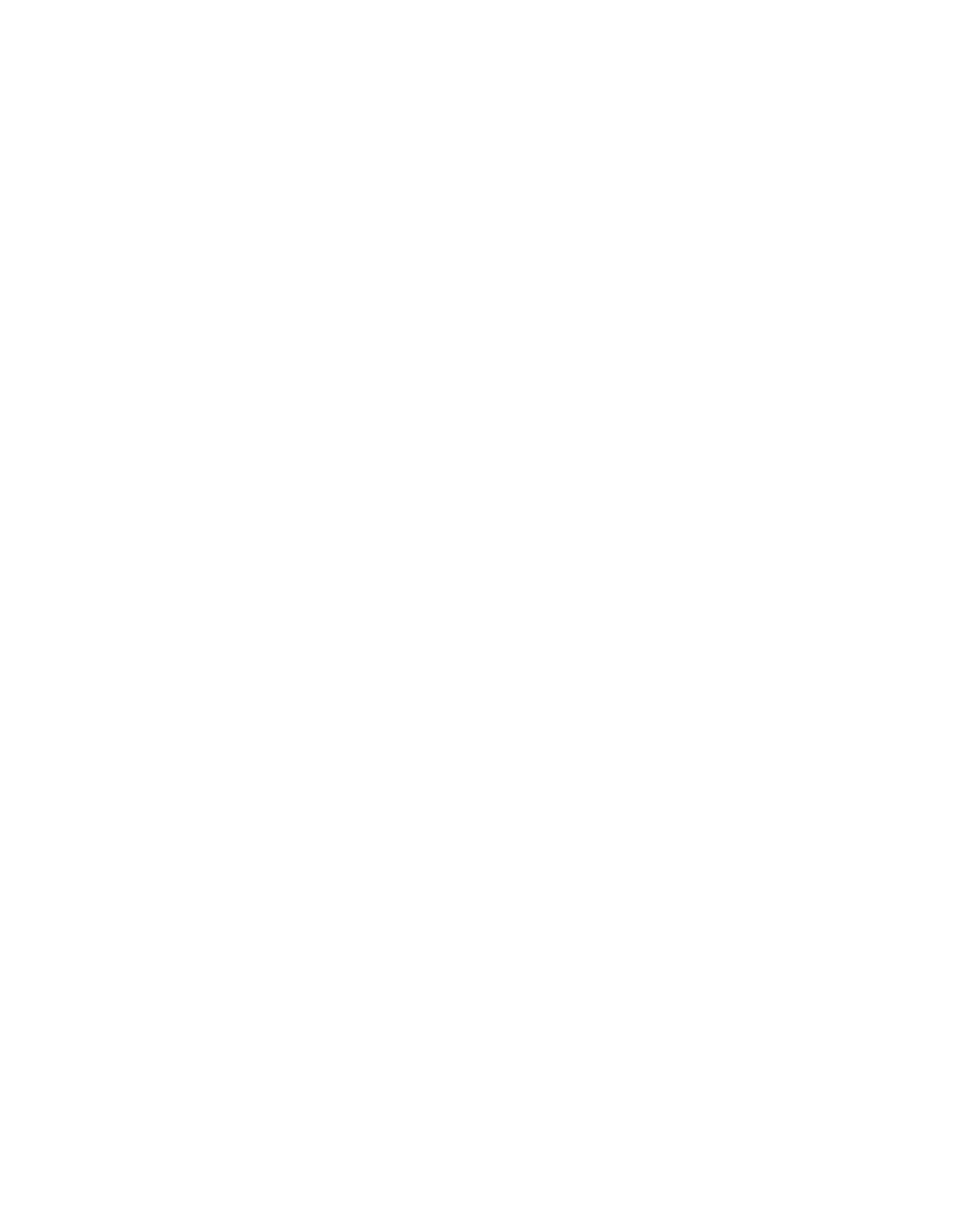## *The Court of Wards Acs, !879.*

## **of 1879.]**

#### **Sect ion,**

33. - Similar application when proprietor resides within original jurisdiction of High Court or beyond Wesi Bengal.

34. Power and duties of Courts when inquiry is instituted under section 32 or 33, 34A. Recovery of expenses incurred by Collector under sccLions 31 to 33.

## PART V.

## **Procedure after Ascertainment of Disqualification.**

- 35. Order declaring person or property to be under charge of Court.
- 36. Collector to take possession of movable property.
- Additional poweis of Collector.

### **PART VI.**

## **Management and Guardianship.**

- 38. Collector when to be deemed manager.
- 39. **Powers of manager.**
- 40. Genera! duties of manager.
- 41. Specific duties of manager.
- 42. General duties of guardian.
- 43. Specific duties of guardian.
- 44. Exclusion of ccrtain interested persons From guardianship.
- 45. Who to be guardian of female ward.
- 46. Recovery of sums due to the Court.
- 47. Court may order guardian or manager to make over properly,
- 48. Application of moneys received by the manager.
- 49. Disposal of surplus moneys.
- 50. Power Lo invest surplus.

#### PART VLI.

#### **Suits.**

- 51. Manager or Collector to be next friend or guardian in suits by or against ward.
- 52. Power of Court of Wards to nominate another person lo be next friend or guardian for suit.
- 53. Payment of costs.
- 54. Service of process against wards.
- 55. Suits not to be brought on behalf of wards unless authorised by the Court or Wards. 5 5 A. Indemnity.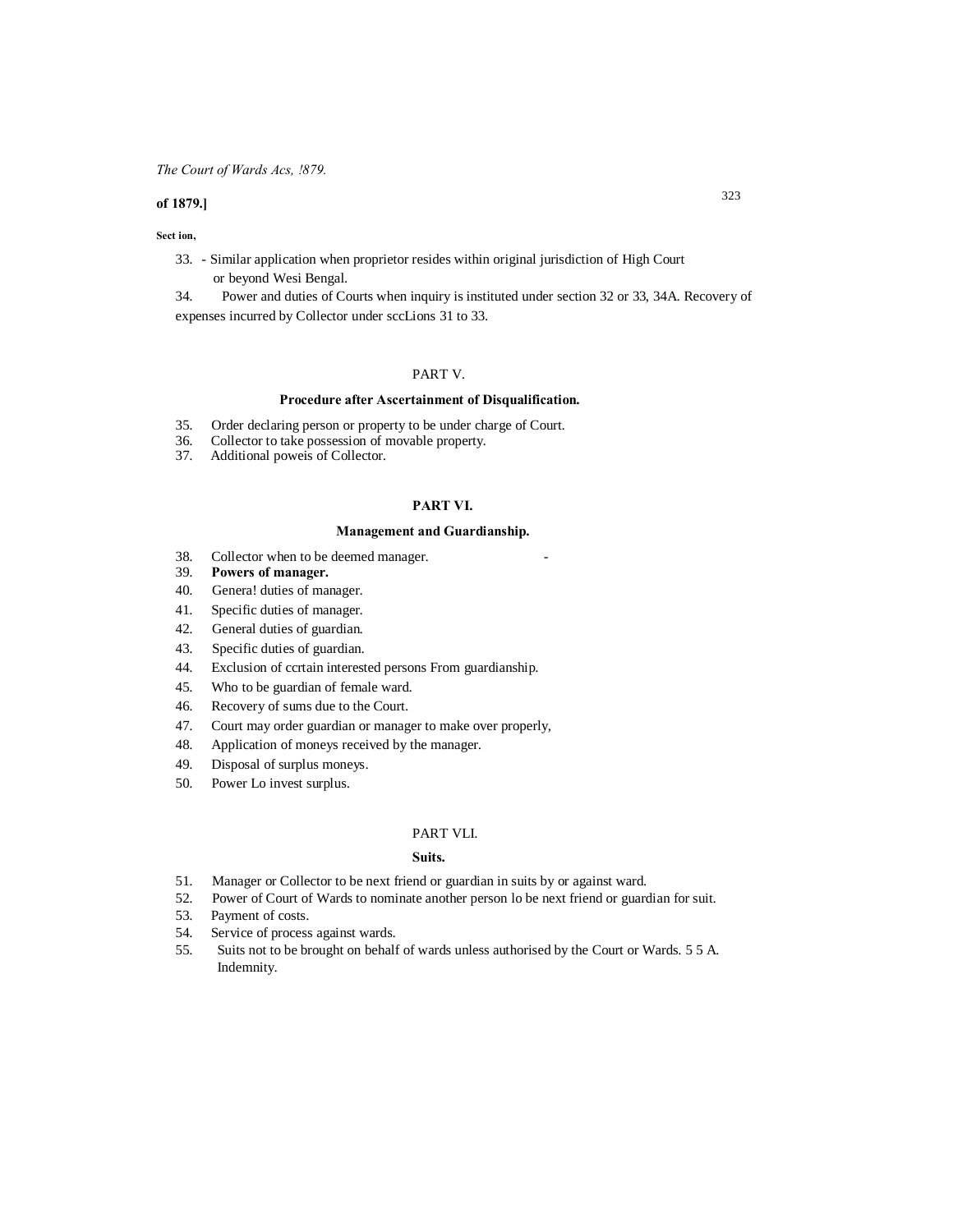**14**

## PART vm.

## **Penalties.**

| 57.  |                                             |
|------|---------------------------------------------|
| .58. | For disobeying certain orders of Collector. |

- For disobeying orders under section 47. 58A.
- Penalty on farmer neglecting lo furnish accounts, etc. **59.**
- For disobeying order of Court. 59A.
	- Persons employed by Court to be "public servants".

# **PART EX.**

## **Miscellaneous.**

| 60.   |                                                                           |
|-------|---------------------------------------------------------------------------|
| 60A.  | Disabilities of wards.                                                    |
| 60B.  | Exemption of wards* property from execution proceedings in certain eases. |
| 61.   | Certain persons to be deemed to be wards.                                 |
| 62.   | Adoption by ward invalid without consent of Stale Government.             |
| 63,   | (Repealed.)                                                               |
| 63.   | (Repealed.)                                                               |
| 64.   | Recovery of interest on arrears of rent.                                  |
| 64 A. | Record of reasons when penalty imposed under section 57 or 58.            |
| 65.   | Publication of notices.                                                   |
| 65A,  | Procedure when Court's jurisdiction ceases.                               |
| 66.   | Recovery of expenses after release of property.                           |
| 67.   | Judicial powers of Collecror in making inquiries.                         |
| 68.   | Appeals.                                                                  |
| 69    | Control by Court.                                                         |
|       |                                                                           |

- Control by State Government. **69 A.**
	- Application of Act to'Stales of Rulers of Indian Slates. 70,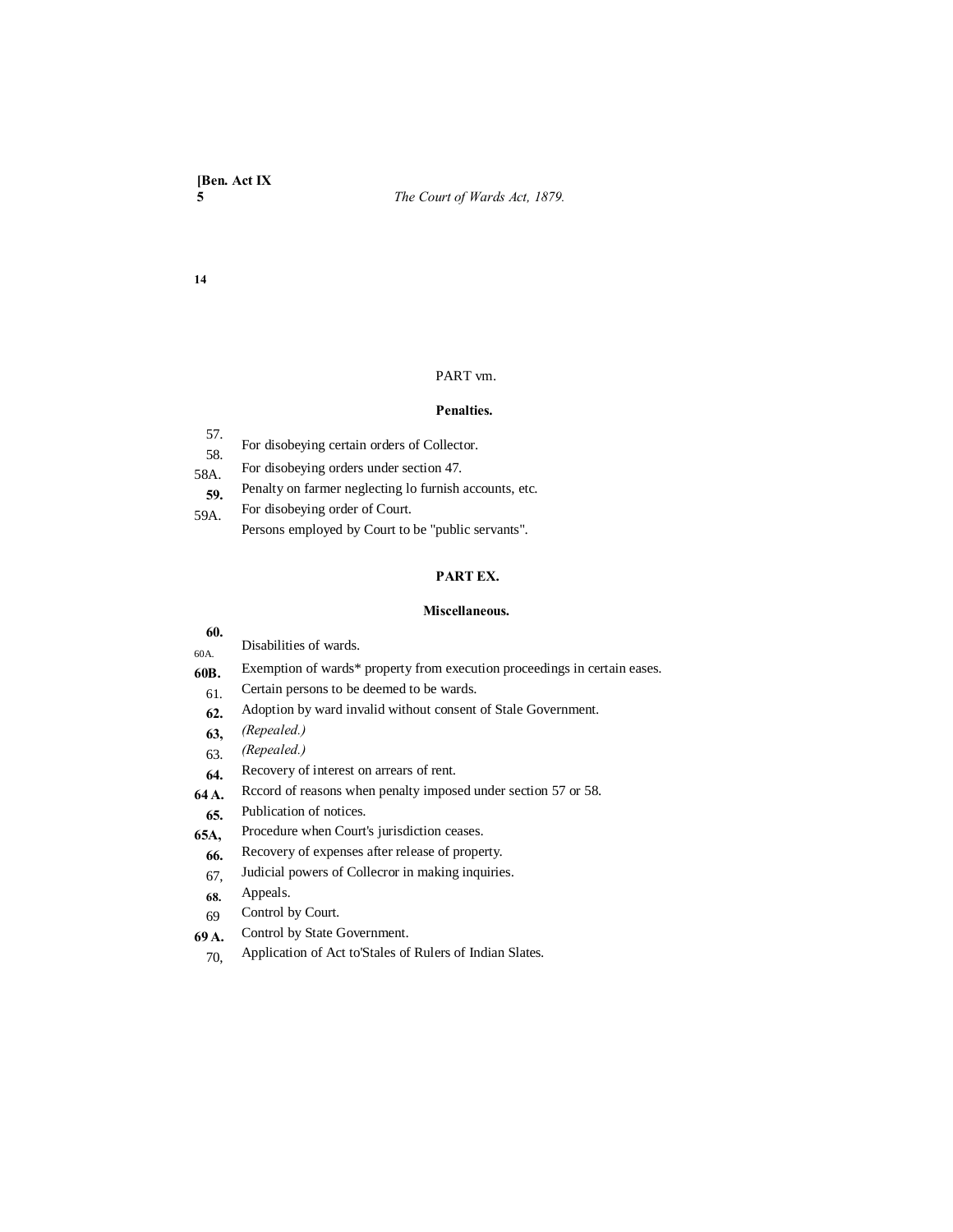Power to Court lo make rules.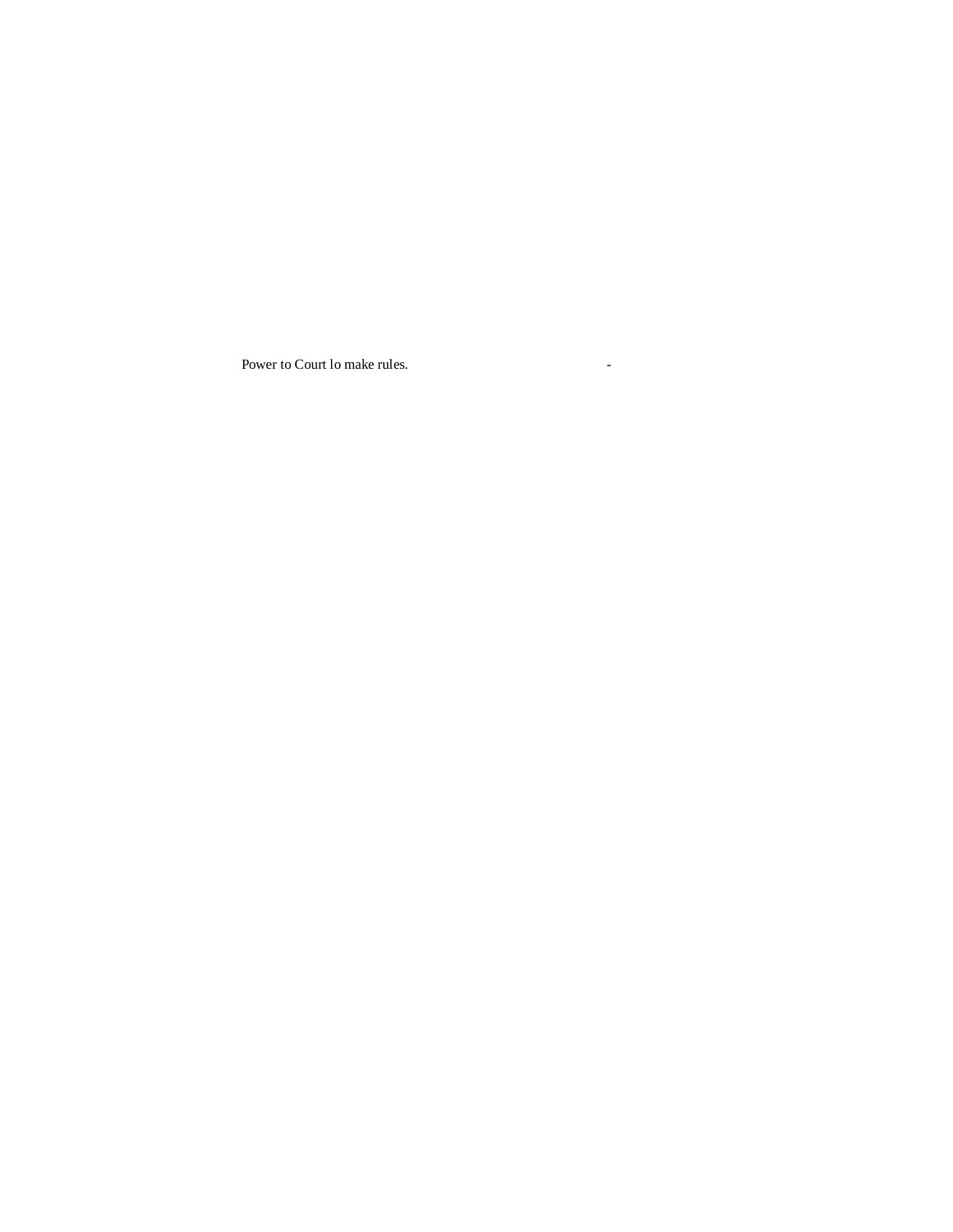**[Ben. Act IX**

# **7** *The Court of Wards Act, 1879.* **Bengal Act IX of 1879**

# **[THE COURT OF WARDS ACT, 1879.]'**

Ben. Act III of 1881. Ben. Aci II of 1909. Ben. Act I of 1914. Ben. Act V of 1915. Ben. Act VI of 1936. Ben. Act I oF 1939. .E. B. and A. Act I of 1911.

Ben. Ac I VII of 1880.

"Act IV of 1892. Act X of 1892. Act V of 1897. Act I of 1903. Ben. Aci I of 1906. Ben. **ACL** IX of 1941. E. B. and A. Act EH of 1907.

- (a) The Government of India (Adaptation of Indian Laws) Order, 1937.
- (b) The Indian Independence (Adaptation of Bengal and Punjab Acts) Order, 1948.
- (c) The Adaptation of Laws Order, 1950.

## *{30lh July. 1879.]*

## *An Act lo amend the law relating it? the Court of Wards.*

**REPEALED IN PART AND AMENDED**

**WHEREAS** i( is expedient to amend the law relating to the Court of Wards within the territories under the admini sua lion of ihc Lieutenant-Governor of Bengal<sup>2</sup>;

**ADAPTED** It is  $A_{\text{DAPTFD}}$  enacted as follows: $\hat{\sigma}$ 

#### PART I.

#### **Preliminary.**

#### I. This Acl may be called ihc Court of Wards Act, 1879:

'[It extends to the States' of West Bengal, Bihar and Assam and thai part of the State" of Orissa which on the 30th day of July, 1879, was subjcct lo the Lieutenant-Governor of Bengal,]

'LEGISLATIVE PAPERS, ô For S tale roe nt of Objects and Reasons, *see* (he *Calcutta Gazelle of* 1878, Pi. IV, page 75; for Report of Select Committee, *see ibid.* 1879, Pi. IV, page 31; for further Report of Select Committee, jee *ibid.* page 47; and for Proceedings in Council.ree *ibid.* 1878.puplement, pages3L7.343

This includes the present State of West Bengal and other territory.

'Substituted Tor the original words by para. 3(1) and the Schedule of the Indian Jndependence (Adaptation of Bengal and Punjab Acts) Order. 1948. <sup>4</sup> TJie word "Stales" and "Slate" we re substituted for the word "Provinces" and "Province",

#### Short title.

Extent,

**©**

**AMENDED**

**REPEALED IN PART**

respectively, by para. 4(1) of the Adaptation of Laws Order. 1930.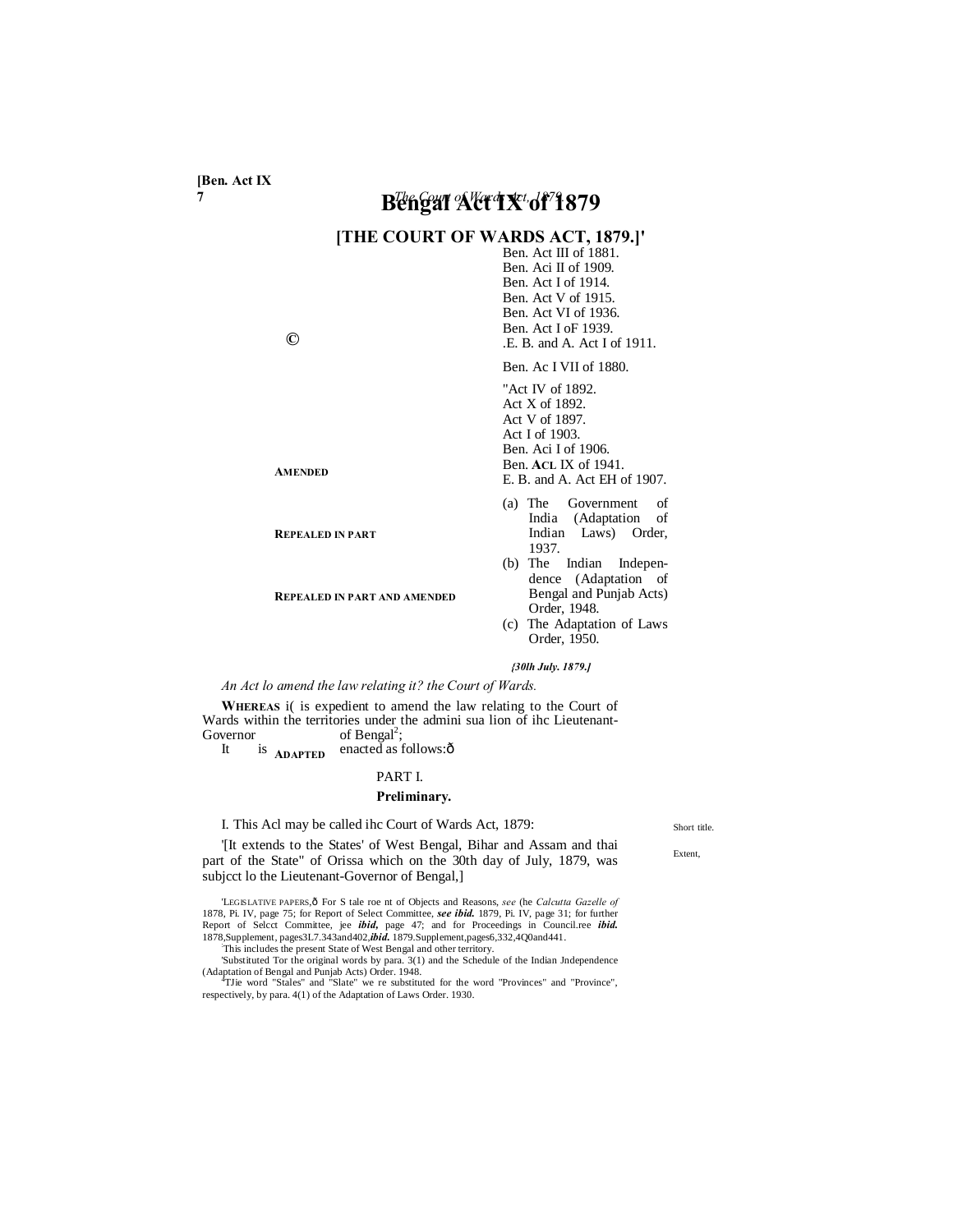## *(Part I.—Preliminary.—Sections 2, 3.)*

## *[Commencement.]—Rep. by the Repealing and Amending Act, 1897 {V of 1897).*

Repeal and savings.

2. Bengal Act IV of 1870 (the Court of Wards Act), section 11 of Aci XXXV of  $1858^1$ , sections 12, 14 and 15 of Act XL of  $1858^3$ , and so much of scction 21 of Acl XL of 1858: as provides that the Civil Court may direct (he Collector to lake charge of an estate, are hereby repealed.

All persons and properties which at the commencement of ihis Act are under the chargc of the Court of Wards, as consLitutcd by Bengal Act IV of 1870, shall be deemed to be under the charge of the Court of Wards, as constituted by this Act.

And al 1 persons and properties which at the commcncemeni of this Act are under the chargc ofthe Collector by virtue ofan order of LheCivi] Courl under section 11 of Act XXXV of  $1858<sup>1</sup>$ , or under section 12, scction 14 or section 21 of Act XL of 1858% shall from such commencement he deemed to be under the charge of the Court of Wards.

And all rules prescribed, orders orappointmentsmade, and agreements executed under the Court of Wards Act, 1870, and now in force, shall (so far as they are consistent with this Act) be deemed to be respectively prescribed, made and executed under this Act.

And all orders and appointments made by Colleclors under Act XXXV of  $1858<sup>1</sup>$  or Act XL of  $1858<sup>1</sup>$ , and now in force shall (so far as they are consistent with this Act) be deemed lo be made under ihis Act.

3. In ihis Act, unless there be something repugnant in ihe subject or context.ô

<sup>J</sup>"Civil Court" includes the High Court in Calcutta in the exercise of its ordinary and extraordinary original civil jurisdiction or its civil appellate or rcvisional jurisdiction;

"Collector" includes any officer in charge of the revenue jurisdiction of a district;

"the Coun" means the Court of Wards;

Ben. Acl IV of 1870,

<sup>&#</sup>x27;The Lunacy (District Courts) Act, 1S5S, It has been repealed entirely by the Indian Lunacy Aet. 1912 {IV of 1912.)

<sup>:</sup> Thc whole of Act XL of 1858 was repealed by the Guardians and Ward; Acl, 1 190 (Vll of 1890).

<sup>-</sup>The remainder of section 2 (as to pending suits and proceedings) was repealed by s. *A* and the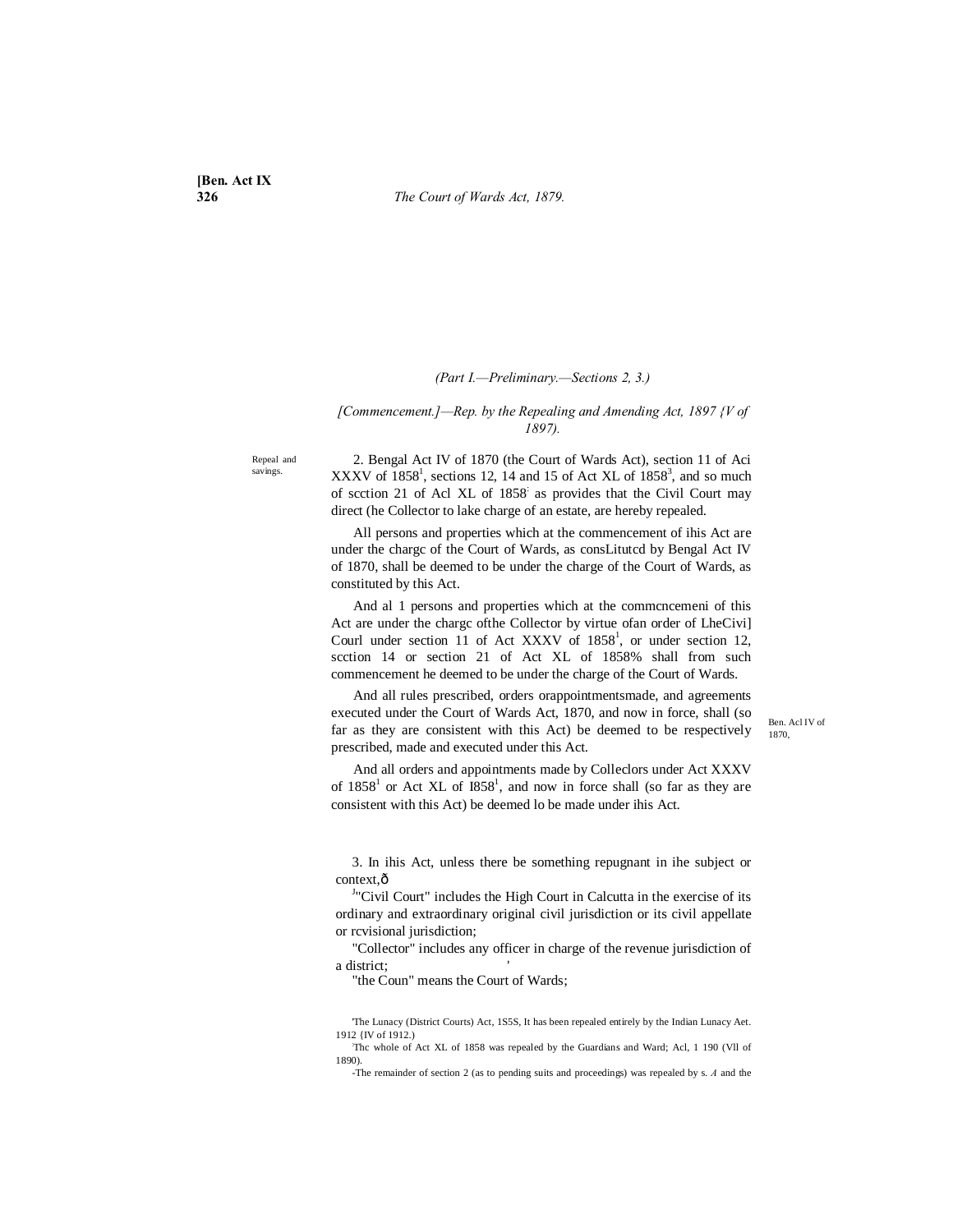# *The Court of Wards Act, 1879.* **of 187?.] 327**

Third Seh. of the Amending Acl, 1903 (I of 1903).

'Inserted by s. 2 of Ihe Bengal Coun of Words (Amendment) Acl, 1941 (Ben. Act IX of 1941); regard ing rwo speclWc effect, sec ti on 4 of B en. Acl IX oft 941.

Intcrprc lalion.

"Civil Court",

"Col I ec lor"

"(he Court".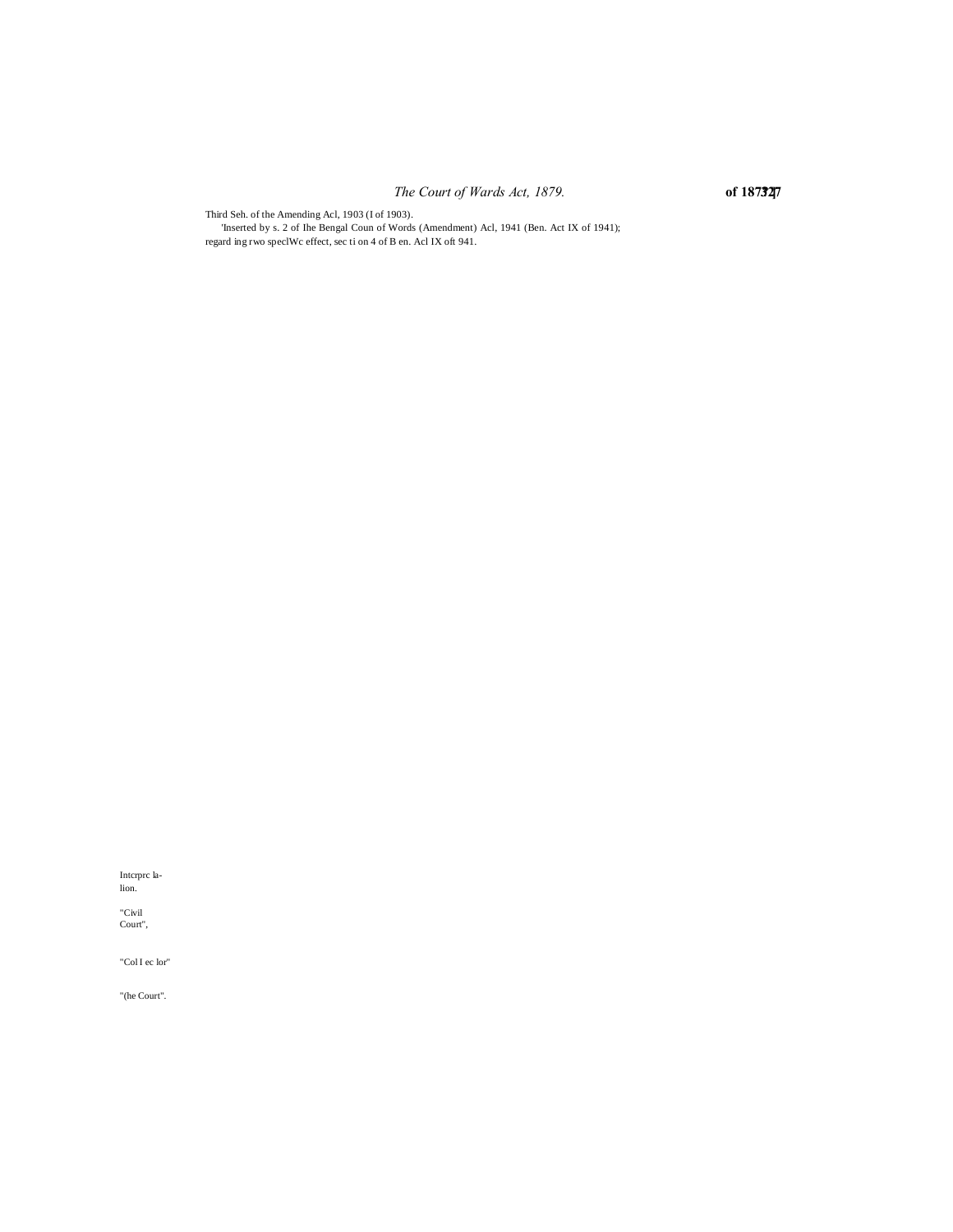**[Ben. Act IX**

**328** *The Court of Wards Act, 1879. (Part 1.—Preliminary.—Section 4.—Part II.—Constitution, Jurisdiction and Powers of the Court of Wards.—Sections 5, 6.)*

or, when the Court of Wards has delegated any of its powers lo a Commissioner or Collector or any other person, it means, in respect of such powers, the Commissioner or Collector or person lo whom ihey are delegated;

> "estate" means all lands which are borne on ihe revenue-roll of a Collector as liable for the payment of one and the same demand of land-revenue '[and includes a share in or of an estate other than an undivided share held in coparcenary as the property of aHindu joint family governed by the *Mitakshara* or *Mithila* law]:

"estate"

"minor".

"section", "ward".

"minor" means a person who has nolcompleted his age of twenlyone years:

"sceiion" means a section of this Act:

"ward" means any person who is under the charge of the Court of Wards, or whose property is under such charge.

Saving of

4. Nothing contained in this Act shall affeclany of the provisions of Act XXXTV of  $1858<sup>3</sup>$ , or the jurisdiction, as respects infants, of any High Court of Judicature.

|                                                                                                                      | Ac1                                          |  |
|----------------------------------------------------------------------------------------------------------------------|----------------------------------------------|--|
| PART H.                                                                                                              | XXXIV of                                     |  |
| <b>Constitution, Jurisdiction and Powers of the Court of Wards.</b>                                                  | 1858 and of<br>juris<br>diction of           |  |
| 5. The Board of Revenue shall be the Court of Wards for the territories<br>to which this Act extends.                |                                              |  |
| It shall deal with every person and every property of which it may take                                              |                                              |  |
| or retain charge under this Act, or which may be placed under its charge by                                          |                                              |  |
| order of a competent Court, in accordance with the provisions of this Acl.                                           | Constitu-                                    |  |
| 6. Proprietors of estates shall be held disqualified to manage their Disqual- own<br>propeny when they are $\hat{o}$ | tion and<br>general<br>duties of<br>Court of |  |
| pr                                                                                                                   | Wards.                                       |  |
| opri-                                                                                                                |                                              |  |
| females declared by the Court incompetent to manage iheir ciors, own<br>(a)<br>property;                             |                                              |  |

- (b) persons declared by the Coun to be minors;
- (c) persons adjudged by acompetenl Civil Court to be of unsognd mind, and incapable of managing their affairs;

'These words were added by s. 2 of the Court of Wards Act (Bengal Amendment Act), 1882 (IV  $of 1892$ The Lunacy (Supreme Courts) Act, 1858. I< his been entirely repealed by Ihe Indian Lunacy

Act. 1912 (I of 1912).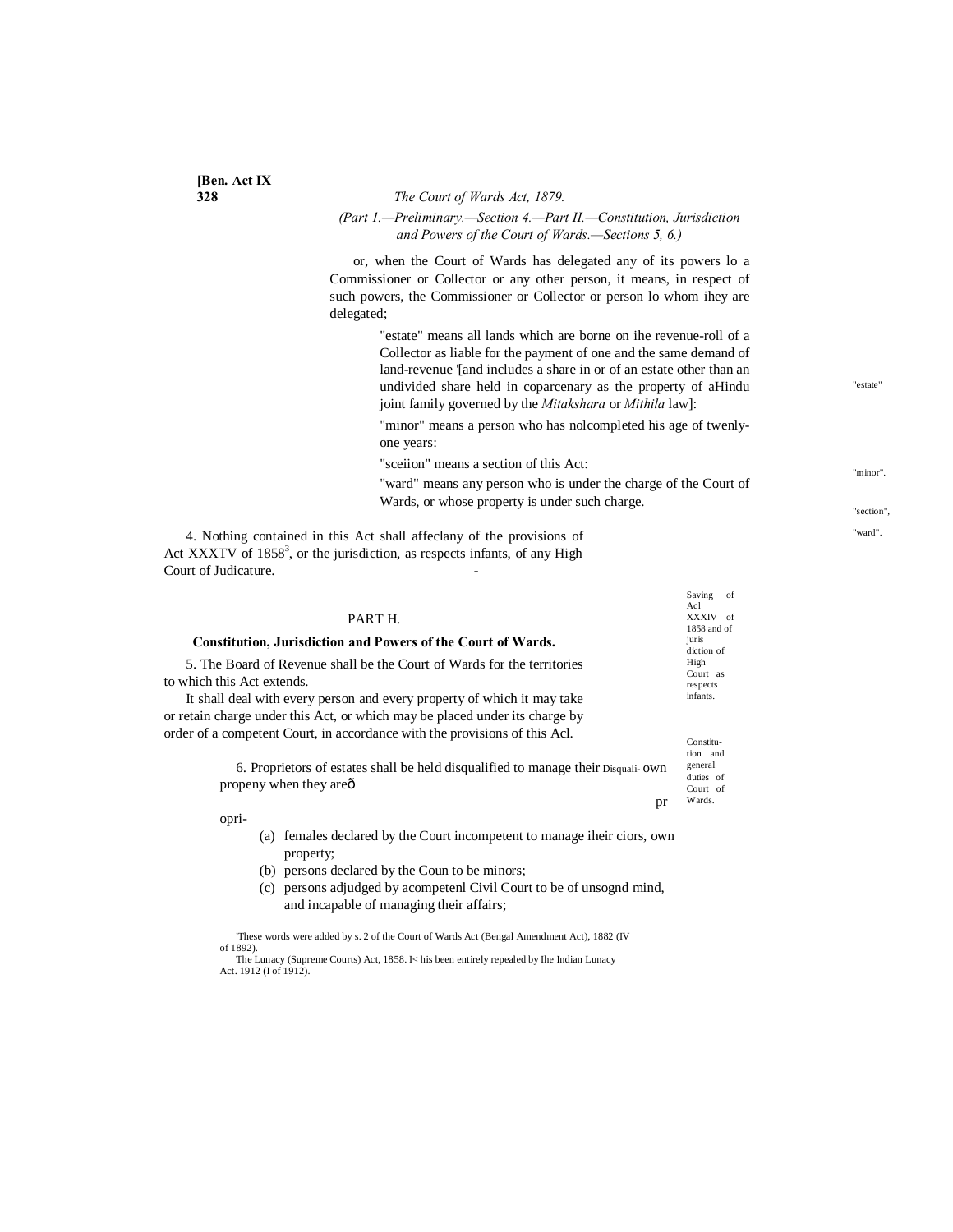*(Part II.—Constitution, Jurisdiction nd Powers of the Court of Wards.—Sections 7-9.)*

- (d) persons adjudged by a competent Civil Court to be otherwise rendered incapable by physical defects or infirmities oF managing their own property;
- '(e) persons as to whom the '[Court] has declared, on their own application, that they are disqualified, and that it is expedient in the public interest that their estates should be managed by the Court.

Jurisdiction of Court over disqualified proprietors.

7. Wh encver the sole proprietorof an estate, or all ihe joint proprietors of an estate are disqualified as provided in ihe last preceding scction, the Court shall have power to take charge of all the property of every such proprietor or joint proprietor within its jurisdiction, and of the person of any such proprie tor or

join t proprietor who is residen t wi thin i ts jurisdiction; and also of the person and property of any minor member of the Family of any such proprietor or joint propri eior who has an immediate or revers ionary interest in the properly of such proprietor or joint proprietor:

•'Provided that the Court shall not be empowered to take charge of the person of a proprietor disqualified on his own application under clause (e) oF section 6.

Coun when bound U» give up charge.

8. Whenever the circumstances of any ward become such that the Court could not take chargc of him or of his properly if he were not under its chargc already, the Court shall be bound to release from its charge such person and his property.

Discretion of Coun as ( taking and keeping charge.

9. The Court may in its discretion, in any case in which it is empowered by this Act to take charge of the person and property of any disqualified proprietor, ô

(a) take charge of such properly without taking charge of such person;

- (b) refrain from taking charge of any such person or property;
- (c) at any time withdraw from such charge, if taken;

(d) at any time resume such charge, after having withdrawn from ii.

'Clause (c) was added to section *6* by s, 3 of the Court of Words Acl (Bengal) Amendment Acl. 1892 (TV of IH92).

! This word was subsliiulcd for ihe words. "Local Go vera men l" by ihe Bengal Decentralization Acl, 1915 (Ben. Acl V of 1915).

'This proviso was added lo section 7 by s. 4 of Ihe Court of Wards Acl (Bengal) Amendment Acl. 1892 (IV of 1892).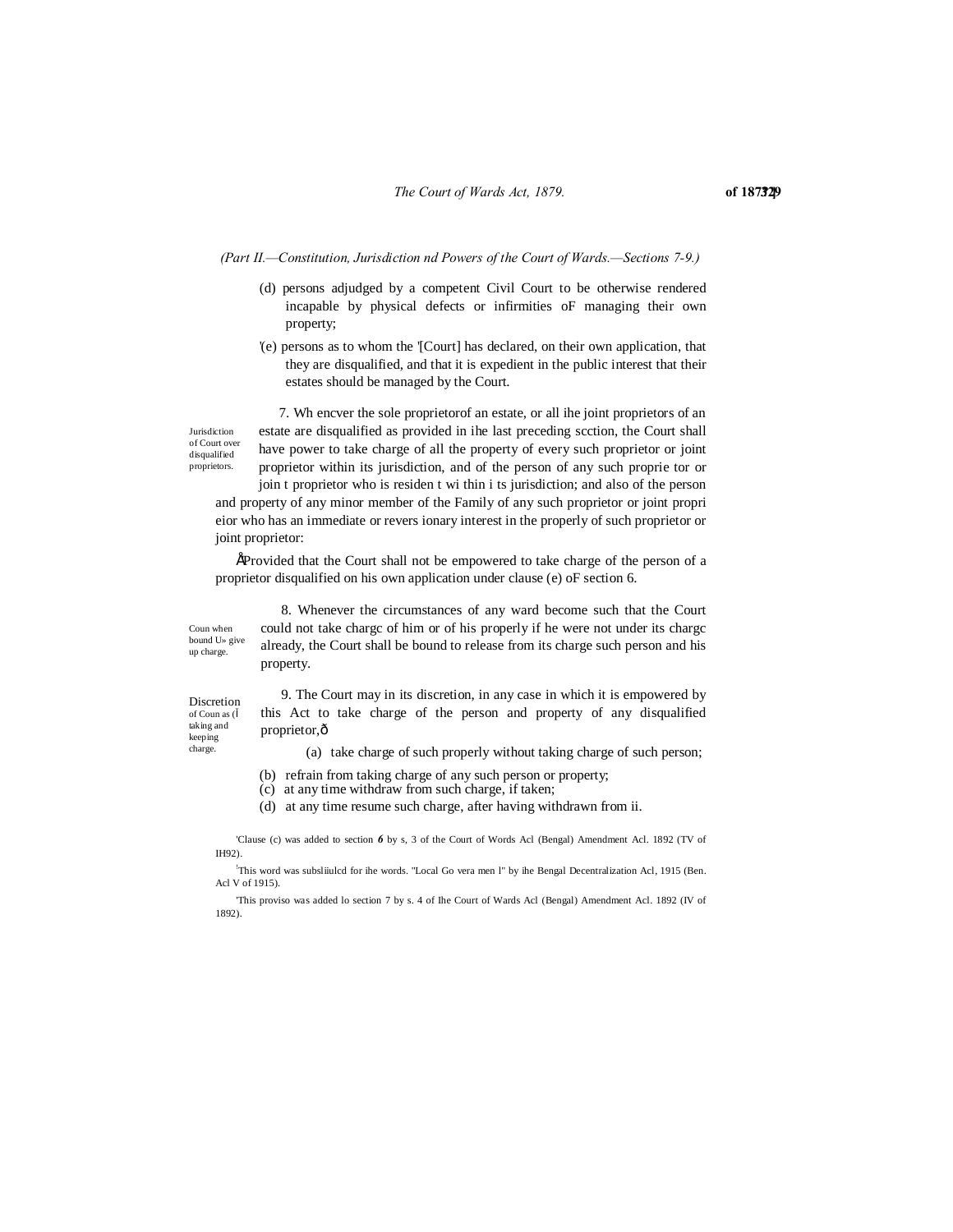## **[Ben. Act IX 330** *The Court of Wards Act, I \$79.*

## *(Part II.—Constitution, Jurisdiction and Powers of the Court of Wards.—Sections 9A, 10.)*

; 9A. When Ihe Court of Wards withdraws from ihc charge of such property it shall publish, in ihe manner provided in section 64A, a notice of ihc termination of ihe charge and thereupon subject to the provisions of *clause* 3 of section 23 $\hat{o}$ 

Effect af withdrawa l from charge.

- (a) such chargc shall terminate with effect from the date fixed in accordancc with the provisions of section 65;
- (h) the owner of the said property shall be restored to the possession thereof from ihc said date subject lo any order made by a Civil Court and to any contracts eniered into by the Court of Wards for the preservation or benefit of such property.

## *9A. [Effect of withdrawal from charge.]—Rep. by s. 2(2) of ihe Bengal Court of Wards (Amendment) Acl, 1935 (Ben. Acr VI of 1936).*

Applicatio n by Civil take chargc. VI] I of 1890. 10. '[Whenever a Civil Court is satisfied that an order should be made under section 7 of the Guardians and Wards Act, 1890, appointing a guardian of the person or property of a minor, or both; whenever a Civil Court removes, under section 39 of the same Act, the guardian of a minor,]

Court to Court of Wards to

IV of 1912.

or whenever a person has been adjudged, under "[the Indian Lunacy Act, 1912,] to be of unsound mind and incapable of managing his affairs,

if the property of such minor or disqualified proprietor consists in whole or in part, of land or any interest in land, the Civil Court may apply to the Court of Wards io take chargc of the person and property of such minor or disqualified proprietor; and it shall be at the discretion of the Court of Wards lo take chargc of such person or properly, or to refuse to do so.

'The clauses of section 9 which were added by s. 5 of Ihe Court of Wards Act (Bengal) Amendment Acl, 1892 (IV of J892), were repealed, in Western Bengal, by s. 5 of the Bengal Court of Wards (Amendment) Act, 1906 (Ben. Aci 1 of 1906), and in Eastern Bengal, by s, 2(1) of the Eastern Bengal and Assam Coun of Wards (Amendment) Act, 1907 (E. B. & A. Acl III of 1907), and are omitted. Section 5 of Act IV of 1892 was, in mm. repealed by the Bengal Laws Act, 1914 (Ben. Acl 1 of 1914).

: 5e ction 9 A was i nsened by s. 2( 1) o f the Be ngal Court of Wards (A mend mem) A cl. 19 3 5 (Ben. Acl VI of 1936).

'These wonls and figures were substituted for (he original words by s. 6 of (he Coun of Wards Acl (Bengal) Amendment Act, 1S92 (JV of 1892).

'These w ords and figu rc were su bs limted far the words an d figures "'A el XXXV of 1858" by s. 2 and (he First Sch. of the Bengal Repealing and Amending Act, 1938 (Ben. Aci I of 1939).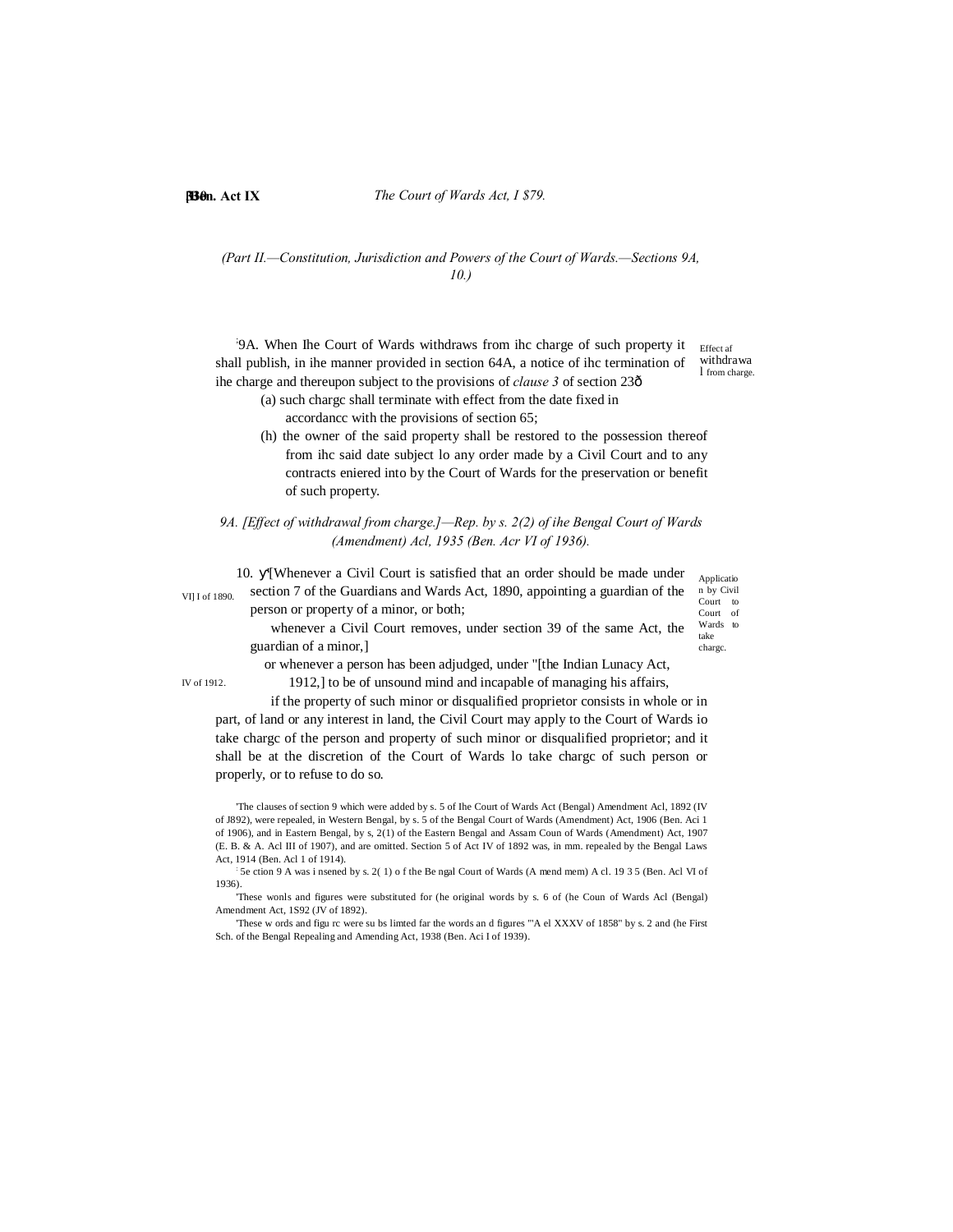## **of 1879.]** *The Courl of Wards Act, 1879.* **331**

#### *(Part II.—Constitution, Jurisdiction and Powers of the Court of Wards.—Section I OA,)*

Nothing contained in '[sections 73 lo 81 (both inclusive) of the Indian Lunacy Act, 1912,] shall be held lo apply to persons orproperiies under ihe IV of 1912. charge of Lhe Court of Wards.

Nol,  $ct:(Q$ <br>creditors.

 $10A$ . (1) Whenever the Court of Wards assumes charge of any

person or property under section 7 or section 10, ii shall publish, in the manner provided in section 64A, a notice calling upon all creditors having claims against the ward of his immovable properly to submit the same in writing to the Court, at a place to be named in the notice, within six months from the dote of the publication of lhe notice aforesaid:

'Provided that if a suit or proceeding in respeci of a claim is pending in any Civil Court at the dale of ihe publication of such notice, intimation of lhat fact shall be given by lhe creditor concerned to lhe Court of Wards within the period aforesaid and noiice of ihe decision of the Civil Court in rcspect of such claim shall also be given lo the Court of Wards within three months after the final disposal of such suit or proceeding.

(2) Every such claim (other than a claim on lhe part of  $\frac{1}{1}$ [the Government)] not submitted to the Courtincompliance wilhtheprovisions ofsub-scciion (I), shall,\* \* \* notwithstanding any law, contract,

decree or award lo the contrary, ccase to carry interest from lhe dale of lhe expiry of the '[period for submission of the claim or in any case where a suit or proceeding in respect of a claim is pending in any Civil Coun, lhe period of three months after the final disposal of such suit or proceeding referred to in the said sub-seciion]:

Provided that, iT lhe Court is satisfied that the creditor was prevented by any sufficient cause from complying with the provisions of sub-section (1), it may consider and allow, either wholly or in part, his claim for interest at any time after the date of lhe expiry of lhe period aforesaid.

'These words and figures were substituted for the words, figures and brackets "sections 12 lo 19 (both inclusive) of Acl XXXV of 1858" by s. 2 and the First Sch. of the Bengal Repealing and Amending Act, 1938 (Ben, Act 1 of 1939).

Section LOA as inserted by \$ 3 of Lhe Bengal Coun of Wonts (Anient)mem) Act, 1906 (Ben. Act 1 of 1906), was subsiitulcd, as modified by section 3(1) of the Bengal Court or Wards (Amend men I) Acl, 1935 (Ben. Acl VI of 1936), for section 1 OA as inserted by s, 3 of ihe Eastern Bengal and Assam Court or Wards (Amendment) Act 1907 (E. B. & A. Acl TIT of 1907), by the Bengal Court of Wards (Amendment) Act, 1915 (Ben. Acl VI of 1936). s. 3(2).

'This proviso was added by s, 3(1) (a) of the Bengal Coun of Wards (Amen dmcnt) Act, 1935 (Ben. Act VI of 1936)

'The words "ihe Crown" were firsi substituted for ihe words "ihe Government" by para. 3 and Sch. IV of ibc Government of India (Adaptation of Indian Laws) Order, 1937. Thereafter, lhe word "Government" was substituted for the word "Crown" by para. 4(1) of lhe Adaptation of Laws Order,

1950.3 The words "save in Ihe case provided for by lhe section I OH. sub-section (2). clause (c)" were omitted by s. 3(lXb)(i) ofihe Bengal Court of Wards (Amendment) Acl, 1935 (Ben. Aci VI of 1936). These words were substituted for the words "period aforesaid" by s. 3 (l)(b)(ii). *ibid.*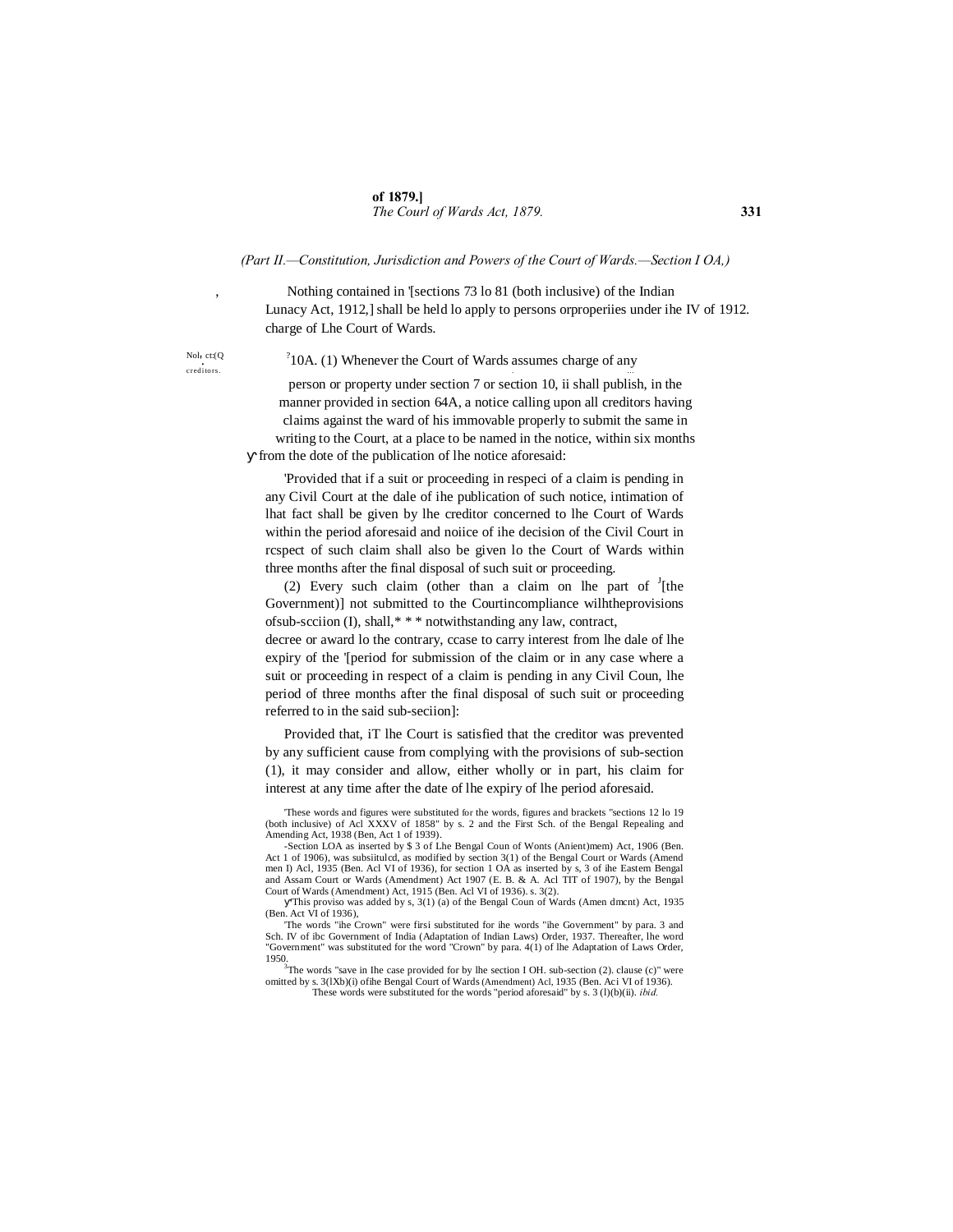Ben. Acl VI of 1936.

## **[Ben. Act IX 333** *The Court of Wards Act, I \$79.*

## *(Part il.—Constitution, Jurisdiction and Powers of the Court of Wards.— Sections JOB, IOC.)*

 $J10B$ . (I) Every creditor submitting his claim in compliance wilh llie provisions of sub-section  $(l)^{2*}$  \* \* of section I OA- shall famish, along wilh his written statement of claim, full particulars thereof; and shall, within such lime as the Court may appoint, producc all documents which arc in his possession, power or control, including entries in books of account, on which he relies to support his claims, together wilh a irue copy of every such document.

(2) The Court shall, after marking, for the purpose of identification, every original document so produced, and verifying the correctness of the copy, retain the copy and return the original to the creditor.

(3) If any document, which to the knowledge of the creditor is in his possession, power or conlrol, is not produced by him as required by subsection (1), the document shall not be admissible in evidence against the ward, whether during the continuance of the management or afterwards, in any suit brought by the creditor or by any person claiming under him in respect of such claim, unless good cause be shown, to the satisfaction of the Civil Court entertaining the suit, for the non-production of the document as required by sub-scclion  $(1)$  -<sup>1\*\*\*</sup>

 $J<sup>J</sup>10C$ . (1) Where any properly is in charge of the Court of Wards no Ci vi I Court shall execute any decree or order agai nsl the person or property of the ward within four years from the date of the commencement of the Bengal Court of Wards (Amendment) Act, 1935, or from the date of the assumption oF chargc of the property by the Court of Wards, whichever is later, and for seven years thereafter if the interest due under such decree or order be paid in full every year during the said seven years.

In calculating the period of limitation applicable to an application for

the execution of such decree or order, ihe time during which the execution of such decree or order is barred under this sub-section shall be excluded.

(2) Except as provided in section 23A, no property in charge of the Court of Wards shall be sold by any Revenue authority under any law so long as ihe Court remains in charge thereof.

'Section 10B as inserted by s. 3 of Lhc Eastern Bengal and Assam Conn of Wards (Amend men I) Aci, 1907 (E. B, & A. Aci III of 1907), was substituted, as modified by s, -4(1) of the Bengal Court of Waids (Amendment) Act, 1935 (Ben. Act VI a( 1936). for section 10B as inserted hy s. 3 or ihe Bengal Court of Wa\*ds (Amendmeni) Act, 1906 {Ben, Act 1 of 1906). by s. 4(2) of the Bengal Court of Wards (Amendment) Act, 1935 (Ben. Acl VI of 1936).

The words "or the proviso to sub-see lion (5)" were omilied by s. 4( IJ (a), *ibid.*

'The words "and the Judge receiving any such document shall record his reasons for so doing" were omitted by s. 4{IXb) of the Bengal Coun of Wands (Amendmeni) Act, 1935 (Ben. Aci VI of 1936).

" Sections IOC and 10CC were substituted Tor section IOC by s. 4 of ihc Bengal Court of Wards (Amendment) Act, 1935 (Ben, Aci VI of 1936).

Creditors lo Furnish full particulars and documents.

Bar to ccnaJn procee dings.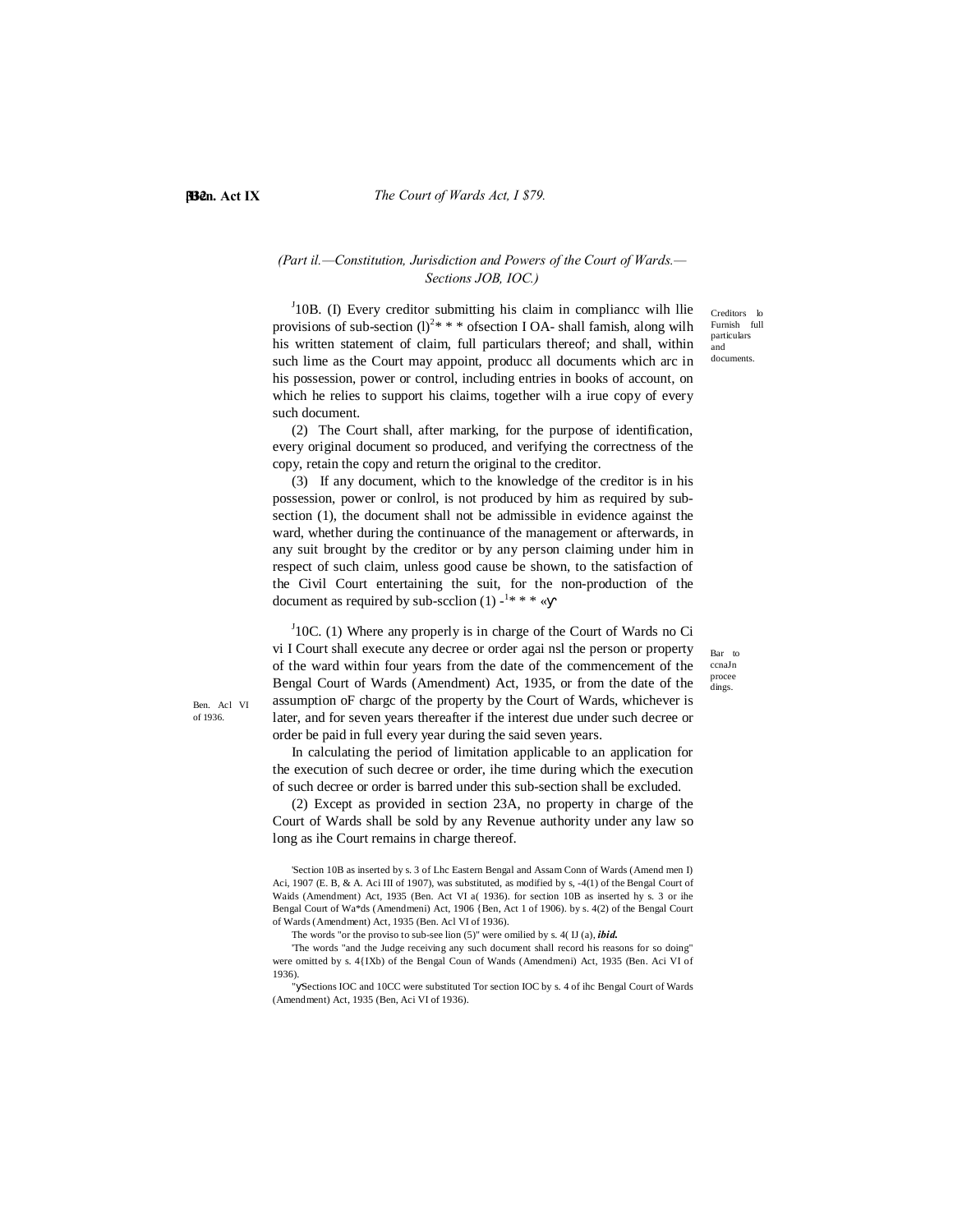*The Court of Wards Act, J879.*

## **[Ben. Act IX**

#### *(Pari //,—Constitution, Jurisdiction and Powers of the Court of Wards.—Sections JOCC-JOE.)*

Special '10CC. In calculating (he period of limitation applicable to a suit against a ward, a period of four years shall be added to lhe period of limitation allowed by law.

**DESCRIPTION** 

limitatio

for suits against wards,

Adjudicalion of claims.

332

**5 10D.** (1) On receipt of all claims submitted in compliance with the provisions of sections 1 OA and **10B,** the Court shall proceed to investigate such claims, and shall decide which of them are to be wholly or partly admitted or wholly or partly rejected, as the case may be, and shall communicate its decision in writing lo cach claimant concerned.

(2) When the Court has admitted any claim under sub-section (1), it may make to the creditor a proposal in writing for the reduction of lhe claim, or of the rate of interest to be paid in future, or of bolh; and, if such proposal, or any modification of it, is accepted by lhe creditor and his acccptance is finally recorded and attested by the Court, it shall be conclusively binding upon the creditor and upon the ward.

2# \* \* \* #

(3) Subject to the provisions of sub-section (2), nothing in this section shall be construed to bar the institution of a suit in a Civil Court for the recovery of a claim against a ward or his property which has been submitted to the Court ofWards:

Provided thaL no decision of lhe Court or Wards under this section shall be proved in any such suit as againsL the defendant.

(4) In calculating the period of limitation applicable to suits for the recovery of a claim which has been submitted to the Court ofWards lhe period from the date of submission of the claim up to the date of he communication of the Court's decision thereon to the creditor shall be excluded.

10E. *[Relinquishment of inextricably involved esiarej. ]—Rep. by s. 7 of the Bengal Court ofWards (Amendment) Act, 1935 (Bet i. Act VI of 1936.)*

'Sections IOC and IOCC wertsubstiiuled for section iOCbys. S of the Bengal Coun of Wards (Amendment) Act, 1935 (Ben. Act VI of 1936).

-Section 10D as inserted by s, 3 of the Bengal Court ofWards (Amendment) Act. 1906 (Ben. Acl I of 1906), were substituted for section 10D as inserted by s. 3 of Eastern Bengal and Assam Court of Wands (Amendment) Act, 1907 (E. B. and A. Act 111 of 1907), by s. 6(2), *ibid.*

J The proviso was omitted by s. 6(1) of the Bengal Court of Wards (Amendment) Act, 1935 (Ben. Acl VI of 193£>,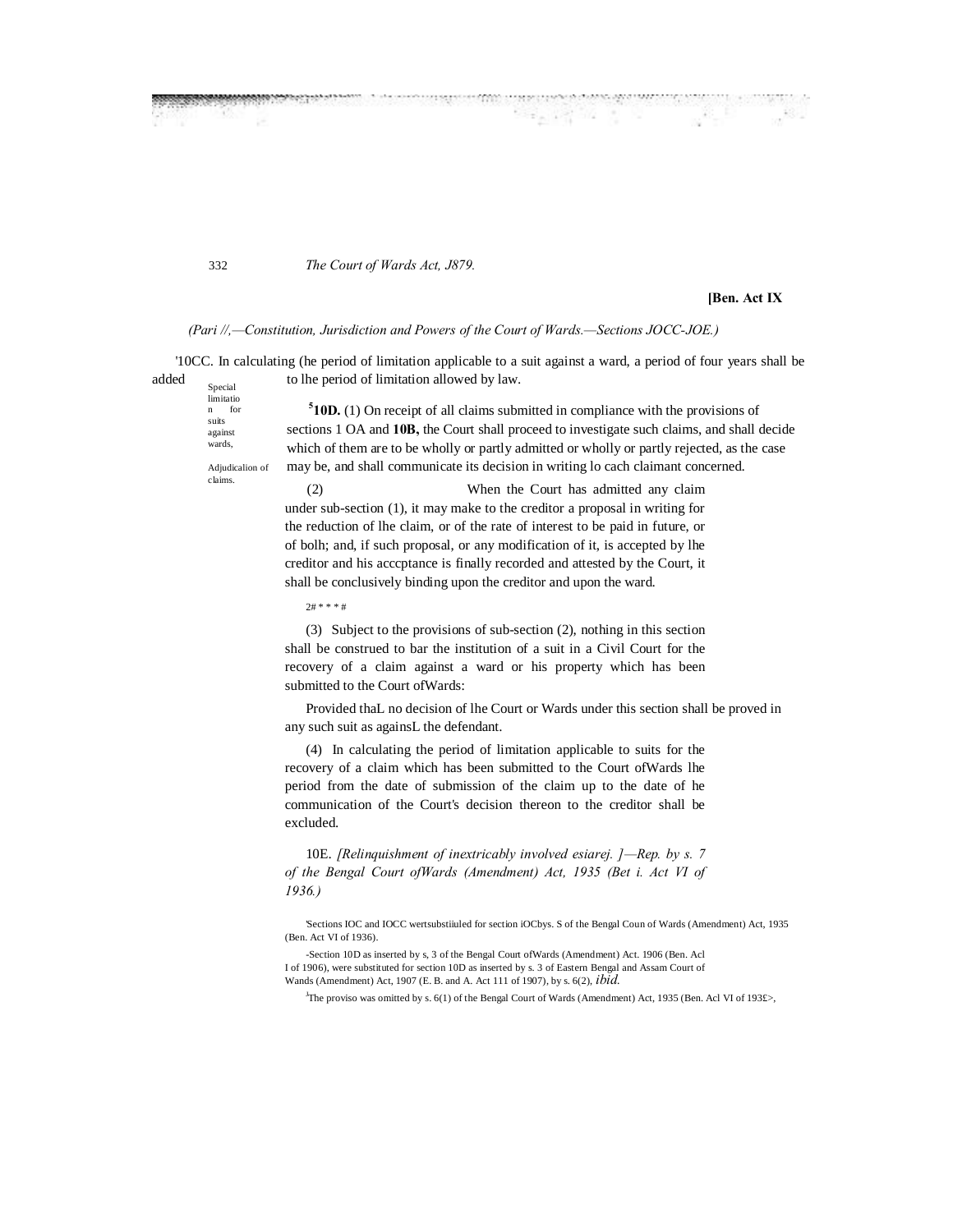## *(Part 11.—Constitution, Jurisdiction and Powers of the Court of Wards.— Sections 11-13.)*

'11, The Court of Wards may retain charge of ihe whole of Ihe property of any joint proprietors disqualified under section *6* of which the Court has taken chargc under section 7, or of any property of which Ihe Court has taken charge under section 10, notwithstanding the fact lhai a joint proprietor, or some joint proprietors, of such property has or have ceased to be subject to the jurisdiction of the Court or that any person has become entitled to such property or any part thereof jointly with any disqualified proprietor:

Provided that if the share of such proprietor or person is duly partitioned the Court shall, subject to the provisions of section 13A,.release such partitioned share:

Provided further that iT the disqualified joint proprietor be the manager of a *M'ttakshara* joint family the Court shall, on his ceasing to be so disqualified and on application being made by him in this behalf, release the property.

12. The Court of Wards may ai any lime withdraw from the charge of any person and property taken under section 10-\* \* \* \* and from the charge of any *person or* property <sup>J</sup>[which either before or after the commencement of this Act was or is placed] under the charge of the Collector by a Civil Court under section 12, section 14 or section 21 of Act XL of 1858\ or under scction 11 of Act XXXV of 1858' <sup>6</sup>[or under any other enactment for the time being in force]:

Provided that it shall give notice of its intention to withdraw to the Civil Court concerned, and that such notice shall be given not less than two months before the Court or Wards shall so withdraw.

13. Whenever, on the death of any ward, the succession to his  $\frac{1}{\text{speedure}}$  property or any pari thereof is in dispute, the Court may either direct that succession such property or part thereof be made over to any person claiming such properly, or may retain charge of the same until the right to possession of disputed. the claimant has been determined under Bengal Act VII of 1876<sup>1</sup>, or until the dispute has been determined by a competent Civil Court.

'Section 11 was substituted for former section 11, by s. B of the Bengal Court to Wards (Amendment) Acl, 1935 (Ben. Act VI of 1936).

The words and figures "or under section 11," were omitted by s. *9* of tbc Bengal Court of Wards (Amendment) Act. 1935 (Ben. Act VI of 1936). 'These words were substituted for the words "which before ihe commencement of this Act was

placed" by s. 8 of the Court of Wards Act (Bengal) Amendmeni Act, I £92 (IV of 1892).

'Act XL of 1858 was repealed by the Guardians and Wards Act. 1890IV111 or 1B90). The Lunacy (District Courts) Act, I8S8. Ft has been repealed by the Indian Lunacy Acl, 1912 <¥V of 1912).

"These words were added by s. 8 of the Court of Wartls Act (Bengal) Amendmeni Aci, 1892 (IV of 1892).

Withdpawal from ty with rge by Coun, disqualified Procedure when any of the joint proprietors ccases to be disqualified or any person be comes entitled proprietor.

 $I \circ \Lambda f j$ <sup>rly</sup>

**334**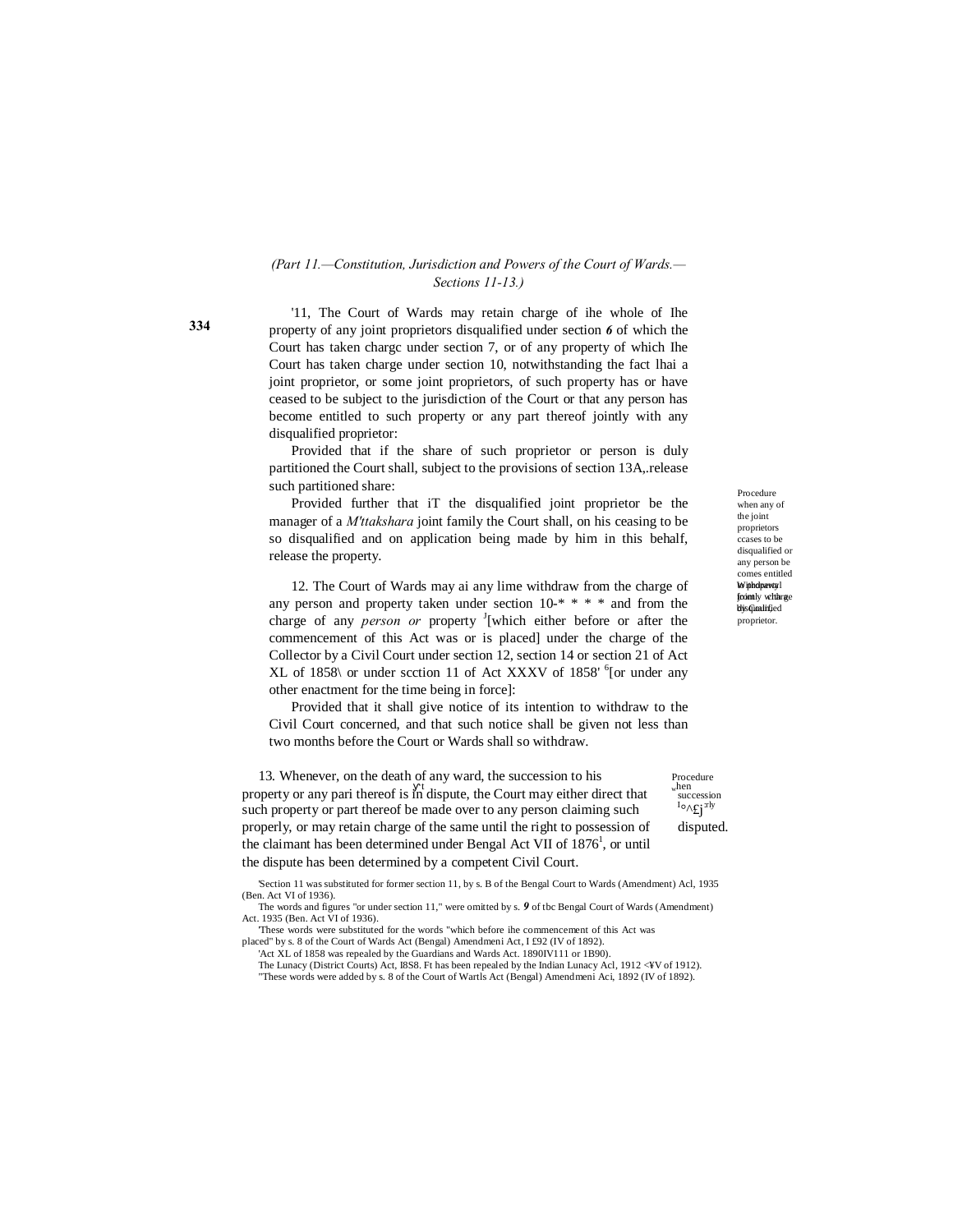*The Court of Wards Act, 1879.*

#### **[Ben. Act IX**

#### *(Par! II.*—*Constitution. Jurisdiction and Powers of the Court of Wards.—Sections 13A-J5.)*

Power of Coun 10 retain chargc of property of (JisqunJificd proprietor until discharge of debts.

<sup>1</sup>13A. If, when any disqualified proprietor dies, or ceases to be disqualified within the meaning of this Act, there remain undischarged any debts or liabilities which were incurred by, orarc due from, such proprietor, or which arc a charge upon his property or any part thereof  $I$ <sup>I</sup> [or any liabilities which were incurred by the Court for the benefit of the property of such proprietor],

then, notwithstanding anything contained in lhe foregoing sections, ihe Court may eiihar withdraw from ihe charge of such property or retain such charge until such debts and liabilities, as the Court considers necessary lo be discharged, together with all intcrcsldue thereon, have been discharged:

Provided thai, after lhe death of a proprietor, the Court shall not retain chargc on account of any debi or liability which has been declared by a competent Civil Court nol **IO** be binding on his representative.

General powers of Court.

#### 14. Suhjecl to the provisions of this Acl, the Courtô

- (a) may, through ils manager, do all such, things requisite for the propercarc and management of any properly of which ltmay take or retain chargc under Ihis Act,or which may be placed under its charge by order of a competent Civil Coun, as the proprietor of any such property, if not disqulified, might do for its care and management, and
- (b) may, in respect of the person of any ward, do al 1 such thi ngs as might be. lawfully done by the legal guardian of such ward.

15. The Court may exercise all or any powers conferred on it by this Acl through lhe Commissioners pf the Divisions and the Collectors of lhe districts in which anj pan of the properly of lhe disqualified proprietor may be situated, or through any other person whom it may appoint for such purpose.

The Court may,  $3t^* * * k$ , from time to lime, delegate any of its powers losuch Commissioners or Collectors or other person as aforsaid, and may at any lime,\* \* \* \*, revoke such delegation.

'Section 13 A, as inserted by s. *4* of the Bengal Court ofWards (Amendment) Acl, 1906 (Ben. Acil of 1906), was substituted for scction ISAasinsertcdbys, SofthcEasternBcngaJ and Assam Court of Words (Amendment) Act, 1907 (E. B. and A. Acr in of 1907), by s. 10(2) ol Hie Bengal Coun ofWards (Amendment) Acl, 1935 (Ben. An VI of 1936).

These words were inserted by s, 10(1) of the Bengal Court of Wards (Amendment) Acl. 1935 (Ben. Act VI of 1936).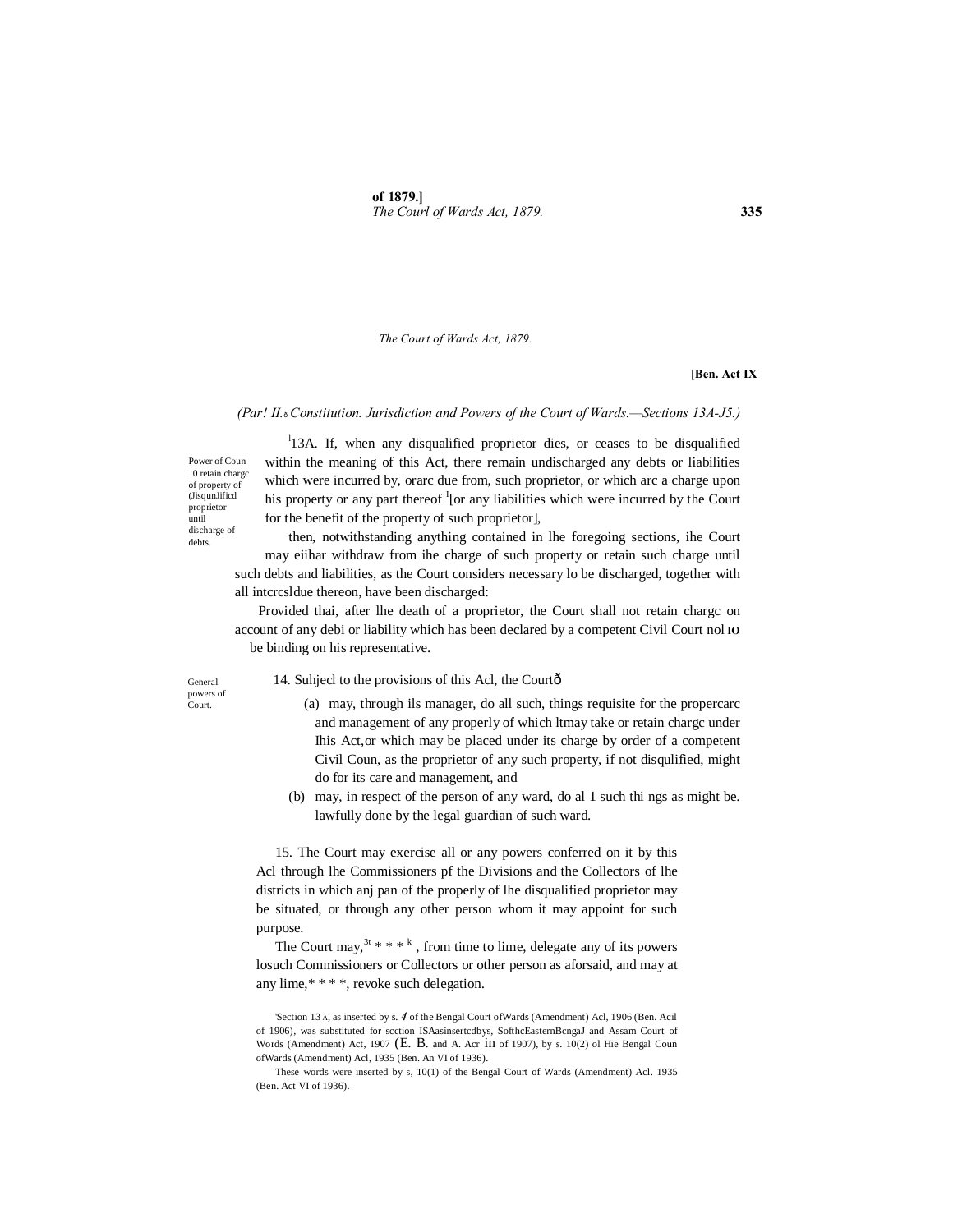<sup>J</sup>The words "vuilh lhe sanction of (he Lieutenant Governor" and "with the like sanction", respectively. WCHMErvnW hv (hi- Ri-nrr-il rw—

**336**

E^ercist through olhere of powers conferred on Coun.

Delegation or powers.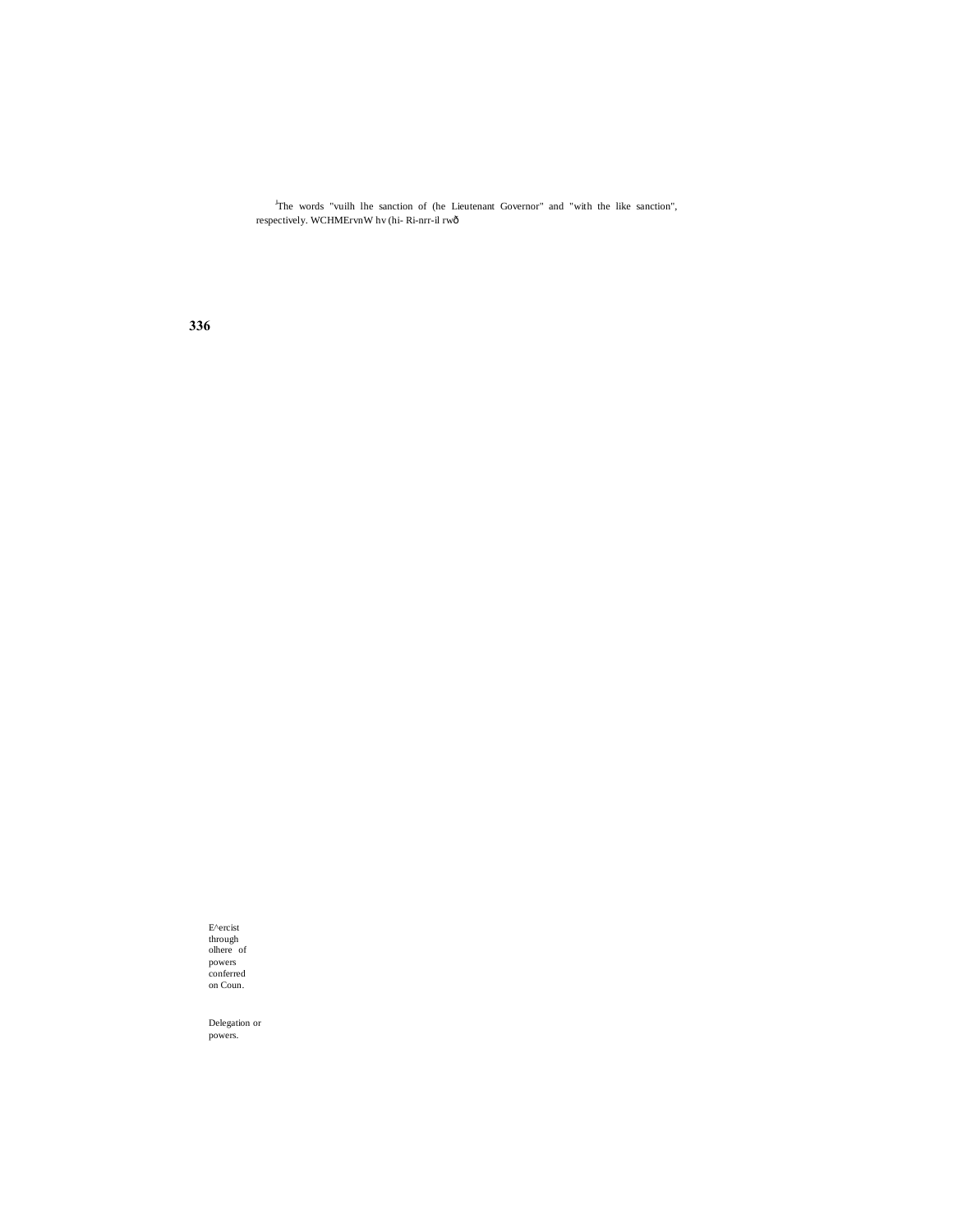#### *(Part il.—Constitution, Jurisdiction and Powers of the Court of Wards.— Sections 16-2}.)*

**Of 1879.]** The Court of Wards *Act*, this Act; and may order that such expenses, inclusive of all '16. The Court may from time lo lime order such establishments to be entertained and expenses lo be incurred as it shall consider requisite for ihc care and management of Ihe persons and properties under its charge, for superintendence, for the audit of accounts, and generally for all salaries, gratuities, and payments on account of ihe leave-aHuwances of such csiabl ishments, be charged against any one or more properties for ihe purpose of which such establishments are, or have been, entertained or such expenses have been incurred.

> 17. *[General contribution for general purposes.]—Rep. by the Government Management of Private Estates Act, 1892 (X of 1892).*

> 18. The Coun may sanction ihe giving of leases or farms of [he whol c or panofany property under its charge, and may direct the mortgage or sale of any pan of such property, and may dircct ihe doing of ail such other acts as it may judge lobe most for ihe benefit of ihe property and the advantage of the ward.

19. If the Court thinks il expedient to dircct ihe sale or mortgage of any pan of an estate of which to ward is the sole proprietor, it may order the Collector to partition off such part into a separate estate; and the demand ofland-rcvenue and of the cesses For which the original estate was liable shall be assessed upon and divided between the iwo separate estates so formed, respectively, in such manner as the Court, wilh the sanction of lhe<sup>i</sup> [State Government], may direct.

20, The Court may appoini one ormore managers for the properly of any ward, and one ormore guardians for ihc care of the person of any ward, under Ihc charge of the Coun, and may control and remove any manager Dr guardian so appointed.

On any disqualified proprietor becoming a ward, the Court may, at its discretion confirm or refuse to rccognize any appointment of a person to be guardian of such disqualified proprietor which may have been made by a will.

*2h* The Court may make such orders as to it may seem fit in respcct of ihe custody, education and residence of a minor ward, and such minor members of ihe ward's family as are under its charge, and in rspeci of die custody and residence of any ward, not being a minor, whose person is under [he charge of the Court.

'Section 16 was substituted for the original section 16 by s. 3 of the Bengal Conn of Wards (Amendmeni) A«. JS81 *(Ben* Acl HI of 1881), <sup>3</sup>

<sup>3</sup>The words "Provincial Government" were first substituted for the word "Lieutenant- Governor" by para. 4(1) of ihe Government oflndin (Adaptation of Indian Laws) Order, 1937. Thereafter, ihc Word "Slate" was subslilulcd for the word "Provincial" by para. 4(1)  $\pi$  Ir Ari.iTM.irinn nf Laws Order. 1950.

Esiablishmenu and expenses. Power **LO**  manage property.

When Court may order property to be formed into separate estate

Appoint -<br>mem of mem manager s and guardians.

**Cuslody** education and residence of wards.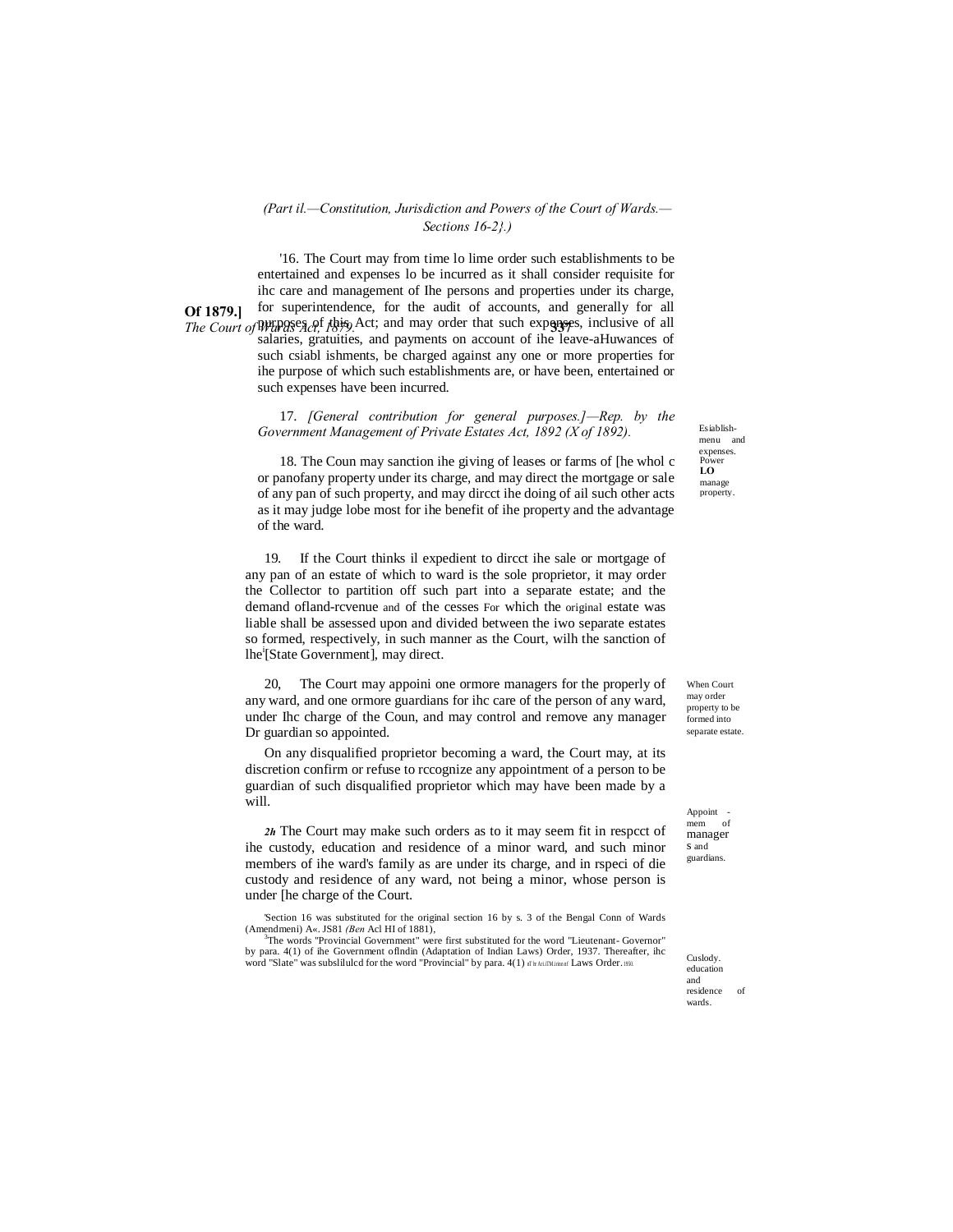336 *The Court of Wards Act, 1879.*

**[Ben. Act IX**

f *Pnrl II.—Constitution, Jurisdiction and Powers of the Court of Wards.— Section 22.—Part III.*—*Protection from Sale of certain Estates.—Section 23.)*

Allowance Tor wan) and his family.

22. The Court shall allow, for (he support '[and education] of each ward and '[for lhe support] of his family such monthly sum as it thinks fit (if any) with regard lo lhe rank and circumstances of the parties '[and the financial condition of the property of the ward under its charge].

## **• PART HI.**

#### **Protection from Sale of certain Estates.**

Esisic under chaigeor Coun exempt from sab.

<sup>J</sup>23. *Clause 1*.0 Except as hereinafter provided by section 23A, every estate, and, subject lo the provisions of section 14ofActXIof 1859', every share or pan of an estate for which a separate account has been opened under section ) 0 or section 11 of lhe said Act, or under secLion 70 of Bengal Acl VII of 1876<sup>6</sup>, shall be exempt from sale for arrears of Government revenue which have accrued whilst such estate, share or pan has been under the chargc of the Court:

Provided that all such arrears of revenue shall be the first charge upon the sale-proceeds of any estate, share or part which may be sold for any other **cause** lhan for such arrears of **revenue.**

<sup>7</sup>Clause 2. $\hat{O}$  If at the time when any properly ceases to be under the charge of the Court ofWards, any liabilities enumerated in this clause are outstanding in respeccofany part ofihe property, the Collector may attach lhe whole or any part of such property whether consisting of estates, or shares or parts of estates, or (enures Or holding and collect the rents, cesses and odier demands due and all arrears thereof, managing the properly so attached either directly or through a manager or by farming as he may think ill:

Provided (hat such attachment shall not remain in force for a period exceeding five years.

These wordi were inserted *X>y* s. ll(i) of Bengal Court of Wards (Airvendmcnl) Act, 1935 (Bin. Act VI of 193(5).

TTicsc words were inserted by s. ll(ii), *ibid.*

'These words were added by s. I l(iii), *ibid.*

'Sections *23* and 23 A were substituted for the original section 23 by s. *4* of the Bengal Court of Wards (Amendment) Act.. IBS I (Ben. Acl III of 1881).

'The Beogul Land-rcvtnue Sales Acl. 1859.

The Land Regis inn io n Act, 1876.

This *clause* was substituted for the original cloi/sf 2 by 5. Il(i) of the BtsigaJ Court of Wards (Amendment) Act. 1935 (Ben. Acl VI nf I<JW>

Recovery of arrears of revenue, etc.. due al ihe time when properly ceaseslo be under chars® of Court.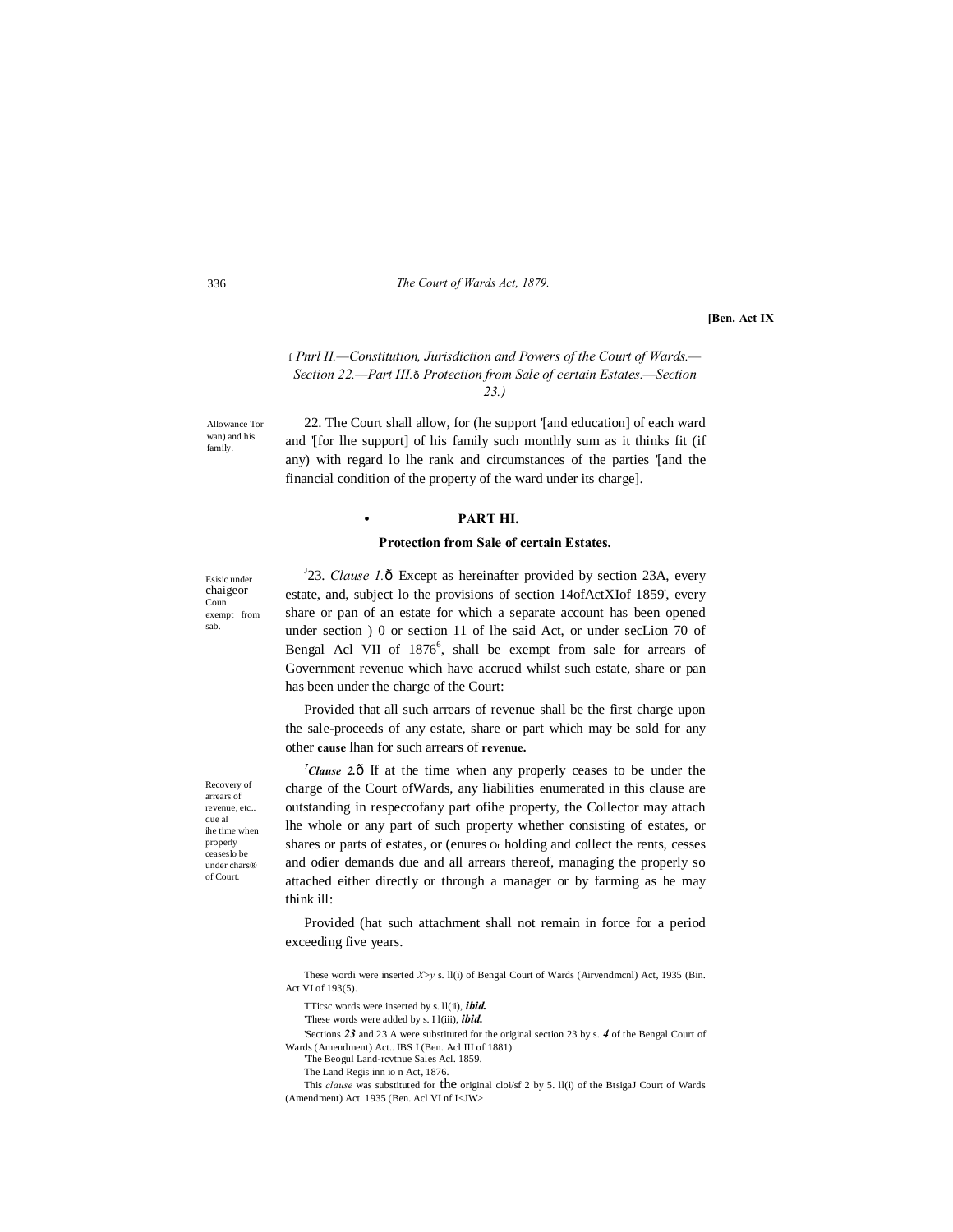### *(Purt III.—Protection from Sale of certain Estates.—Section 23.)*

>, The Collector shall from the proceeds of such property discharge the liabilities of the whole property in (he following order of priority: $\hat{o}$ 

- (1) cosl of management,
- (2) arrears of Govcrnmenl revenue and interest,
- (3) current revenue,
- (4) '[cesses due lo the Government<sup>1</sup>],
- (5) arrears of rcnl and ccss due to the superior landlords and i merest thereon,
- (6) '(oilier sums due to the Government', Including the principal of and interest on any loans advanced by any Government], and
- (7) current rent.

After satisfaction of the above liabilities the Collector shall, subject to any order of ihc Civil Coun in this behalf, release the property to the proprietor, and pay lo him or his duly constituted agent any surplus that remains in the hands of iheColleclor, and shall furnish such proprietor with an account of (he receipts and expenditure extending over the time when the property was under attachment.

*Clause 3.* ô(1) When the Court of Wards decides lo withdraw from Admininm- the charge of any property on ihe ground that, in its opinion, the properly property by is i n sufficient to pay the liabil ilies of the proprietor, secured and unsecured, trustees on within a reasonabJe period, il shall give the proprietor and his creditors fo^chaise such opportunities as it Ihinks reasonable lo come to an agreement by the Coun regarding the release of the property from the charge of which it is about  $\frac{d}{dx}$  (o withdraw and if any such agreement is rcached, the Court of Wards, if il is of opinion thai the agreement is valid, shall release the property to the proprietor.

If [he property is not so released, Ihe Court of Wards may, upon notice to the proprietor, call a meeting of his credi[ors to elect not less lhan two trustees lo administer the property, Al such meeting the creditors shall have voles in proportion lo the dchis owing to them respectively. The opinion of creditors to whom three-fourths of ihe debts of ihe proprietor are owing shall prevail. This procedure relating to the holding of such meeting shall be laid down by the Coun of Wards.

'These words were sutomuled for (he words "cesses <fue lo Government" by para. 3 and Sch. LV of Ihc Government of India (Adaptation of Indian Laws) Urdcr, 1937.

•The word "Government" was subsiiiuled for ihe word "Crown" by the Adaptation of Laws Order. 1950.

'These words were substituted for the word5 "other Government, dues including the principal and interest oflniins advnnced by Government, if any," by para. 3 and Schedule IV of the Govcrnmenl of India (Adaptation of Indian Laws) Order, 1937.

"This cYrir/i<» was added by s. 12(ii) of lie Bengal Conn of Wards (Amend mem J Act, 1935 (Ben, Acl VI of 1936).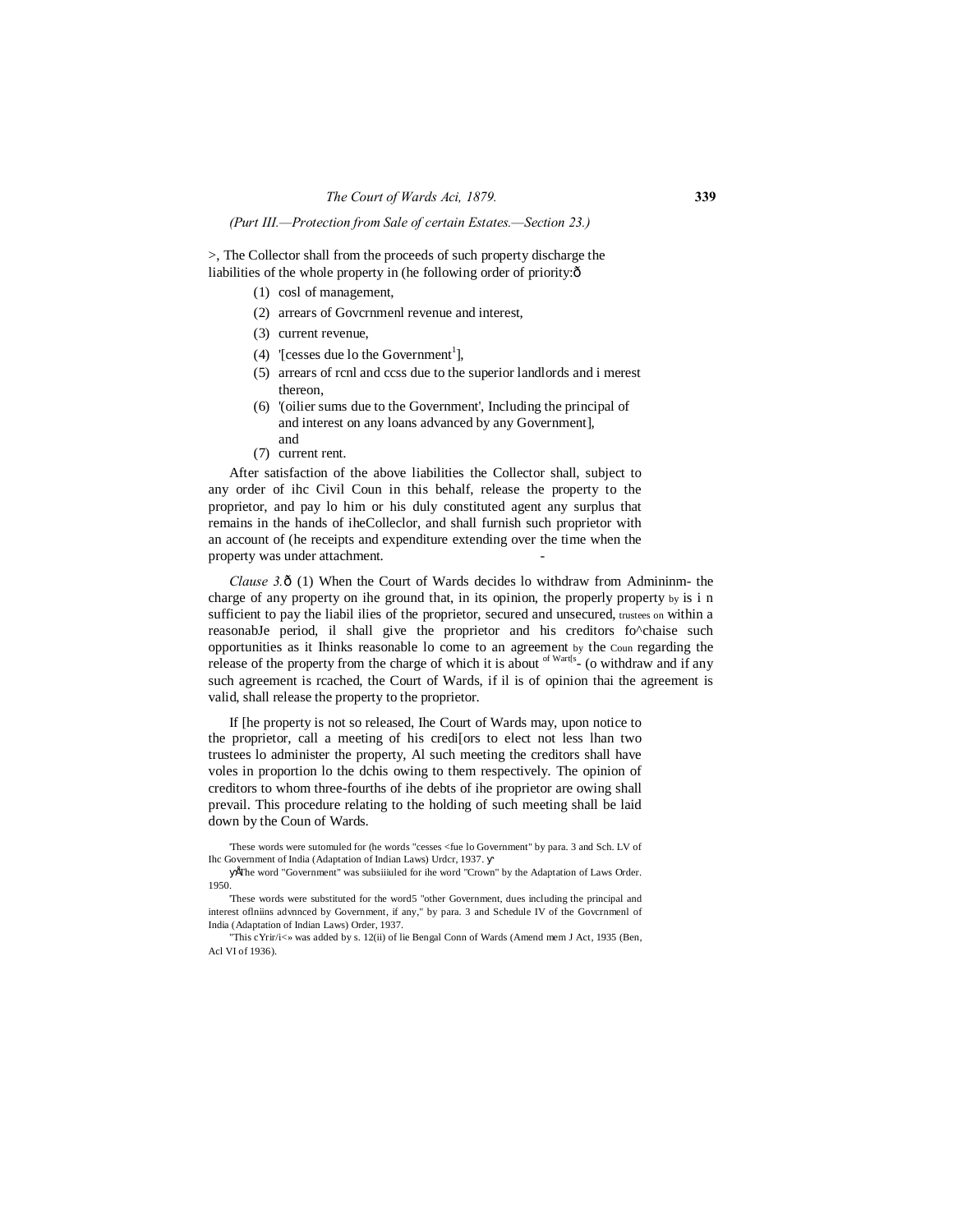■ **Ben.** Act

#### *(Pari HI.—Protection from Sale of certain Eshttes-—Section 23k.)*

**ir** the creditors fail to eleci the iruslees or i **f** lhe trustees elected refuse . to act within a time to be fixed by lhe Court ofWards, lhe Court ofWards may appoint the trustees. The trustees so elected or appointed shall be deemed to be appointed by the Civil Court.

(2) Upon the trustees, so elected or appointed, as the ease may be, expressing iheir willingness lo act as trustees the property shall, subject to the right of the Collector to attachment, collection and discharge of the

' liabilities mentioned in section 23, vest in them, in trust to administer it under the directions of such Civil Court as may be prescribed by rules for discharging the other liabilities of the proprietor and making over the lesiduc, if any, lo him. The Collector shall pay to the trustees, instead of lo the proprietor or his agent, any surplus that remains in his hands. Notice of the withdrawal of the Court ofWards and the vesting of the property in the trustees shall be published in the manner provided id section 64 A.

(3) Upon the vesting or the properly in the trustees the charge of the Court of Wards shall be deemed lo be withdrawn but the proprietor shall noi become liable lo arrest or imprisonment in execution of any decrcc or order for such liabilities.

(4) Any adjudication of claims by the Court ofWards or compromise under section IOD shall be binding in (he same manner and to the same extent as if the Court of Wards had not withdrawn from chargc of the property and as if the Civil Court had made such adjudication or recorded such compromise,

(5) The Civil Court shall have all the powers given hy **law,** including lhe law of insolvency, for the administration of ihe said property and lhe trusts mentioned above and shall also have power to remove uusiees and appoint new trustees.

(6) The proprietor or lhe creditors will be aLlibertyio apply to the Civil Court from time lo time, as there may be occasion, for such removal or

appointment, for lhe framing of a scheme of administration, or for lhe

termination of the mist and discharge of the trustees.

(7) The form of notice, the manner of service thereof, lhe manner of signifying the willingness of trustees lo act, tlic procedure for the election of trustees and the Civil Court under whose directions the trustees shall administer (he property may be prescribed by rules to be framed by the [State Government].

Condi (ion 5 under which esiate may be sold for anearor tVAvrikacentcd under Court.

\*23A. Notwithstanding anything in clause 5, section 8, Regulation I of I793! , or in section 23 of ihis Act, contained, any estate, shaje or pan of an estate on which an arrcar of revenue has accrued while under the charge of the Court, may at any lime be sold under lhe provision of the law for the lime being in forcc for the recovery of arrears of Government

'The words "Provincial Government" were first substituted for ihe words "Local Government" by para. 4(1) of the Government of India (Adaptation of Indian Laws) Order. 1937. Thereafter, the word "Siare" was substituted for word "Provincial" by para. -4(1} of the Adapiation of Laws Order, 1950. '

*'-See* fooi-noie *A* on pagi 336, *ante.*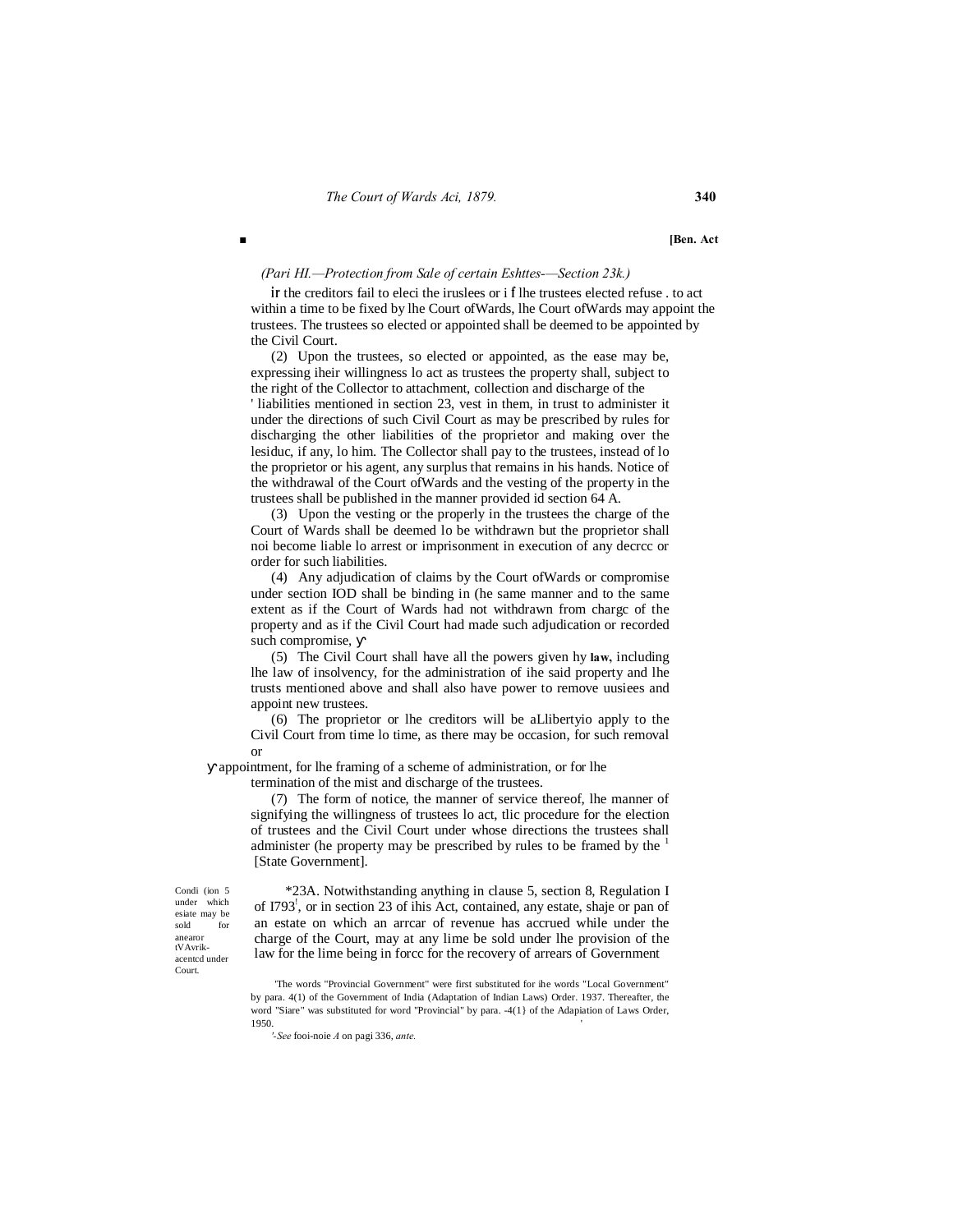**of 1879.]** *The Courl of Wards Act, 1879.* **341** The Bengal Permanent Seiilemcnt Regulation. 1793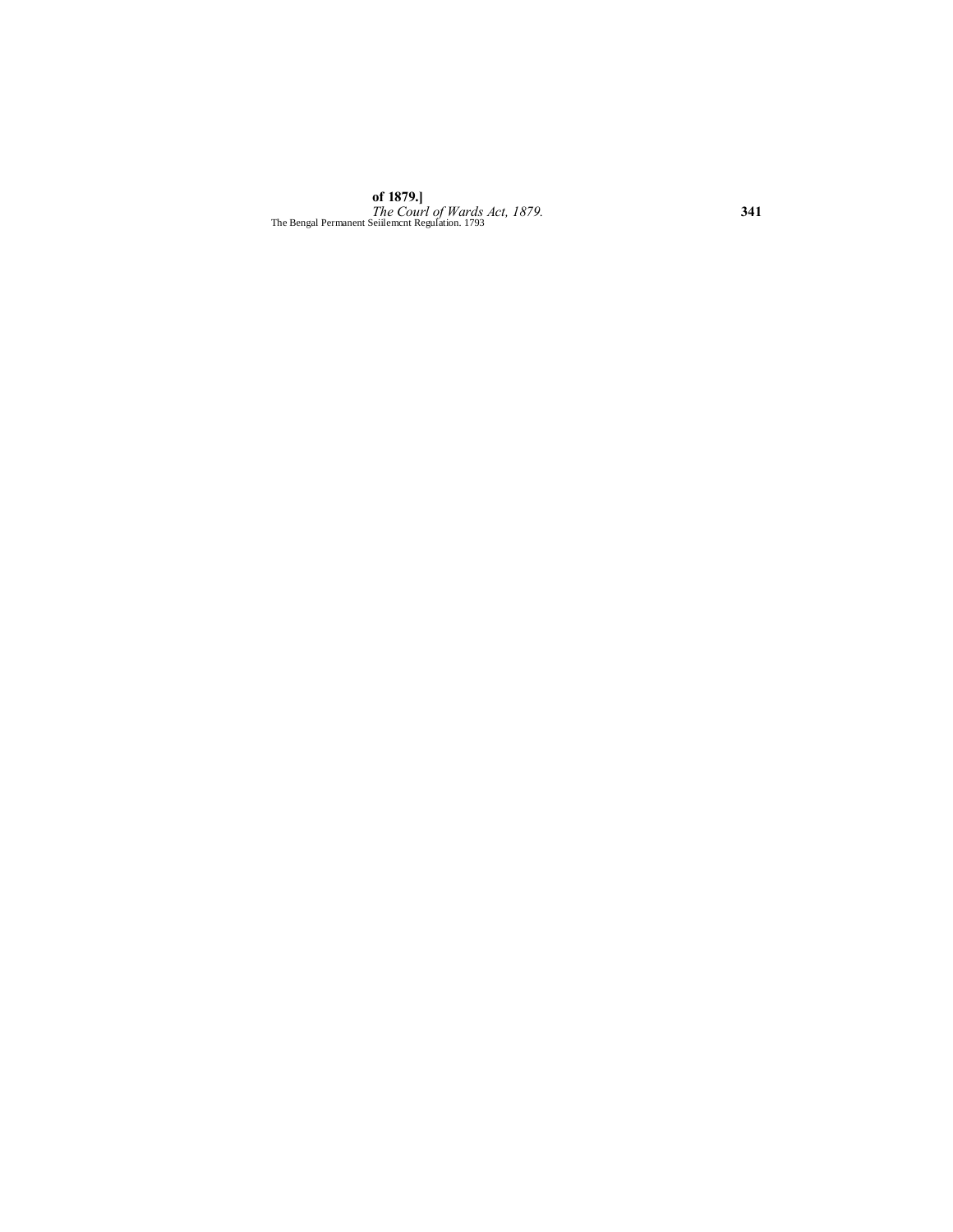#### **of 1879.]**

## *The Courl of Wards Act, 1879.* **342** *(Pan ill.—Protection from Sale-of certain Estates.—Sections 24-26.— Part IV.— Ascertainment of Disqualification.*—*Section 27.)*

revenue, iF the Court has certified in writing that the interests of the ward require that such estate, share or part be sold, and has stated in such writing the reasons upon which ii has arrived at such conclusion.

estate 24. No estate the sole properly of a minor or of two or more minors, and descended to him or them by the regular course of inheritance, or by virtue of the will of, or some settlement made by, some deceased owner thereof, shall be sold for arrears of revenue accruing subsequently to his or their succession to the same, until such minor or one of such minors has completed his age of twenty-one years; but all arrears of revenue shall be the first chargc upon the proceeds orsuch est ale if the estate is sold for any other cause during such minority.

The Collector may, on an arrear so accruing on any such estate, attach the estate and collect the rents and all arears of rent due, managing the estate either directly or th rough a manager or by farmi ng il, as he may thin k fit, for a period noi exceeding ten years, nor extending beyond the time when such minor or one of such minors completes his age of twenty-one yean;.'

25. The exemption from sale for arrears of revenue given by section 24 shall only apply to cases in which a written notice of the fact that the esiatc is the sole property of one or more minors, and entitled to such exemption, has been served on the Collector before the sale.

26. "When an estate has been farmed under ihe provisions of section 24, the proceeds of such farm shall be paid to the Collector; and the Collector after deducting (he amount of Ihe claims of Ihc Government for revenue and other public demands, and the charges of management, shall either pay the proceeds to the person authorised to receivc ihem for the proprietor, or shall dispose of them in any of the modes mentioned in section 49 or in section 50.

#### PART IV. **Ascertainment of Disqualification.**

27. Whenever any Collector has reason to believe that any person residing in his district or, being the proprietor of an esiate borne on the revenue-roll of his district, should be declared or adjudged to be a disqualified proprietor under seclion 6, he shall make such inquiry as he may deem neccssary; and, if satisfied that such person .should be so declared or adjudged, shall make a report of the same lo the Court;

and the Court shall, on receipt of such report, make such order consistent with this Acl, as may seem to il expedient.

Restriction on sale for arrears of revenue or belonging ID minor.

Power of Collector lo attach such estate.

Section 24 noi (o apply unless noi ice given,

Application of proceeds of estate farmed under section 24.

Procedure for ascertaining ant] declaring disqualification.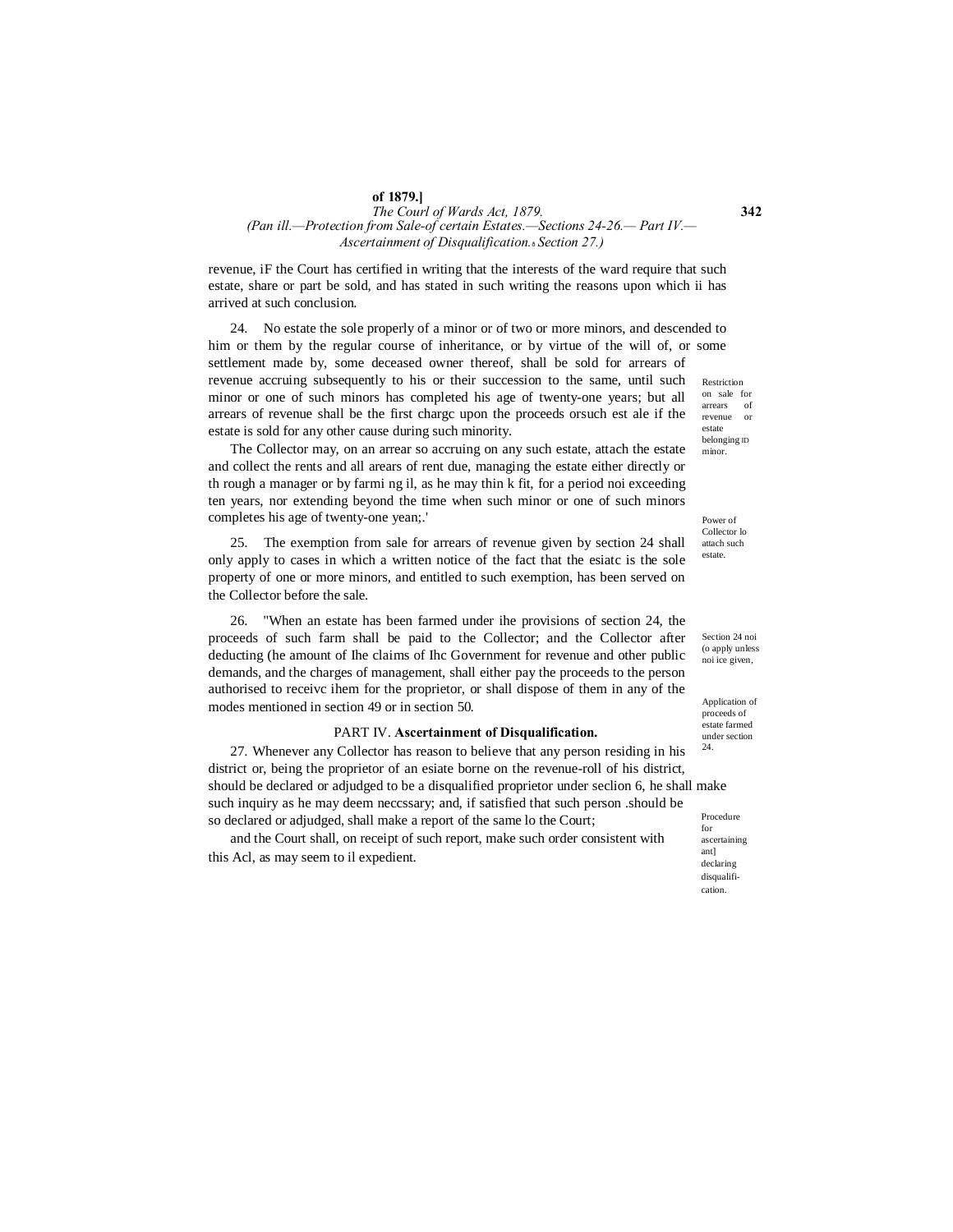### *The Court of Wards Act, 1879.*

**[Ben. Act IX**

#### *Parr IV.—Ascertainment of Disqualification.—Sections 28-31.)*

Power to enforce provisions of Aci without report.

report from the Collector.

Powers Collector as to preservation of property on death of a proprietor whose heirs should be declared disqualified.

*29.* Whenever any Collector receives information lhat ihc sole proprietor of an estate which is bomc on the revenue-roll of his district has died,

28, Nothing in scction 27 shall prevent the Court or the '[State Govcrnmenl] from putting ihe provisions of this Aci in force without any

or thai the sole proprietor of any estate has died within his district,

and such Collector has reason to believe that the heirs of such proprietor should bedeclared or adjudged lo be disqualified under section 6, he may lake such steps and make such orders for the safety and preservation of the movable property of such heirs, and oF all deeds, documents or papers relating to the properly of such heirs, as to him may seem fit.

Such Collector may call upon any other Collector in whose jurisdiction any such movable property, or any such deeds, documents or papers may be, lo take charge of (he same; and thereupon such other Collector shall have thesame powers with respect to such property, deeds, documents and papers within his district as are conferred by lhis scction on the first mentioned Collector.

If ihe properly is not afterwards taken under the charge of ihe Court, all expenses incurred by a Collector acting under this scction shall be recoverable as arrears of revenue from the owner of such properly or the person or persons whom the Collector shall find lobe in possession of such property, and shall constitute a demand under Bengal Act VII of  $1868^2$ , or any similar law for the lime being in forcc.

30. A Collector acting under ihe las I preceeding section may direct lhat any person who has ihe custody of a minor heir of any such deceased proprietor shall producc such minor before such Collector or before any other Collector on a day fixed; and the Collector before whom ihe minor is so produced may make such order for the temporary custody and protection of such minor as to him may seem fit.

If the minor is a female, she shall not be brought into the presence of the Collector, bul the Collector may take such steps for her identification as he may think fil.

31. If a sole proprietor or an estate, who does not reside wilh in the local limits of the ordinary orginal civil jurisdiction of the High Court, is reported by a Collector lo be of unsound mind and incapable of managing

*'See* foot-note 1 on page 338. ante. - The Bengal Land-revenue Salts Acl, 1868.

Recovery or expenses if properly is not lake under charge

of Coun.

Production of minor proprietor, and order for his temporary custody,

Applicati on lo Civil Court in casu of lunatics.

**340**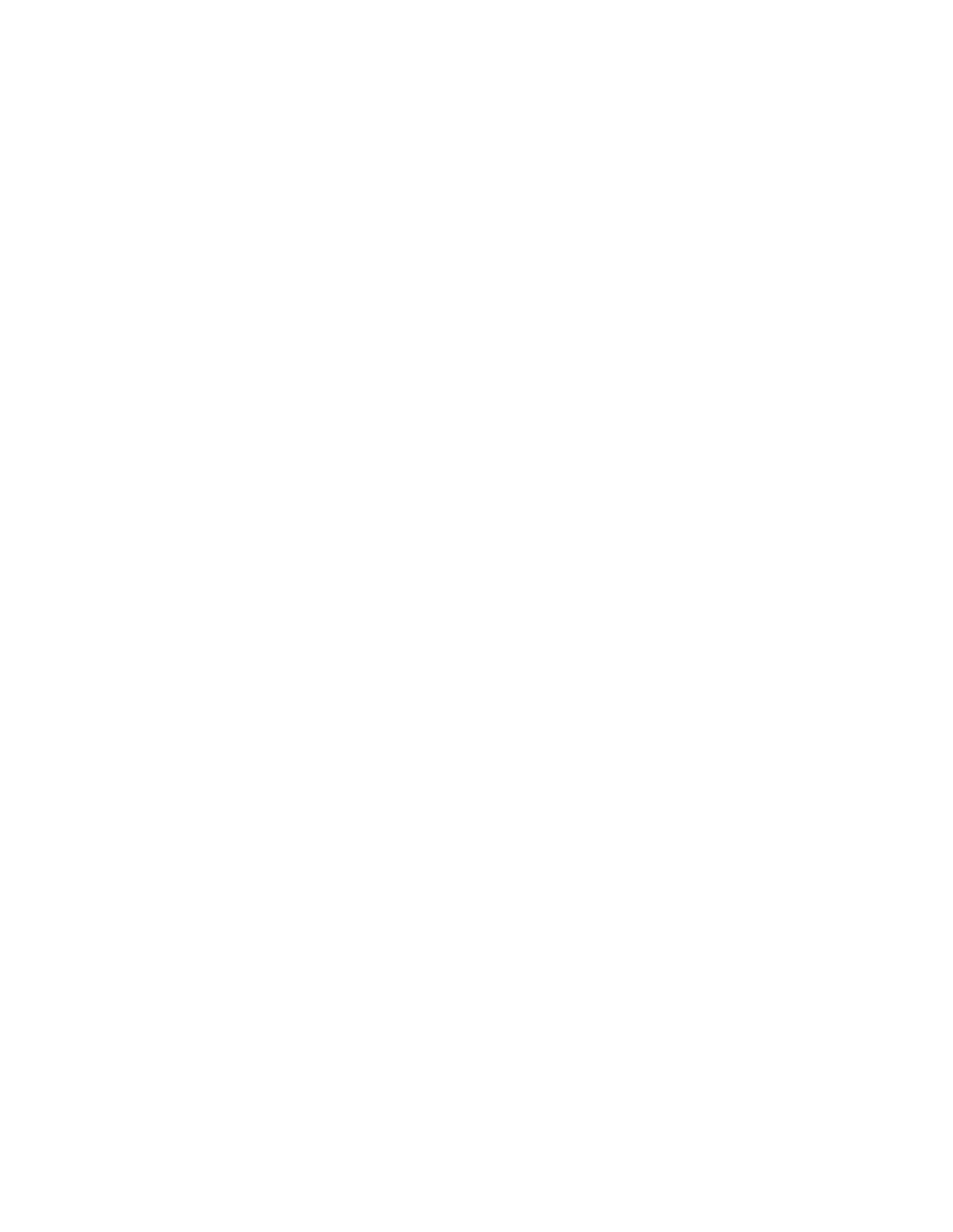#### *(Part IV.—Ascertainment of Disqualification.—Sections 32-34.)*

his affairs, the Court may order the Collector making such report, or such other Collector as the Court may appoini, to apply, in pursuance of the **IV or I9i2.** provisions of **'[the** Indian Lunacy Acl, 1912], to **lhe** Civil Court of **the** district within the jurisdiction of which such proprietor may reside.

> 32. If a sole proprietor of an estate, who does not reside wilhin the local limits of the ordinary original civil jurisdiction of the High Court, is reported by a Collector lo be incapable of managing his property on the ground of some physical defccl or infirmity other than unsoundness of mind, the Court may order the Collector making such report, or such other Collector as the Court may appoint, to apply to the principal Civil Court of lhe district within which such person may be residing; and upon such Collector so applying, such Civil Court shall inquire into and determine the question as to the alleged incapacity.

> 33. If a sole proprietor of an esiate, who is resident within the local limits of the ordinary original civil jurisdiction of -[the High Court ai Calcutta], or resident beyond the territory administered **by** the -[State Government] \* \* shall **be** reported **by** a Collector to **be** incapable of managing his properly by reason of some physical defect or infirmity other than unsoundness of niind, the Court may order the Collector making such report, or such other Collector as the Court may appoint, to apply to the principal Civil Court of the 24-Parganas, or to such other Civil Court as the [State Government], on application made lo <sup>J</sup>[it] by the Collector in that behalf, may determine.

> Such Civil Court shall thereupon inquire into and determine the question as to the alleged incapacity.

> 34. When any inquiry is instituted by a Civil Court under section 32 or section 33, such Court shall, for the purposes of making such inquiry, have thepowers conferred, and proceed in the manner prescribed, by '[the Indian Lunacy Act, 1912,] with respect to the inquiries directed lo be made by the said Act.

> The Civil Court shall transmit to the Court of Wards a copy of the order madeoncach suchinquiry;and the Court of Wards shall thereupon incase the proprietor has been found by the Civil Court lo be incapable as aforesaid, make such order, consistent with this Act, as it shall think fit,

fcoi-note 4 <jn page 329, ome.

Substituted Tor the words "Itie High Court of Judicature at Fort William in Bengal" by para. 3 and [he Eleventh Sdieduk: o[ the Adaptation of Laws Order, 1950.

'Thc words "Provincial Government" were first substituted far the word ''Lieutenant- Governor" by para. 4(1) of the Government or India (Adaptation or Indian Laws) Order. 1937. Thereafter, the word "State" was substituted Tor ihe word "Provincial" by para. 4( 1) of the Adaplation of Laws Order I9S0.

'The words "of West Bengal" were otniiied by para. 3 and the Eleventh Schedule of thi Adaptation of Laws Order, 1950,

This word was substituted fort be word "him" by paragrap h 5(1) of the Government of India (Adaptation of Indian Laws) Order, 1937.

Application to Civil Court to make inquiry regarding disqualification on . ground of physical defect or infirmity.

Similar application when proprietor resides wilhin original jurisdiction of High Coun or beyond West Bengal.

Powers and duties of Courts when inquiry is instituted under section 32 or section 33.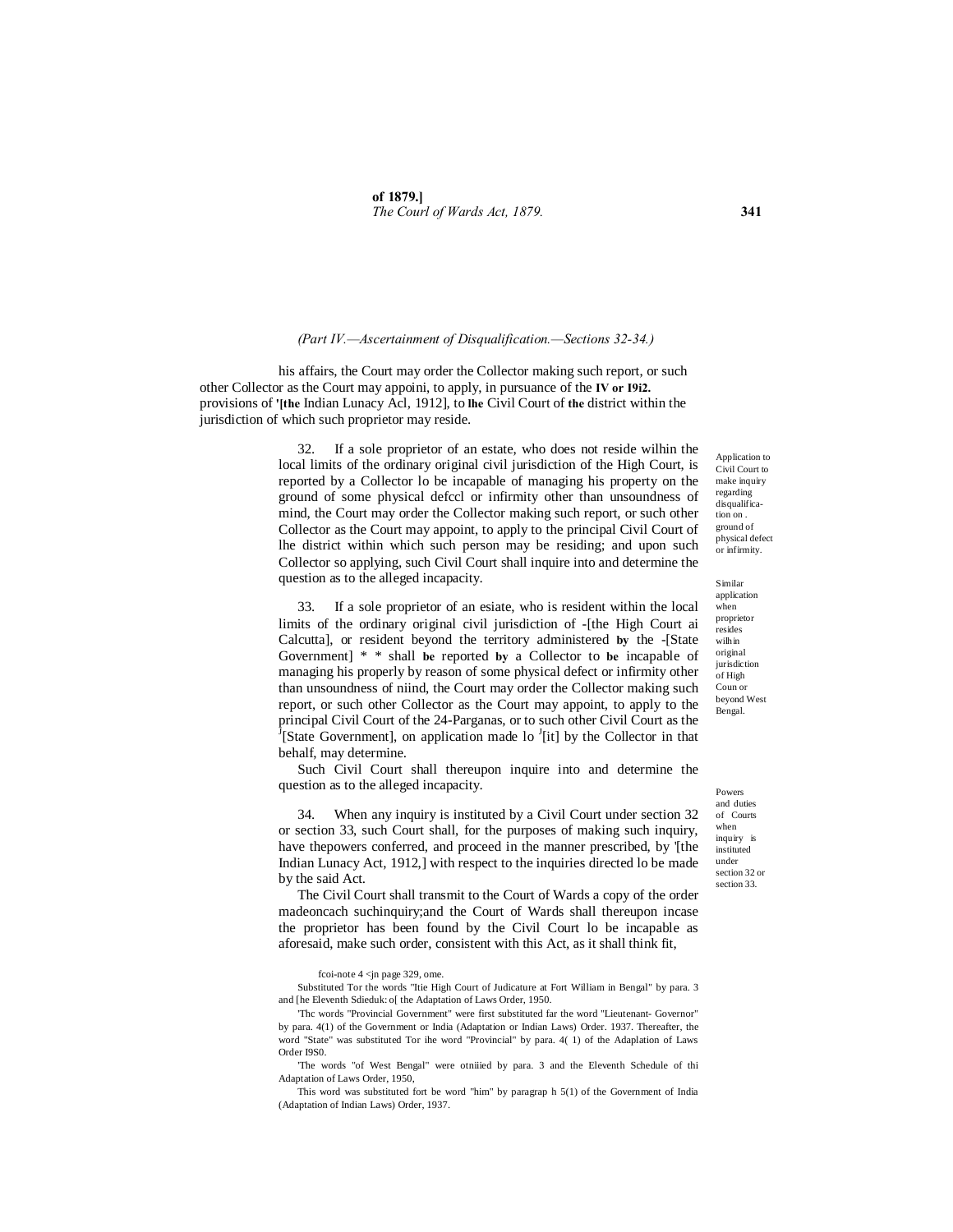*The Court of Wards Act, J 879.*

{Ben. Act IX

iv of 1912.

*(Parr IV.—Ascertainment of Disqualification.—Section 34A.— Part V.—Procedure after Ascertainment of Disqualification.—Sections* **35.** *36.)*

The Civil Court shall have, wilh reference to proprietors who have been adjudged to be incapablc as aforesaid, the same powers as are conferred on a Civil Court by '(section 82 of the Indian Lunacy Act, 1912], wilh reference to persons adjudged lo be of unsound mind and incapable of managing their affairs.

recovery of expenses incurred by Collccioi under sections 31 lo 33.

 $2^{2}$ 34A. All expenses incurred, by a Collector in taking action under section 31, section 32 or scction 33 in respect of any person shall, if tile property of such person is not taken under ihe chargc of the Coun, be recoverable from such person or from the person whom ihe Collector finds to be in possession of such property, under the procedure provided by the

'[Bengal Public Demands Recovery Act, 1913], for the recovery of public demands.

#### **PART V,**

#### **Procedure after Ascertainment of Disqualification.**

Order declaring person or propeny 10 under charge of court.

Col let LO no lake possession of movable propeny.

35. Whenever the Coun has determined to lake the person or propeny o f a di squ al i Red pro pri etor u n d er i i s cha rg e, whe the ri n acc ord ance with an order of i he Civil Court or otherwise, ihe Court shal I make a n order declari ng the fact and directing lhat possession be taken of such person and properly or of such property on behalf of ihe Court; and the Coun shall be held to be in charge of such propeny from the time when possession shall have been so taken.

36, As soon as conveniently may be after an orderis made under the provisions of section 35, the Collector of ever} district within which any pari of the ward's properly may be siluaicd or some person authorised in writing by "him in that behalf, shall, take possession of all accounts, papers and movable property of the ward, and place under proper custody such portion thereof as he may think necessary.

Any such Collector, or some person authorised as aforesaid may, in ease he has reason to believe thai any such account, paper or property is in any room, box or receptacle within any house in ihe actual possession of ihe ward, bveak open the same for ihe purpose of searching for such account, paper or property.

: Scclion 34A as inserted by section 5 of the Bengal Court orWards (Amendment) Act, 1906 {Ben. Acl 1 of 1906), was substituted for section 34A us inscncd by section 7 or Ihe Eastern Bengal and Assail) Coun of Wards (Amendment) Acl. 1907 (E. B. and A. Act 111 of IPO?), t>y s. 13(2) or the Bengal Court of "Wards (Amendment) Act. 1935 (Ben. Act VI of 1«6).

These wonU and figures were subsliiuled for the ^vords and figures "Public Demands Recovery Act, 1895" by s. 13(1) of the Bengal Court of Wards {Amendment) Act, 1935 (Bett. Aci VI of C936),

Ben. Act III of 1913.

**342**

<sup>&#</sup>x27;These words and figures were substituted for the words and figures "section 21 oT Act XXXV of 18.18" by s, 2 and (tic First 5ch. of the Bengal Repealing and Amending Act, 1938 (Ben, Act 1 of 1939).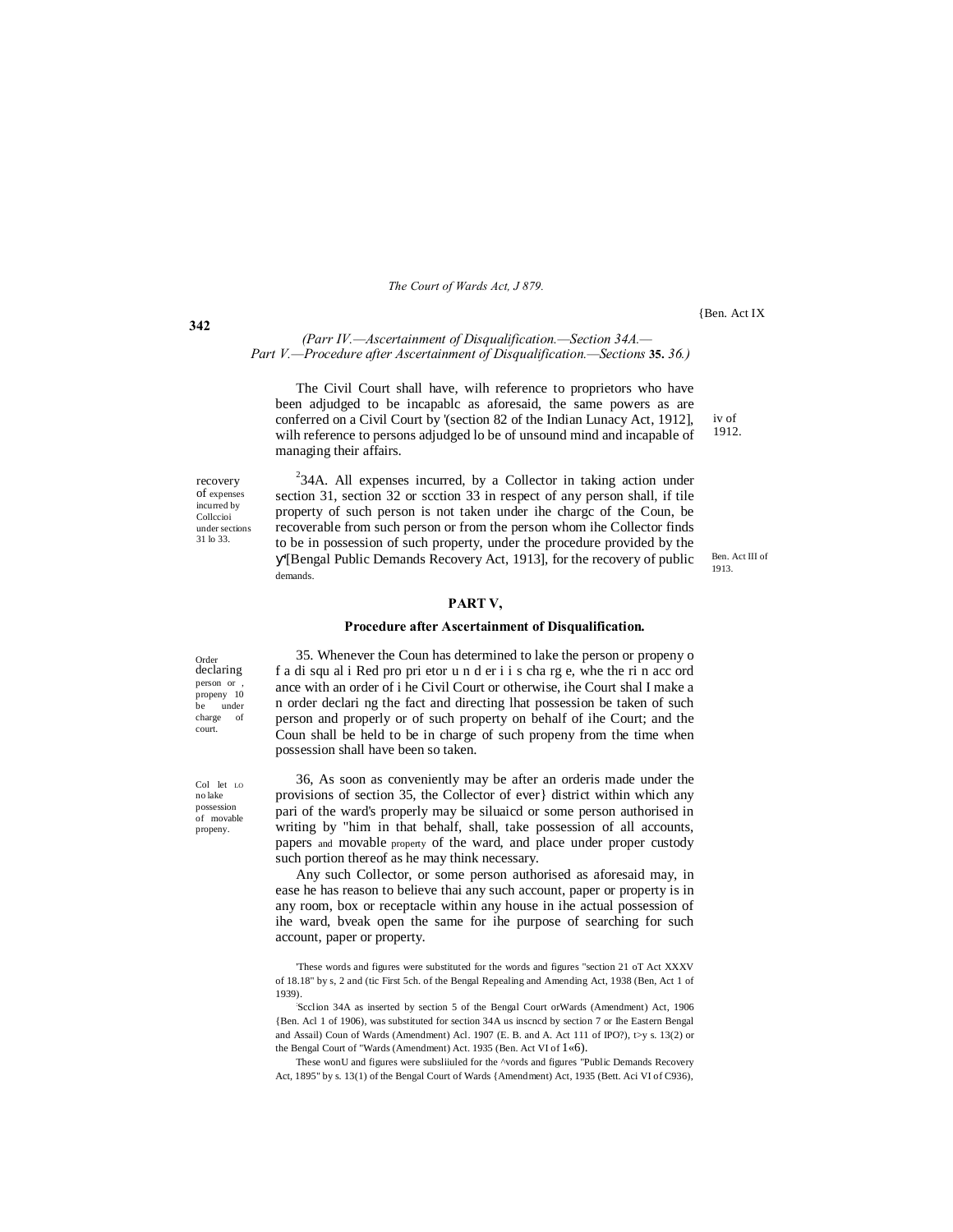**E1879.]** *The Coun of Wards Acl, J879.* **343**

> *(Part V.*—*Procedure after Ascertainment of Disqualification.—Section 37.— Pari VI.—Management and Guardianship.—Sections 38-41.)*

37. Any such Collector may also order all persons in the employ of Additional lhe ward, or all persons who were in (he employ of the deceased proprietor necio<sup>o</sup>/ from whom the ward has derived his property, lo attend before him;

and may order any person to deliver up any accounts, papers or mo vabfc properly belonging lo Uic ward, or any accounts cr papers relati ng lo ihe ward's property, which the Collector has reason lo believe are in such person's possession,

and may order all holders or tenures and under-tenures on such property to produce their lilies to such tenures and under-tenures.

## **PART VI.**

#### **Management and Guardianship.**

38. If no manager of the property of a ward is appoi nlett hy the Court, [he Collector of the district in which ihe greater part of such properly is situated, or a ny o ther Col le dor whom lhe Court may appoint in thai behalf, shall be competent (a do, under the orders ofihe Court, anything thai might be lawfully done by the manager of such properly. .

39. Every manager appointed by the Coun shall have poiver to manage all property which may be committed lohis charge, to collect Lhe rents of the land entrusted to him, as well as all other money due lo lhe ward, and to grant receipts therefor;

and may,under the orders of the Court, grantor renew such leases and farms as may be necessary for the good management of the property.

**40. Every manager shall manage lhe property committed to him d i I i gent ly and faithfully for the benefit of ihe proprietor, and shaft, in every rcspecL, act lo Ihe best of his judgment for the ward's interest as if lhe properly were his own.**

41. Every manager appointed by lhe Court shall—

(a) have the care of so much of lhe property of the ward as the Court may direct;

- (b) give such security (if any) as the Coun ihinks fit, to the Collector, duly to account for all such property and for whai he shall receive in respect of such properly;
- (c) continue liable to account lo the Court, after he has ceased to be manager, for his receipts and disbursements during lhe period of his management;
- (d) pass his accounts at such periods and in such forms as the Court may direct;

when to be deemed manager.

Collector

Power of manager,

General duties of manager.

Specific duties of manager,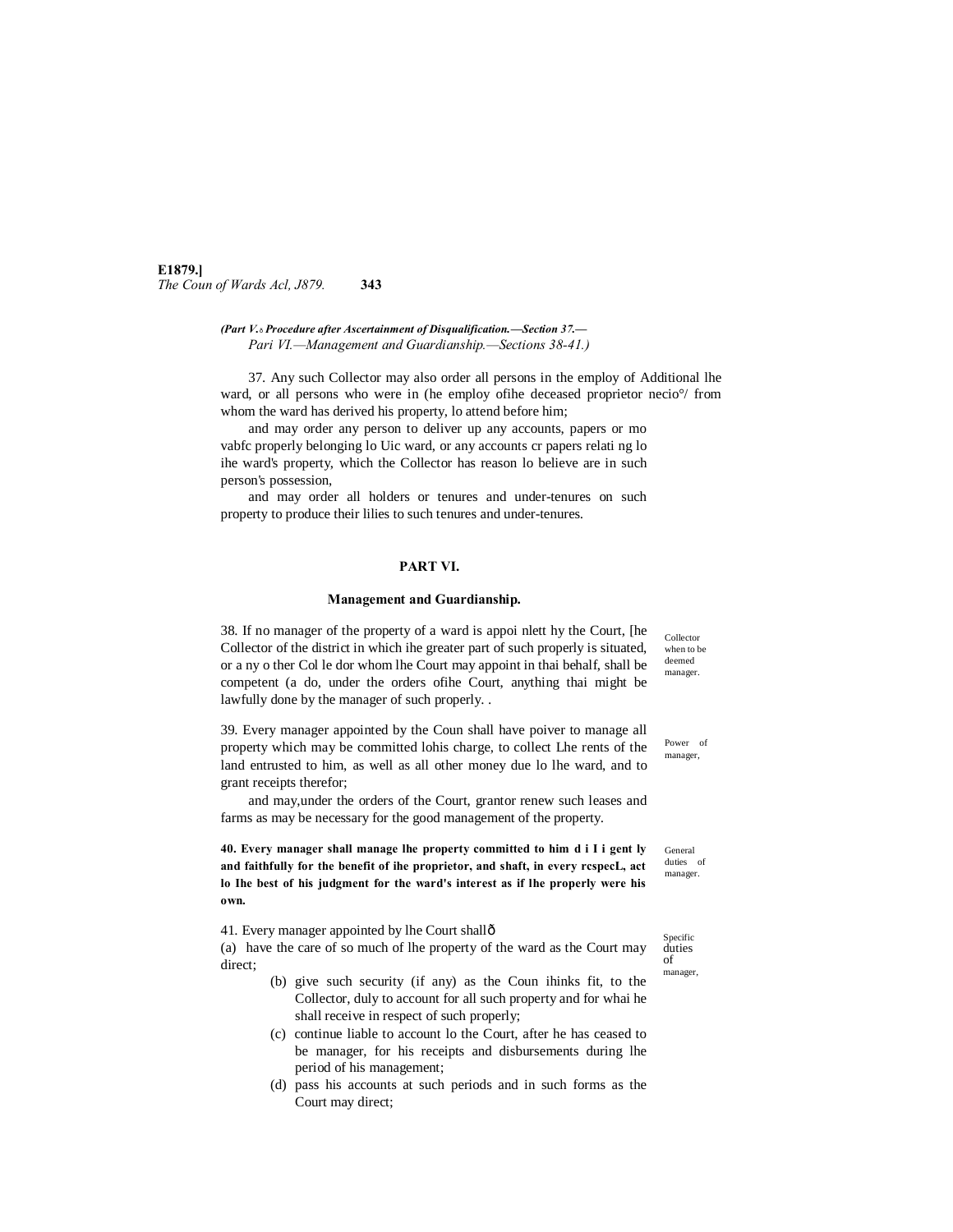**344** *The Court of Wards Act, 1879.*

[Sen. Act U

*(Pari VI.—Management and Guardianship.—Sections 42-45.)*

(c) pay [he balance doc from Kim thereon;

- (f) apply for the sanction or the Court 10 any aci which may involve the property in expense not previously sanctioned by such Court;
- (g) si gn all pap e rs, deeds, documents and wrilings which may be executed by him by virtue of his officc;
- (h) be entitled to such allowance, to be paid out of the propeny, as the Court may think fn, for his care and pains in the execjtion of his duties;
- (i) be responsible for any loss occasioned to the property by his wilful default or gross ncgligcnce.

42. A guardian appointed to ihe care of a ward shall be charged with the custody of the ward, and must **ILMCS** look lo his maintenance, health, and, if he be a minor, to his education.

General<br>**I LLMCS** uf **guardian,** Specific dLilies of guardian. Exclusion of certain interested persons from guardianship Who to be guardian of female ward. 43. Every guardian appointed by Ihe Court shall  $\hat{0}$ (a) give such security (if any) as ihe Court thinks Fit, to the Collector for the due performance of his duty; (b) pass his accounts at such periods and in such form as the Court may direct; (c) pay the balance due from him thereon; (d) continue liable to account lo the Coun, after he has ceased to be guardian, for his receipts and disbursements during the period of his guardianship; (e) apply for the sanction of the Court to any act which may involve expense not previously sanctioned by the Court; (f) be entitled to such allowance, lo be paid out of the property of the ward, as the Court may think Fit, for his care and pains in ihc execution of the duties. 44. No Exclusion psrson who would be ihe next legal heir of a ward or would otherwise be immedialely interested of certain in ou11iving a ward, shall be appointed to be his guardian; but persons from nothing in this section shall apply lo ihe mother of a ward or lo a testamentary guardian. 45. If the ward is a female, a female of the same religion shall, except in the case of a testamentary guardian, Who to be appointed guardian, preference being given to female relatives if any such be eligible. But no guardian shall ordinarily be appointed or continued, for a female ward if she has an adult husband.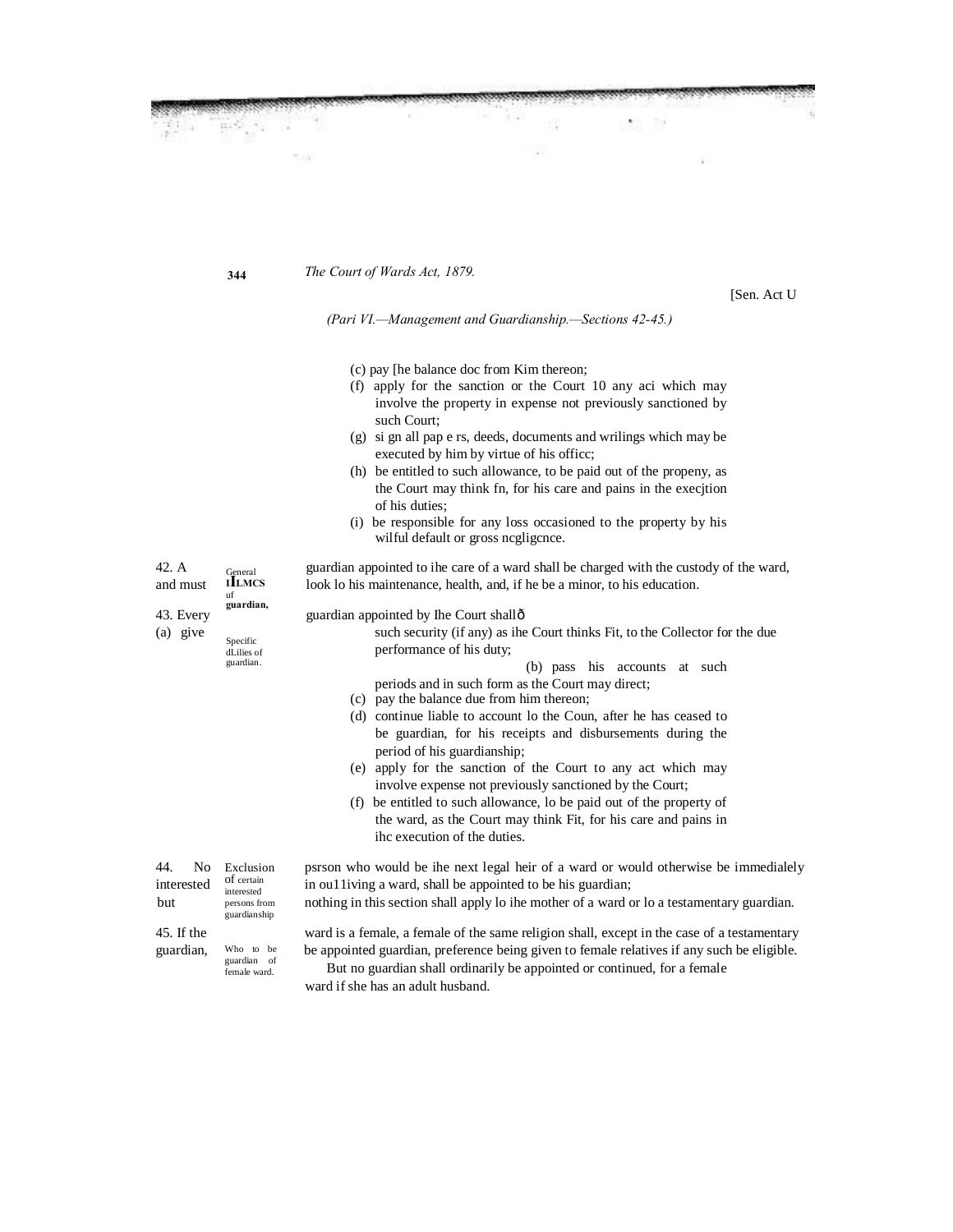#### *(Part Vf.—Management and Guardianship.*—*Sections 46-48.)*

*46.* Every sum due to the Coun from a manager or guardian or from the sureties of a manager or guardian or from any officer or servant employed under the Court, or from the sureties of any such officer or servant, shall be recoverable as a demand under Bengal Act VII or 1866\* or any similar law For the lime being in force.

47. TheCourtmay order any past or present manager or guardian, or past or present officer subordinate to a manager or guardian, lo deliver up his accounts or any property which may be in his possession wilhin such lime as may be fixed by the Court.

*2 48.* AH moneys received by the manager shall be applied lo the purposes hereinafter mentioned, in accordance with such instructions as the Court may, from time lo time, give in that behalf.

Unless the Board of Revenue shall specially otherwise direct, priority shaJI be given to the purposes included in class I over those included in class II, to the purposes included in class II over those included in class III and io the purposes included in class HI over those included m class IV.

## *Class I.*

(1) The payment of all charges necessary for the management and supervision of the property of the ward,

(2) the payment of the charges referred to in section *22,* and

(3) the discharge of the instalments of Government revenue and of all cesses and other public demands from time lo time due in respect of such property or any pan of such properly.

#### *Class !l.*

(1) The payment of all rents, cesses and other demands due to any superior landlords in *respect of* any land held on behalf of the ward, and

(2) the payment of interest at not more than four and a *haUper centum per annum* on all tJetals incurred by the Coun. on behalf of the ward or on all debts incurred by the ward which the Court has admitted in the following order of priority: $\hat{o}$ 

- (a) debts incurred by the Court in order to consolidate or pay off previous debts incurred at a higher rale of interest,
- (b) debts secured by immovable property of the ward,
- (c) debts which the Court has reduced under sub-scction (2) of scction 10D, and
- (d) other debts which the Court has admiltcd.

'The Bengal Land'revenue Sales Act, 1868.

: Scctian 48 was substituted for lhe former section 48 by s. 14 of the Bengal Coun of Wards (Amendment) Aci. 1935 (Ben. Acl VI of 1936).

Recovery of sums due lo ihe Coun.

Court may order guardian or manager lo lake over property.

Application of moneys received by ihc manager,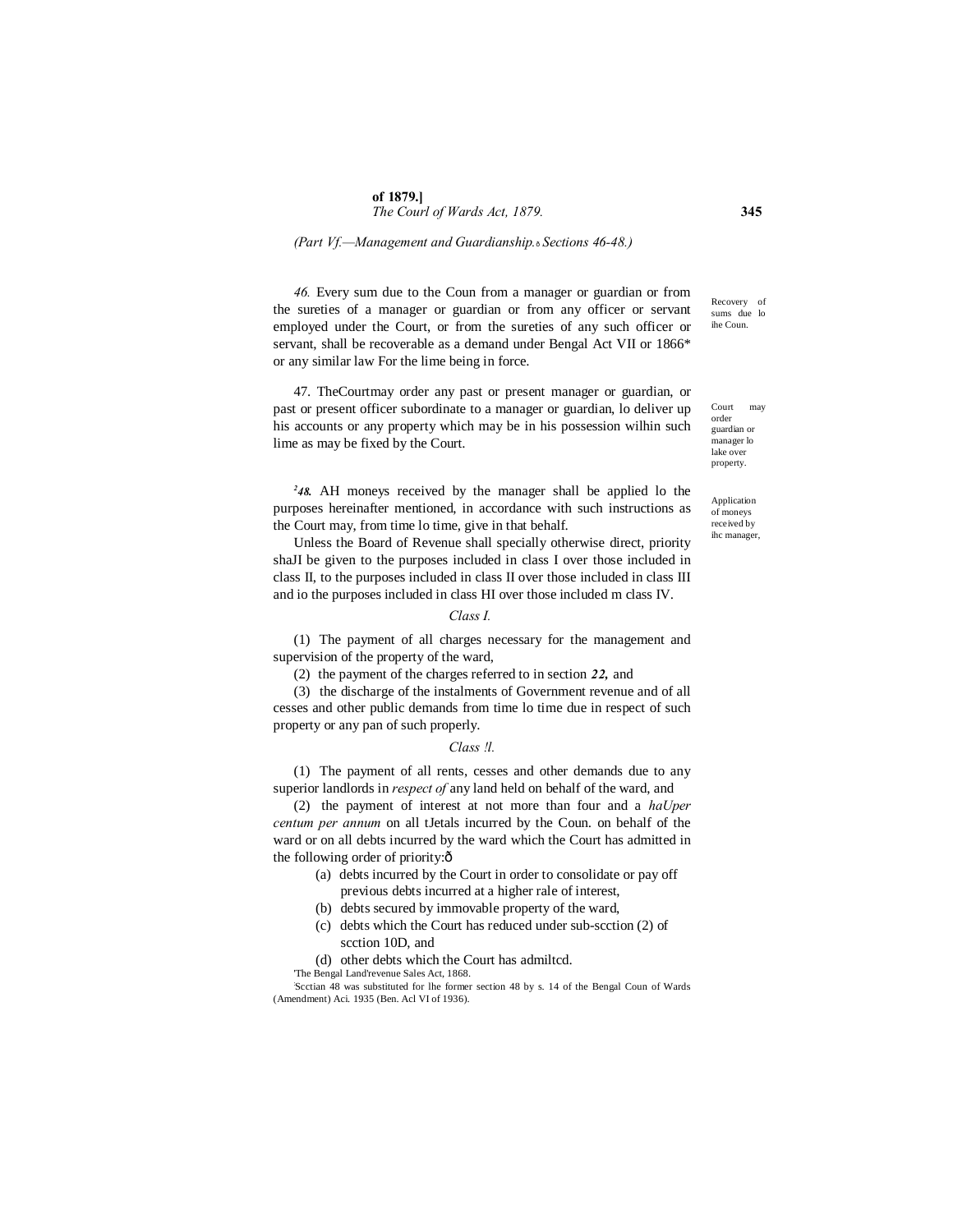#### **346** *The Court of Wards Act, 1879.*

#### *(Part VI.—Management and Guardianship.—Section 49.)*

## *■ Class III.*

(1) The mai ntcnancc in an efficient condition of ihe csiaics, buildings and other immovable property belonging to ihe ward, and

(2) the payment, on such scale as ihc Court may authorise, of such religious, charitablc and other allowances noi exceeding the amounts paid out of ihe proceeds of the property before it came under the charge of ihe Court, and such allowances and donations befitting ihe position of the ward's family and such expenses for ihe education of ihc members of the ward's family as ihe Court may authorise to be paid.

#### *Class !V.*

(1) The payment of the difference between interest at four and a half *per centum per annum* and interest ai the rate contracted for on all debts of the ward admitted by the Court in ihe order specified in clauses (b), (c) and

(d) of item (2) in class II,

(2) liquidation of the principal amount of the debts in reasonable instalments, and

(3) improvement of the land and property of the ward and the benefit of the ward and his property generally. '

Disposal of '49. lfthewardisa female of sound mind, who has completed her age surplus  $\delta$  of twenty-one years, or a male who has completed his age of twenty-one years, whose property -[is under the charge of the Court under clause (e) of scction 6], -'[any surplus which remains after providing, so Tar as the Court may think fit, for the objects mentioned in section 48], shall be paid to such ward:

> Provided that, before paying any portion of such surplus to such ward, ihe Court may deduct therefrom and retain at its disposal any sums which il may consider necessary lo retainô

- (1) as a working balance for the management of the property and expenses incidental thereto;
- (2) in order to make provision for any special cba*rges which* are expected lo become payable on account of the property, and which probably cannot be met from the expected surplus of the following years.

'Seclion *49* was substituted for (he original scction 49 by s. 5 of ihe Bengal Coun of Wards (Amendmeni) Aci. 1881 (Ben. Act til of 1 SSI).

-These words were s u bsli I uied for the words " re main s under I he c barge of ihe Court wi th his consent under seclion I l"by s, 10 of the Coun of Wards Acl (Bengal) Amendment Act. 1892 {IV of 1892).

These words were substituted for the original words by s. 15 of Ihe Bengal Coun of  $llr-1$ ,  $j \ldots-1$  ---  $1 \pm j \cdot 1 \pm j$   $N \geq 1 \pm j$ 

 <sup>1</sup>The words "of of the Federation or of any Province" were first inserted by para. 3 and Sch. tV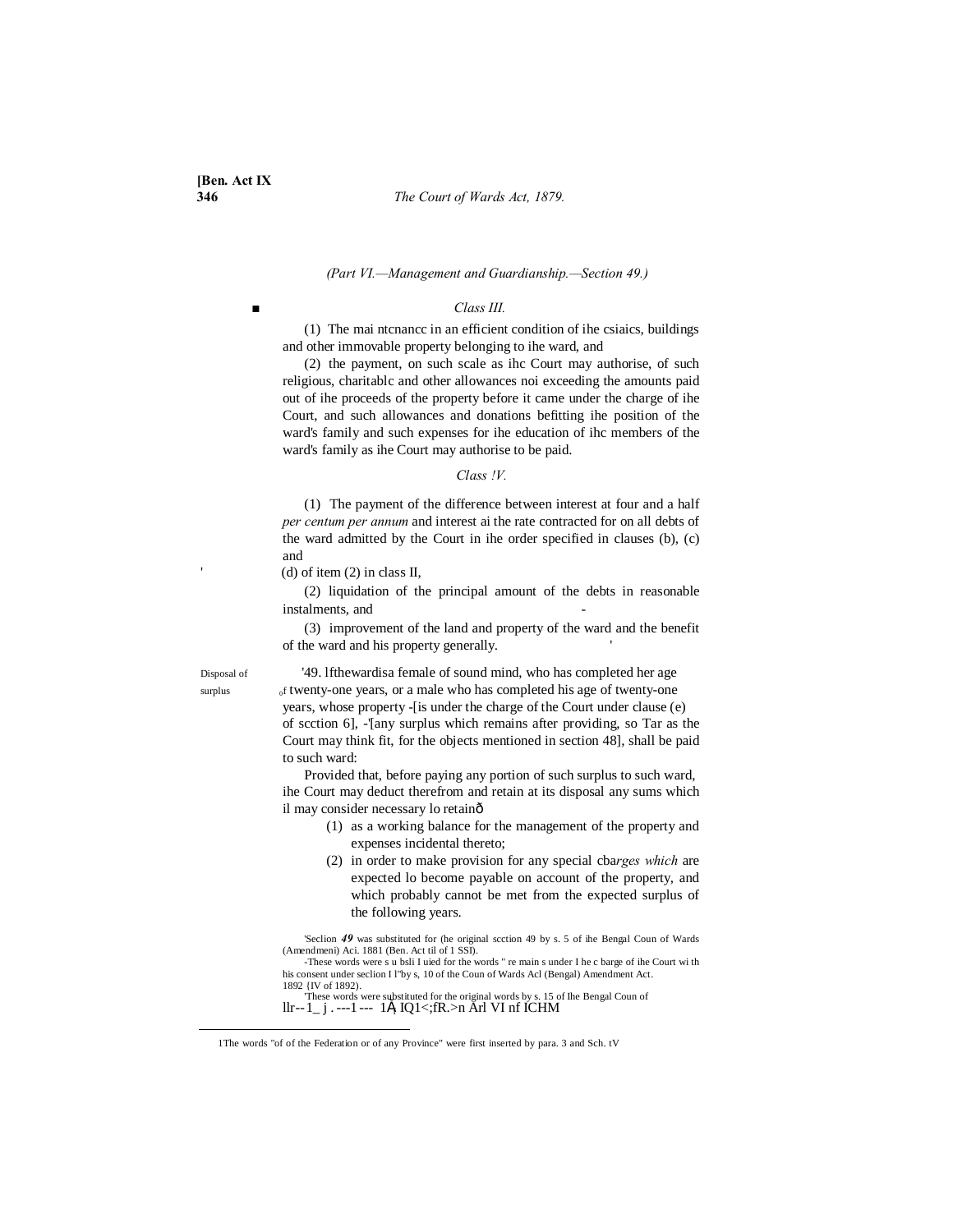**of 1879.]** *The Courl of Wards Act, 1879.* **347**

ofihe Government of India (Adaptation of Indian Laws)Ordcr. 1937. Thereafter, the words "or of ihe Federation" were omitted by para. 3(1) and the Schedule of lhe Indian Independence (Adaptation of Bengal and Punjab Acts) Order, 194&, and finally, the word "State" was substituted for lhe word<br>"Province" by para. 4(1) of lhe Adaptation of Laws Order. 1950,<br>"Substituted for (he words "has been guaranteed" by para. 3 an

of the Adaptation of Laws Order. 1950. The words "any Central or Provincial Act" were firsi substituted for the words "any Act of a Legislature csiablislwd in British India" by para. 3(1) and lhe Schedule of the Indian Independence (Adaptation of Bengal and Punjab Acis) Order, 1948. Thereafter, the words "any Ce nual or Prov incial Act orActofthe Legislature ofa Part A Si aic or Part C Slate" were substituted for the words "any Central or Provincial Act" by para. 3 and the Eleventh Schedule of the Adaptation of Laws Order, 1950.

<sup>&</sup>quot;These words were substituted for the words "Government of India" by paragraph 4(1) of the Government of India (Adaptation of Indian Laws) Order, 1937.

The words "the Provincial Government" were fjrst substituted for lhe words "the Government of Bengal" by para. 3(1) and the Schedule of ihe Indian Independence (Adaptation of Bengal and Punjab Acts) Order, 194S. Thereafter, the word "Stale" was substituted for the word "Provincial" by para. 4(1) of I he Adaptation of Laws Order, 1950.

<sup>&</sup>quot;These words within square brackets were added, for Western Bengal, by ihe Bengal Court of Wards (Amendment) Act, 1909 (Ben. Act II of 1909), s. 2. and, for Eastern Bengal, by iheEostem<br>Bengal and Assam Court ofWards (Amendment) Ad, 1911 (E.B.and A. Act I of 1911), s, 2. The<br>former Act has been extended to Easte s. 3, Sch. I, and 1he latter Act has been repealed by lhe same Aci. s. 6, Sch IV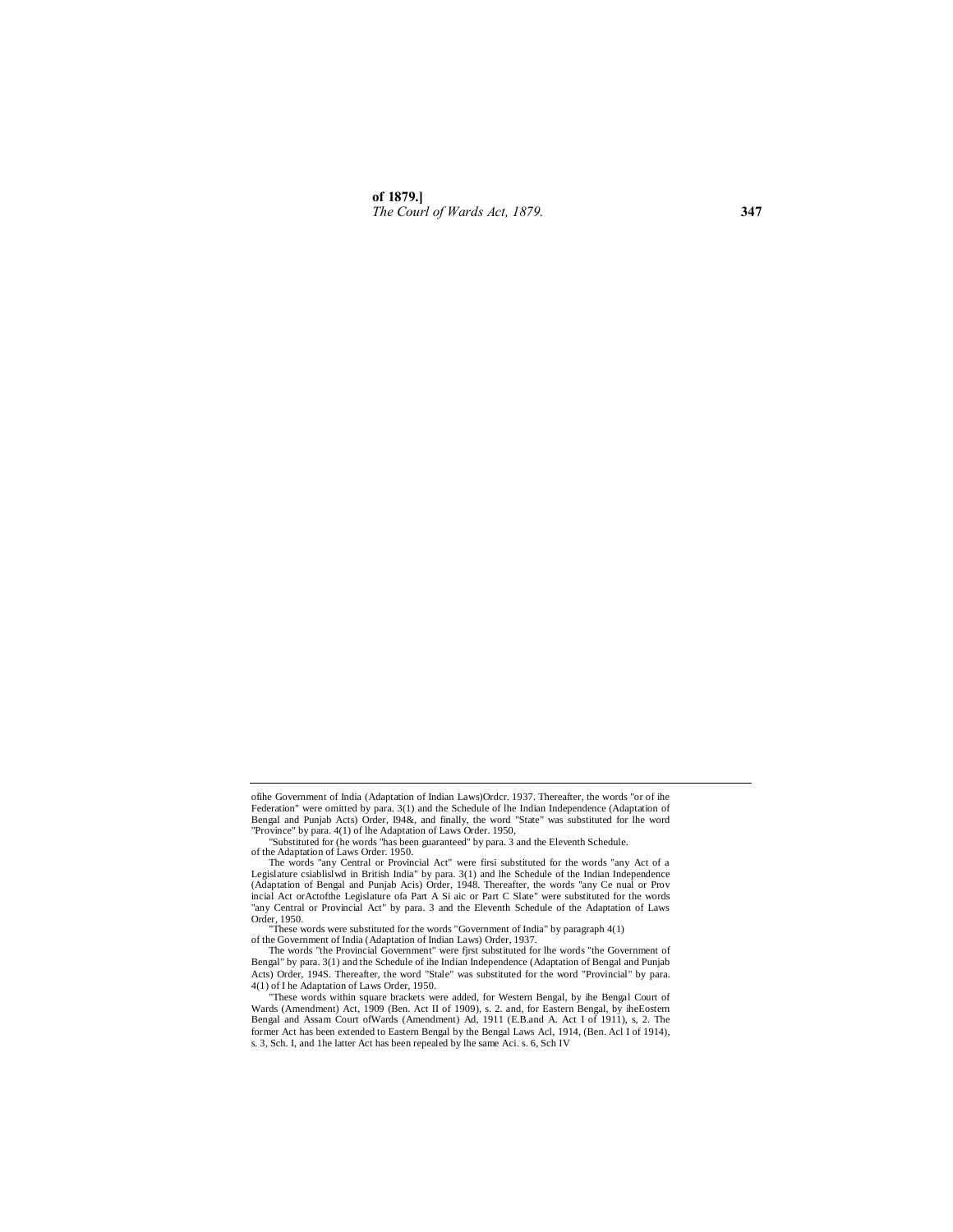#### *(Part VI.—Management and Guardianship.—Section 50.)*

SO. If the ward is nol a female or '[male] as aforesaid, and if any Power io surplus remains afler providing, so far as the Court may think fit, for [he objects mentioned in -[scction 48], the same shall be applied in the purchase of other landed properly, or invested at interest on lhe security of  $\delta$ 

promissory notes, debentures, stock and other securities of the  $3$ <sup>[Central Government or the Government of] the United Kingdom of Great</sup> Britain and Ireland; <sup>4</sup>

<sup>4</sup>[bonds, debentures and annuities which, before lhe fifteenth day of August, 1947, were charged by an Act of Parliament of the United Kingdom] on lhe revenues of India<sup>3</sup>[or of any Slate];

Manager or Collector lo be next friend or guardian in suits by or against ward.

stock or debentures of or shares in railway or other companies lhe inlerest whereon <sup>6</sup>[had, before the fifteenth day of August, 1947, been guaranteed] by the Secretary of State for India in Council;

debentures or oiher securities Tor money paid by or on behalf of any municipal body under the authority of  $T$ [any Central or Provincial Act or Aci of the Legislature of a Part A Stale or Part C Slate]; or

**Mich** olher securities, siocks or shares, gurantecd by the '[Central Government] or "[lhe Stale Government, as to the

Power of Coun of Wards to nominate another person to be ncitfriend or guardian for suit.

Court shall seem fit;  $\frac{10}{10}$  or, mortgages on immovable property], *(Part VII.—Suits.—Sections 51-56.)*

#### **PART VII.**

#### **Suits.**

51. In every suit brought by or against any ward he shall be Iherein described as a ward of Court; and the manager of such ward's property, or, if ihere is no manager, ihc Collector of the district in which the greater part of such properly is situated $\wedge$  or any other Collector whom ihc Court of Wardsmay appoint in that behalf, shall be named as next friend orguardian for the suit, and shall in such suit represent such ward; and no other person shall be ordered (o sue or be sued as next friend or be named as guardian for the suit by any Civii Court in which such suit may be pending.

52. The Court of Wards may, by an order, nominate or substitute any other person lo be next friend or guardian for any such suit; and, upon receiving a copy of any such order of substitution, ihe Civil Court in which such suil is pending shall substitute the name of the nexi friend or guardian for the suit so appointed for the name oF the manager or Collector.

> 53. If in any such suit any *Civil Court* shall <Jecrce any *costs* against the next friend orguardian forthe suit of the ward, the Court ofWards shall cause such costs to be paid out of any property of the ward which for the time being may be in its hands.

54. Every process whichmay be issued outofany Civil Courlagainst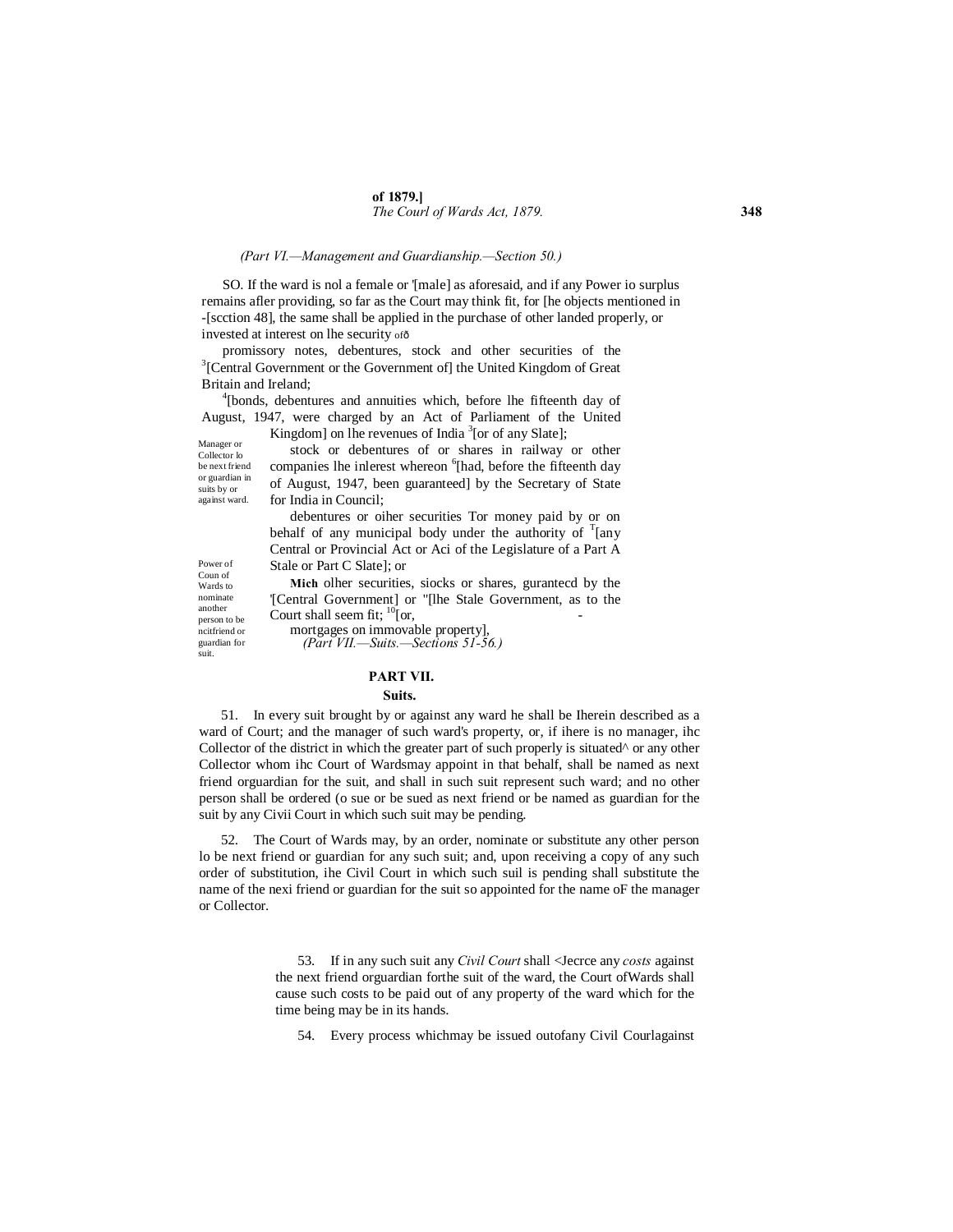any ward shall be served, through the Collector, upon the next friend or guardian for ihe suii as aforesaid of such ward.

55. No suit shall be brought on behalf of any ward '[by a manager], unless Ihe same be authorised by some order of ihe Court:

Provided that a manager may authorise a plaint lo be filed in order lo prevent a suit from being barred by the law of limitation; but such suit shall not be afterwards proceeded with except under the sanction of ihe Court:

Provided also lhat suits for arrears of rent may be brought on behalf of any ward if authorised by an order of the manager of the landed properly on which such xenis are due.

Indemnity. -55A. No decree or order shall be made by a Civil Court against any person for anything done, honestly and wilh due diligence under this Act.

> *56. [Saving of suits in High Court.]—Rep. by s. 3 of the Bengal Court of Wards (Amendment) Act, 1941 (Ben. Act IX of 1941).*

> 'These words were inserted by s, 1 of the Bengal Coun of Wards (Amendment) Act, 1881 (Ben. Act III of 1881).

> -Section 55A was inserted by s. 16 of the Bengal Court of Wards (Amendment) Act. tQTWRen Art VI of 1936),

Pay*meni* of costs.

Service of *process*  against wards.

Suits not lo be brought on behalf of wards unless authorised by the Court of Wards.

**349**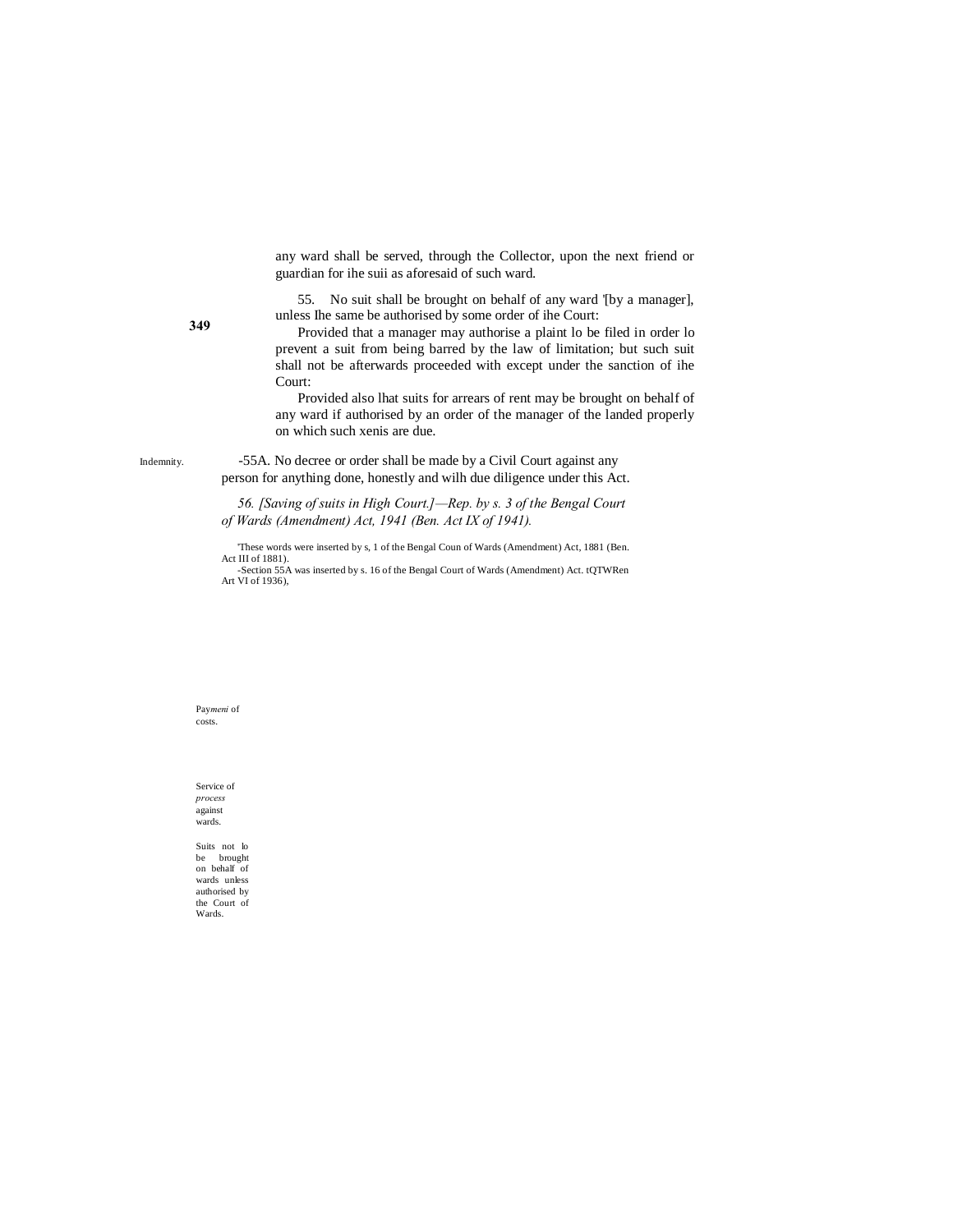**[Ben. Act IX**

**350** *The Court of Wards Act, 1879.*

*The Court of Wards Act, 1879.*

of 1879.]

*(Part VIII.—Penalties.—Sections 57-58A.)*

#### PARTVffl.

#### **Penalties.**

**57.** Any person who refuses lo comply with an order of a Collector under sections 29, 30,36 or 37 shall be liable, by orderoflbe Collector, to a fine not exceeding five hundred rupees.

**58.** Any person who refuses lo comply with an order made under secii on 47 m ay be pu rushed, by order ofthe Coun, with simple imprisonment and attachment of his property until the order is complied with:<br><sup>1</sup> Provided that [he Collector may release any person who has been so

imprisoned, on his furnishing sufficient security for his attendance and for the delivery of the accounts or property required within such time as the Collector shall think fit. The Collector may, at any time,rescind such order of release, and direct thai effect shall be given to the previous order of imprisonment.

2 58A. Any fanner, holding or having I**k** Id lands under lhe Court, who, upon notice served upon him lo ihat effect at any time during the currency of lhe lease or within si\* months after lhe expiry of the lease under which such lands were held or after he has relinquished such lands, omits or refuses to furnish accounts or producc documents or papers required under such notice, and shall not show sufficient cause for such omission or refusal, shall be liable to such fine as the Collector may chink Fit to impose, not exceeding one hundred rupees, for such omission; and the Collector may impose such further daily fine as he may think proper, not exceeding twen ty rupees for each (lay during which such farmer s ha 11 omi t to furnish the accounts, documents or papers required after a date to be fi xed by the Collector in a notice warning the fanner ihat sucli further dai ly fine will be imposed.

Such notice shall be served by tendering to the person lo whom it may be directed a copy (hereof, attested by lhe Collector, or by delivering such copy at lhe usual place of abode of such person or to some adult male member of his family; or, in case it cannot be so served, by posting some copy upon such conspicuous part of the usual or last-known place of abode of such person; and, in ease such noticccannoi be served in any of the ways hereinbefore mentioned, ii shall be served in such a way as the Collector issuing the notice may direcr,

and llie date Fixed by such notice shall not be less than fifteen days afler service thereof.

'This proviso was added by s, 8 ofihe Bengal Court ofWards (Amendment) Aci, 1881 (Ben. Act Til of ISBl). "Wtlrtn WA II'HP inrnrl^ - <sup>n \_LJ</sup>

For disobeying certain orders of Colleclor.

For disobeying orders under section 47,

Penally on farmer neglecting lo furnish Dccounlf.  $\overline{c}$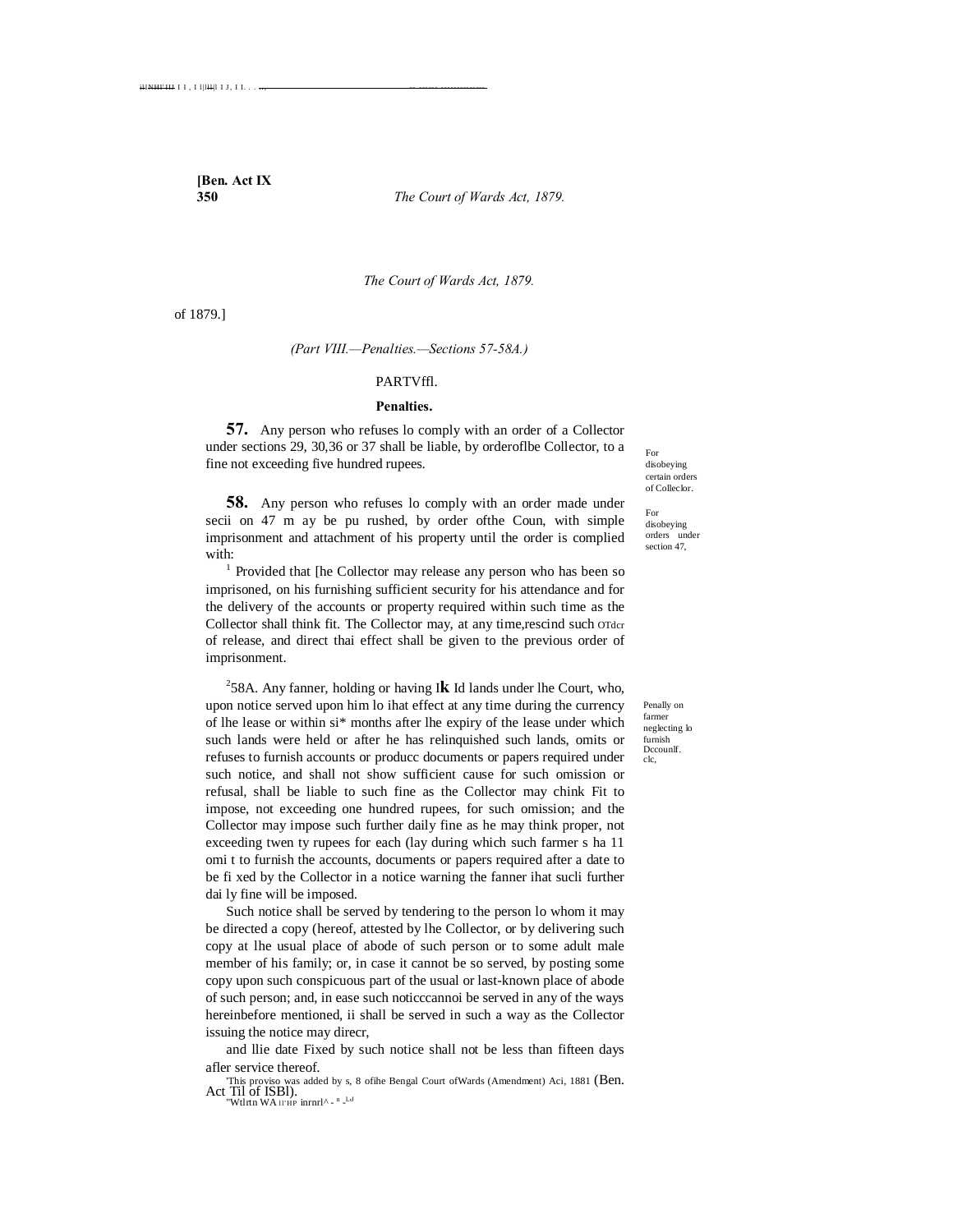*(Pan VIJI.*—*Penalties.*—*Sections 59, 59A.—Part JX.—Miscellaneous. — Sections 60, 6OA.)*

**[Ben. Act IX**

**The Collector may** proceed **from time to lime to levy any amount which has become due in respect of any fine imposed under this section, notwithstanding lhat an appeal against the order imposing such fine may be pending:**

Provided lhat, whenever the amount levied under such order shall have exceeded five hundred rupees, ihe Collector shall report ihe case specially to the Commissioner of ihe Division, and no further levy in rcspeci of such fine shall be made otherwise than by the authority of the said Commissioner.

disobeying 59. Any person who disohcys any lawM order of the Courl shall be liable, oil conviction before a Magistrate, to a fine not exceeding five hundred rupees and, if he is a manager or guardian appointed by ihc Court, to a line not exceeding one thousand rupees.

Act XLV of I860.

#### Persons employed by Court lo be "public servants".

order of Coun.

Fur

'59A. Every person employed by the Court under this Act shall, for the purposes of ihe Indian Penal Code, be deemed (o be a public servani.

## PART IX, **Miscellaneous.**

60. No ward shall be competent to create, without the sanction of the Court, any charge upon, or interest in, his property or any part thereof, [or to assign over or chargc any allowance to be received by him from the Court,]

**'60A,** No property which is or has been under the charge of the Court shall be liable at any time, except with the leave of ihe Coun, to be taken in execution of a dccree made in respeel or any contract entered into by the ward without the leave of the Coun while his property was under such charge.

'Seclion 59A was inserted. Tor Western Bengal, by the Bengal Coun of Warts (Amendment) Act, 1906 (Ben. Act 1 of 1906), s. 7, and, for Eastern Bengal, by die Eastern Bengal and Assam Court of Wards (Amendment) Act, 1907 (E. B. and A. Act tU of 1907). s. 9.

: Thesc words Mere added to section 60 by s. 12 or ihe Coun oT Waids Act (Bengal Amendment) Act, [891 (IV of 1892),<br> $\hat{I}$ <sup>1</sup> " - ô i-i i<sup>\*</sup><sub>r</sub>

Disabi lilies of wards.

Excmpiion of  $Wan$ <sup>\*1</sup> properly from<br>caecmio.<sup>7</sup> proceedin gs in certain

I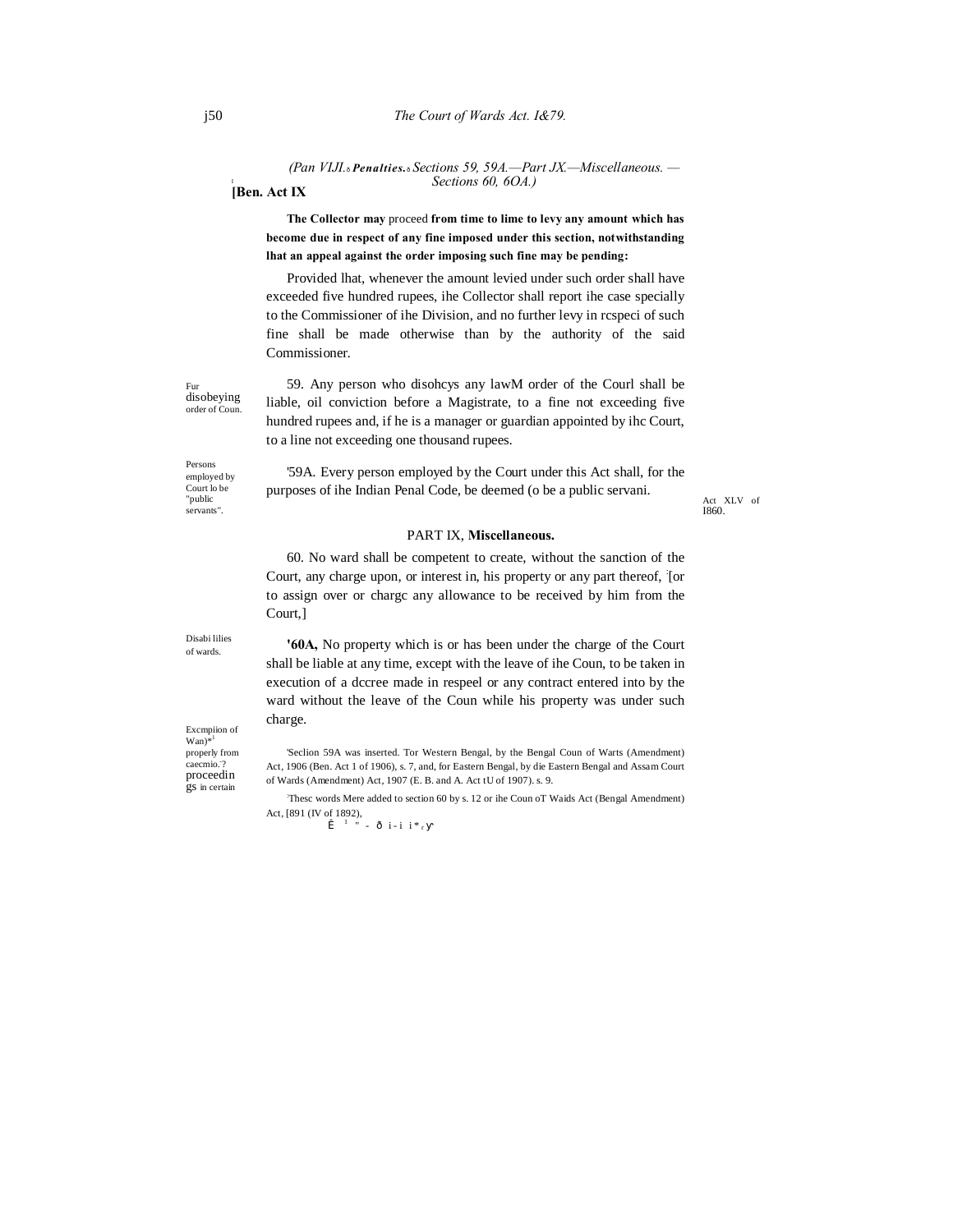#### of 1879.]

#### *(Pari IX.—Miscellaneous.—Sections 60B-64.)*

'60B. For ihe purposes of ; [scction IOC], Pari Vll and sections 60 and  $6QA$ ,  ${}^{3}$ [a person whose property is under ihe charge of the Court or Wards under section 1 i by reason of ihe fact thai such person has become entitled to the property jointly wilh a disqualified proprietor,] cr charge of whose properly has been retained under section 13A, shaJl be deemed lo be a ward, but only so far as regards such property.

*61.* No adoption by any ward, and no wriucn or verbal permission lo adopt given by any ward, shall be valid without ihe consent of the "'[Stale Government], obtained either previously or subsequently lo such adoption, or to the giving of such permission, on application made to 'ii] llirough the Court.

*62. [Sections 60 and 61 not to apply in ceiiain cases.]—Rep., in Western Bengal, by the Bengal Court of Wards (Amendment) Acl, J 906 (Ben. Act I of 1906), and, in Eastern Bengal, by ihe Eastern Bengal and Assam Court of Wards (Amendment) Act. 1907 (E. B. and A. Act III of 1907).*

*63. [Arrears of rent how recoverable.]—Rep. by the Public Demands Recovery Act, 1880 (Ben. Act Vll of 1880).*

"63. Any amount of interest which has accrued due, on arrears of rent or other demand recoverable as rent payable lo the manager of an estate which is in charge of the Court, may he recovered in any manner and by any process according to which such arrears may be recovered under any law Tor the lime being in force, and any Court or officcr who is competent to make an order or certificate in execution of which such arrears or other demand are recoverable may direci that any costs incurred by the manager in obtaining such order cr certificate, and in executing the same, shall be recovered in the same manner and by the same process as if the amount thereof had been included in ihe said order or certificate.

*64.* When any penalty is jntposed by any order under scction 57 or section 58, the Collector or Court passing such order shall make a formal record of ihc same, with ihe reasons **or grounds** thereof

This ward and figure wen: insetted by s. 17(a) of the Bengal Court of Wards (Amendmeni) Acl, 1935 (Ben. Act VI of 1936).

These words were substituted for [Vic words "a person whose properly is under (be charge of Ihe Court of Wards by virtue of the second clause of section It" by s. 17(b), *r"bid*

*'See* foot-note 3 on page 341, *nme. 'See* foot-note 5 on page 341, *ante.*

^Seelion 6} was enacted by Ihc Bengal Court of Wards (Amendmeni) Act. 1881 (Ben. Aci III of 1881), s, 10, instead of section 63 repealed by liic Public Demands Rtcoverv rtrl i-. VII —

Certain persons lo be (kcitved to be wards.

Adoption by ward invalid wiili om consent of Stale Govern men!.

Recovery of interest On arteon: oT rem.

Record of reasons when penally imposed under section 5<sup> $\prime$ </sup> or 58.



..... -

<sup>&#</sup>x27;Section 60B was inserted, Tor Western Bengal, by ihc Bengal Coun of Wards {Amendmeni) Act. 1906 (Ben. Act 1 of 1906), s. B, ,11'd, far Eastern Bengal, hy the Eastern Bengal an J Assan i<br>Coun or Wards (Amendmeni) Act, 1907 (E. B and A. Act 111 of 1907), s. 10.<br>This used and figure uses insetted by a 17/a) of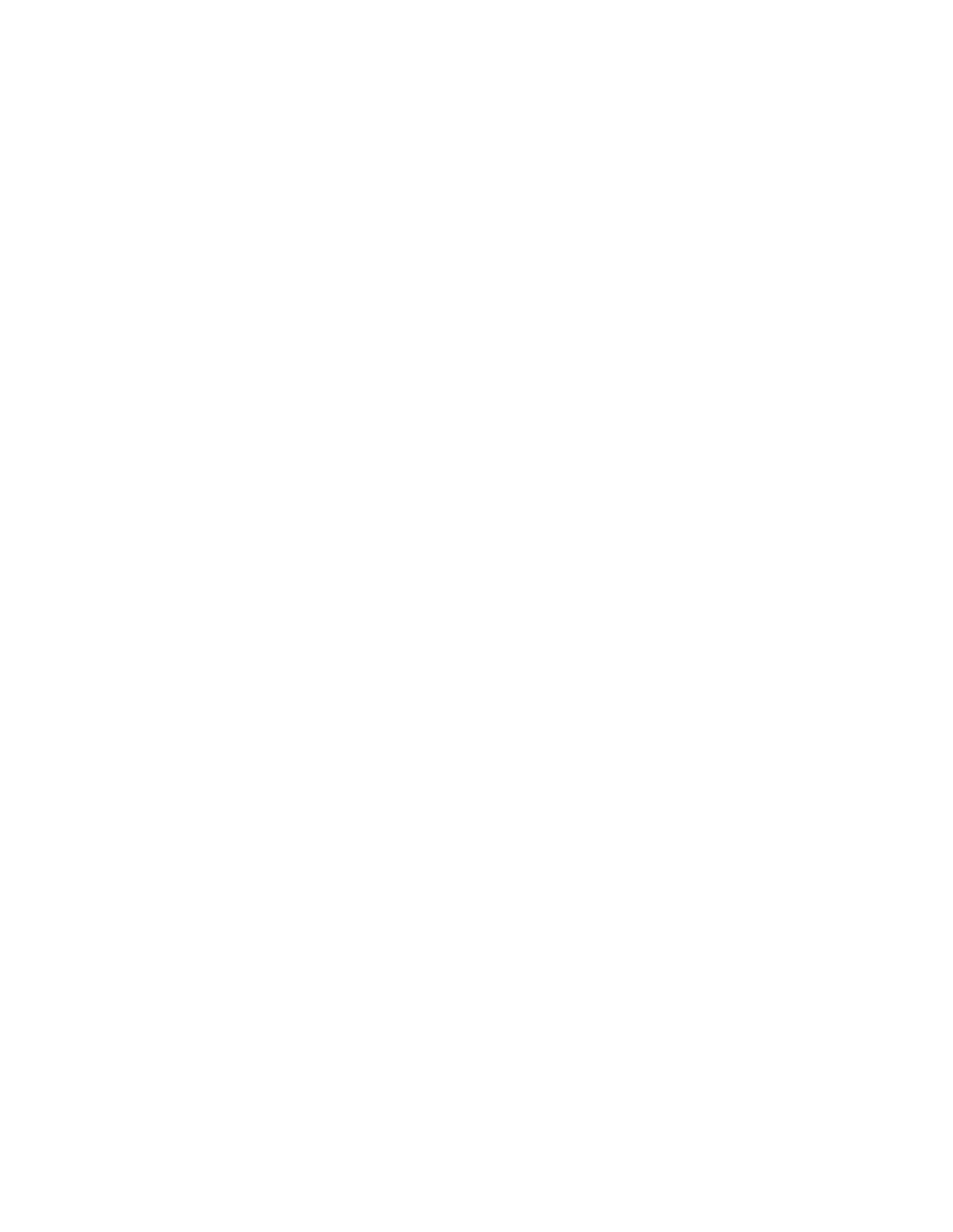**[Ben. Act IX**

**352** <sup>164</sup>A. Any notice required look applished by lhe appoisions or <sup>2</sup>[scclion 9A or of sub-seciion (1) of section 10A or *clause 3* of scction 23 and any order required lo be published under section 65], shall be published—

 $-\{a\}$  in the *Official Gazette'*;

- (b) in at least ihrcc issues each of one English and one Vernacular newspaper published in Calcutta;
- (c) in two issues of a newspaper (if any) published in the disiricl or Division in which the ward ordinarily resides, or has las! resided; and
- (d) by posting such **nDlicc** on the notice boards in the offices of the Collector and of lhe Judge of the district **in which** the place named in the notice is shuatc.

65. Whenever the'Court has determined to release the property oF a ward from iia charge, it shall make an order that the jurisdiction of the Court over such property shall cease or a dale not more than sixty and not less than fi fieen days from the date of such order; and copies of such order shall be published  $\frac{5}{1}$  in the manner provided in section 64 A.]  $\qquad$ 

*b 65*A. Any expense i ncurred by (he Court on account of any properl *y*  under its charge may,'afler lhe release of such property, be recovered  $7$ \* \* \* \* H[as a public demand under ibe Benga] Public Demands Recovery Act, 1913,] from any person into whose possession such properly or any part thereof may have passed immediately after the release by the Court of such property:

Provided that lhe sum so recovered from any such person shall not be greater than the value or any such property which so passed into the possession of such person.

'Section 64 A as inserted by s. ID of the Bengal Court ofWards (Amendment) Act. 1906 (Btri. Act 1 oF 1906), was substituted for scction 64A as mscned by s. 12 of the Eastern Bengal and Assam Court of Wirds (Amendment) Acl, 1907 (E, B. and A. Acl III of 1907), by s. 18(2) of the Bengal Coun of Wards (Amendment) Acl, 1935 (Ben. Act VI or 1936).

These words and figures were subs I killed for ihe words and figures "sub-scction (I) of section 10A, or of sub-section (1) of scction ]0E" by s. 18(1) of the Bengal Court of Wards (Amendment) Acl, 1935 (Ben. Act VI of 1936).

'Clause (a) was substituted for the original clause (a) by Sch. Ill of the Bengal **L**AWS ACI. 1914

(Ben. Acl I OF 1914). •The words *"Official Cuielle"* were substituted for lhe words *"Catcuva Galeae"* by paragraph 4(1) of the Government of India (Adaptation of Indian Laws) Order, 1937.

*vf progeny.* Court of Wards were substituted for the words as the court may differ by s. 19 or the bengat Ben. Act III of the Court of Wards (Amendment) Act, 1935 (Ben. Act VI of 1936). 'These words were substituted for lhe words'"as lhe court may direct" by s. 19 oF lhe Bengal "Section <3\*>A was insetted by s. II of the Bengal Court of Words (Amendment) Acl, IBS) (Ben.

1913.

Act lit of ISSl). 'The brackels and words "(as if it were *an* aircar of land-revenue or)" were omitted by s, 20(a) of

the Bengal Court ofWards (Amend men) Act, 1935 (Ben. Act VI of 1936). 'These words were subjiiiuied for ihe words "as a demand, under Bengal Act VII of IBflf) nrartv

olher Aci as the lime being in force fori/ie recovery of public demands" by

Pub I i tai ion or noliccs.

Procedure when Coun's jurisdiction ccases,

> *Recovery of* expenses

> afler release<br>vf progeny.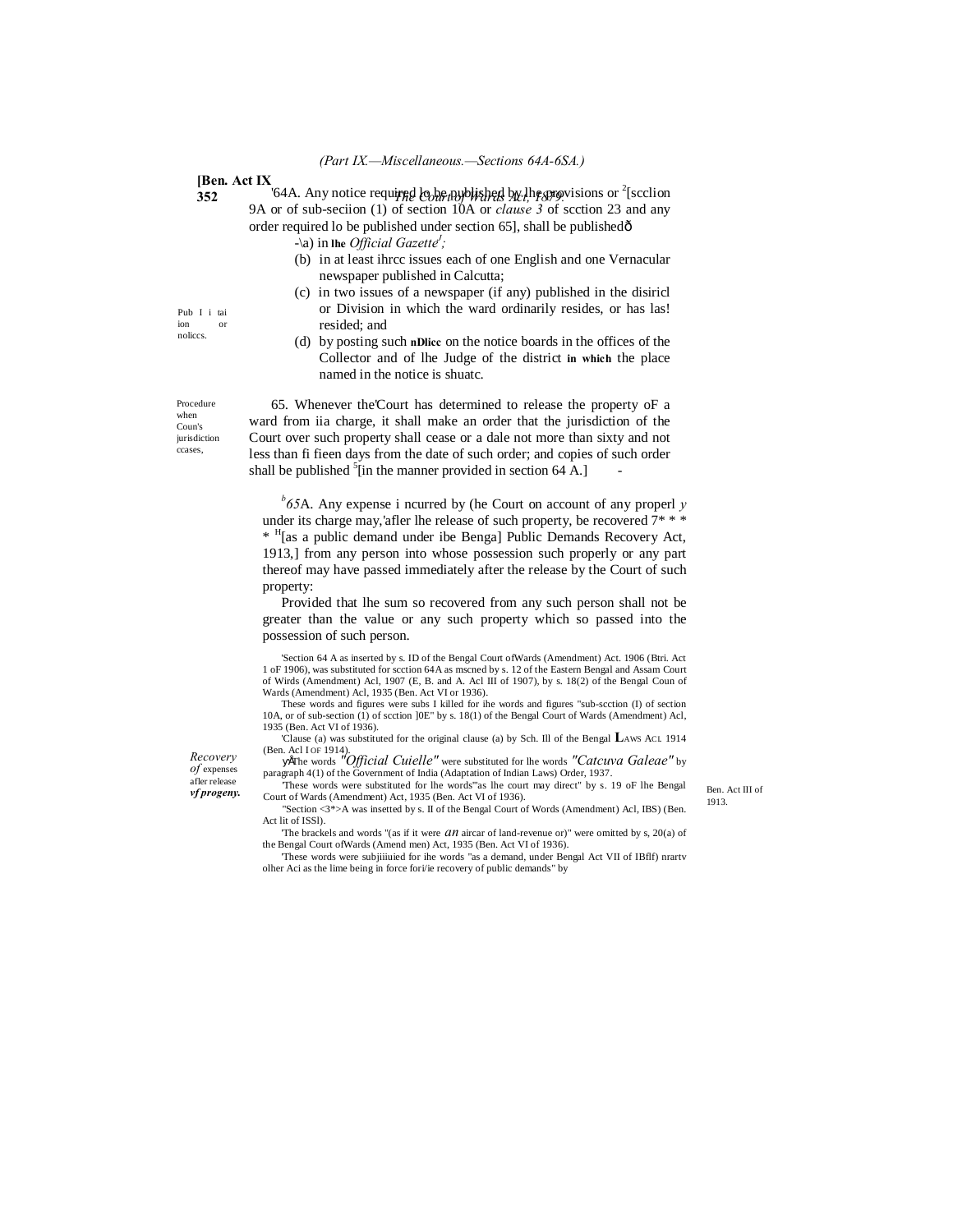#### *(Part IX.—Miscellaneous.—Sections 66-70.)*

Act v of 1908.

66. A Collector making any inquiry under (his Acl may cxcrcise any power conferred by the Code of Civil Procedure, '[1908,] on a Civil Courl for ihe trial of suils.

67. An appeal shall lie from every order of a Collector under this Acl lo the Commissioner of the Division, and from every order of a Commissioner under Ihis Acl to the Court.

68. All orders or proceedings of the Commissioner and of the Collector under this Act shall be subject lo the supervision and control of ihe Court; and the Court may, if il Ihinks fil, revise, modify or reverse any such order or proceeding, whether an appeal is presented againsl such order or proceeding or otherwise.

69. In the exercise of ihe powers and in ihe discharge of the duties conferred and imposed respectively on ihe Courl by this Act, ihe Court shall be guided by such orders and instructions as il may from time lo time rcccive from the <sup>2</sup>fState Government].

 $369A$ . The powers and functions conferred on the State Government by or under ihis Act shall, in relation lo the estates of Rulers of Indian Stales, be powers and functions of ihe Central Government.

70. The Coun may make rules, consistent with this Acl, $\hat{\sigma}$ 

- (a) defining ihe powers of Commissioners and Collectors respectively when the property of a ward is situated in two or more districts or in two or more Divisions;
- (b) prescribing what reports shall be made from lime lo time by Collectors and Commissioners on the condition of ihe ward and his property;
- (c) prescribing the periods at which and the mode in which accounts shall be submitted by managers and guardians respectively, and ihc mode in which such accounts shall be audited;
- (d) regulating the custody of securities and title deeds belonging lo the eslalc or property of a ward;
- (e) regulating the procedure in appeals from orders of Collectors and Commissioners respectively under this Act;
- (f) prescribing the procdure to be observed when a property ceases to be under ihe charge of ihe Court; and
- (g) generally for the belter fulfilment of the purposes of this Acl. The Court may from lime to lime alter, add to or repeal such rules.

'These figures were insetted by s. 2 and the First Sch, ol" the Bengal Repealing and Amending Act, 1936 (Ben. Act T of 1939). *: See* fool-note 3 on page 341. *ante.*

inserted by para, 3 and the Eleventh Schedule of the Adaptation of Laws Order, 1950." 'This word was subsMiuied for [he word "person" by s. 6 of the Bengal Court ofWards (Amendment) Act, 18SI (Ben. Aci til of 18SI).

- This word and figure iverc substituted for I he word and figure "section 49" by s, 6. *ibid.* 'These words wcresuhsliiuied for the words "Government of India or of by
- para. 3 and Sch. IV of Ihe Government of India {Adaptation of Indian Laws) Order.

Judicial powers of Collector in making inquiries.

Appeals.

Control by Court.

Control by State Government.

Application of Act 10 estates of Rulers of Indian Slates. Power to Court to make rules.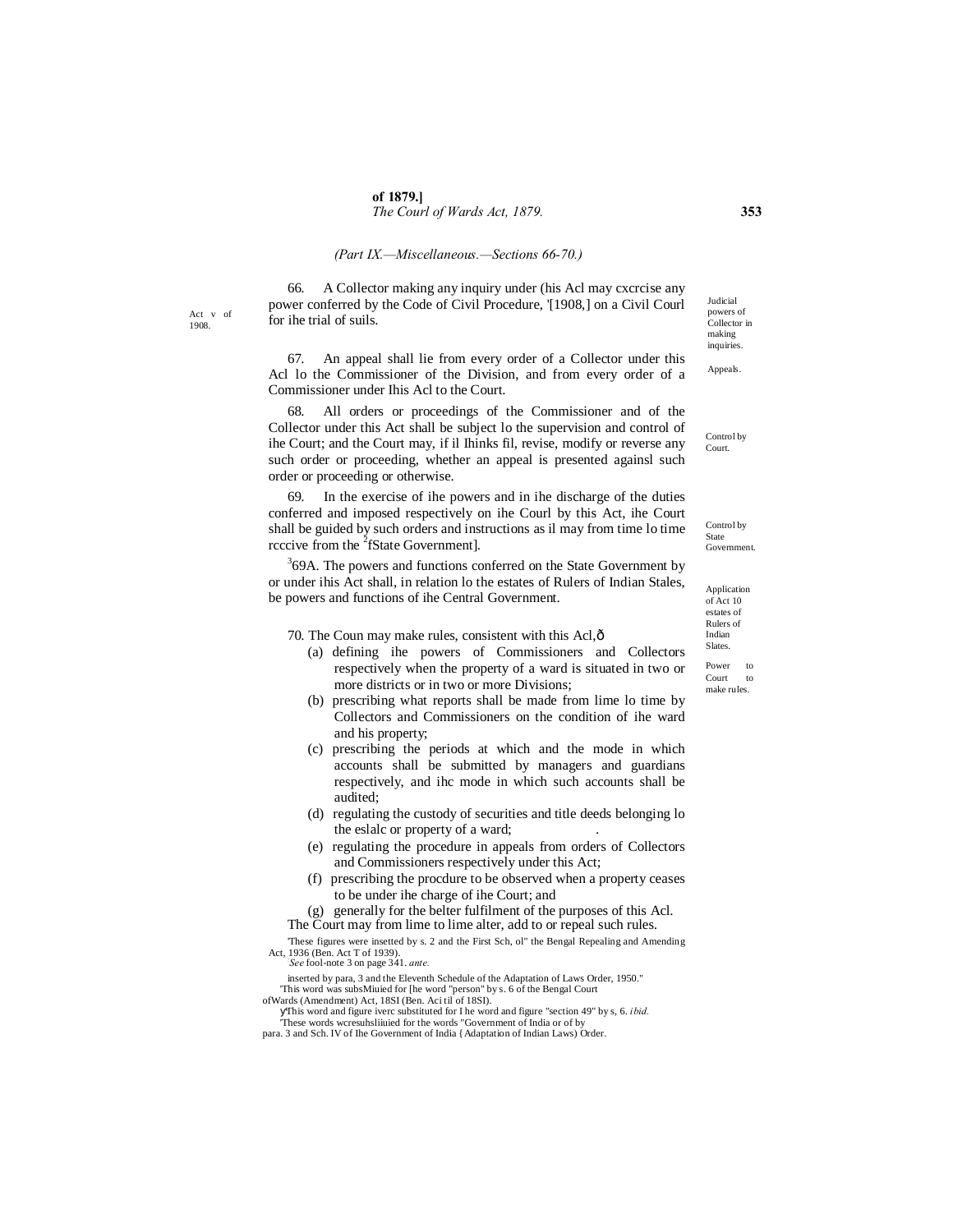**of 1879.]** *The Courl of Wards Act, 1879.* **354**

1937. 'Substituted for (he words "bonds.debenturesandannuitiia charged by Acl of Parliament" by para. 3 and the Eleventh Schedule of (he Adaptation of Laws Order. 1950.